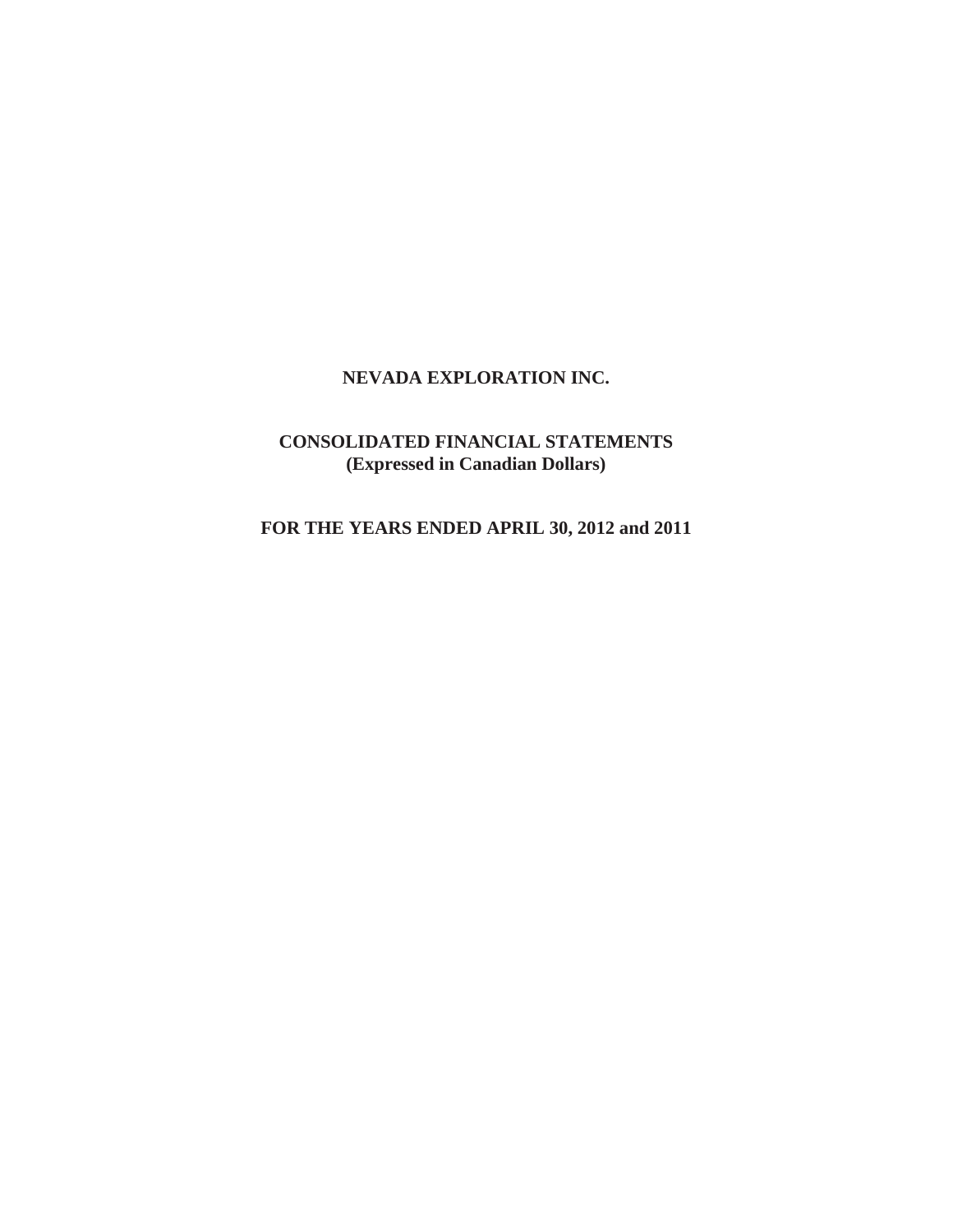

Collins Barrow Toronto LLP Collins Barrow Place 11 King Street West Suite 700, P.O. Box 27 Toronto, Ontario M5H 4C7 Canada

T. 416.480.0160 F. 416.480.2646

lli b

# **INDEPENDENT AUDITORS' REPORT**

### **To the Shareholders of**

#### **Nevada Exploration Inc.**

We have audited the accompanying consolidated financial statements of Nevada Exploration Inc. and its subsidiary, which comprise the consolidated statements of financial position as at April 30, 2012, April 30, 2011 and May 1, 2010 and the consolidated statements of comprehensive loss, changes in equity and cash flows for the years ended April 30, 2012 and April 30, 2011 and a summary of significant accounting policies and other explanatory information.

#### *Management's Responsibility for Consolidated Financial Statements*

Management is responsible for the preparation and fair presentation of these consolidated financial statements in accordance with International Financial Reporting Standards, and for such internal control as management determines is necessary to enable the preparation of consolidated financial statements that are free from material misstatement, whether due to fraud or error.

#### *Auditor's Responsibility*

Our responsibility is to express an opinion on these consolidated financial statements based on our audits. We conducted our audits in accordance with Canadian generally accepted auditing standards. Those standards require that we comply with ethical requirements and plan and perform the audit to obtain reasonable assurance about whether the consolidated financial statements are free from material misstatement.

An audit involves performing procedures to obtain audit evidence about the amounts and disclosures in the consolidated financial statements. The procedures selected depend on the auditor's judgment, including the assessment of the risks of material misstatement of the consolidated financial statements, whether due to fraud or error. In making those risk assessments, the auditor considers internal control relevant to the entity's preparation and fair presentation of the consolidated financial statements in order to design audit procedures that are appropriate in the circumstances, but not for the purpose of expressing an opinion on the effectiveness of the entity's internal control. An audit also includes evaluating the appropriateness of accounting policies used and the reasonableness of accounting estimates made by management, as well as evaluating the overall presentation of the consolidated financial statements.

We believe that the audit evidence we have obtained in out audits is sufficient and appropriate to provide a basis for our audit opinion.

#### *Opinion*

In our opinion, these consolidated financial statements present fairly, in all material respects, the financial position of Nevada Exploration Inc. and its subsidiary as at April 30, 2012, April 30, 2011 and May 1, 2010 and its financial performance and its cash flows for the years ended April 30, 2012 and April 30, 2011 in accordance with International Financial Reporting Standards.

#### *Emphasis of Matter*

Without qualifying our opinion, we draw attention to Note 1 in the consolidated financial statements which describe material uncertainties that cast significant doubt about Nevada Exploration Inc.'s ability to continue as a going concern.

Colline Barrow Toronto LLP

Licensed Public Accountants Chartered Accountants July 13, 2012 Toronto, Ontario

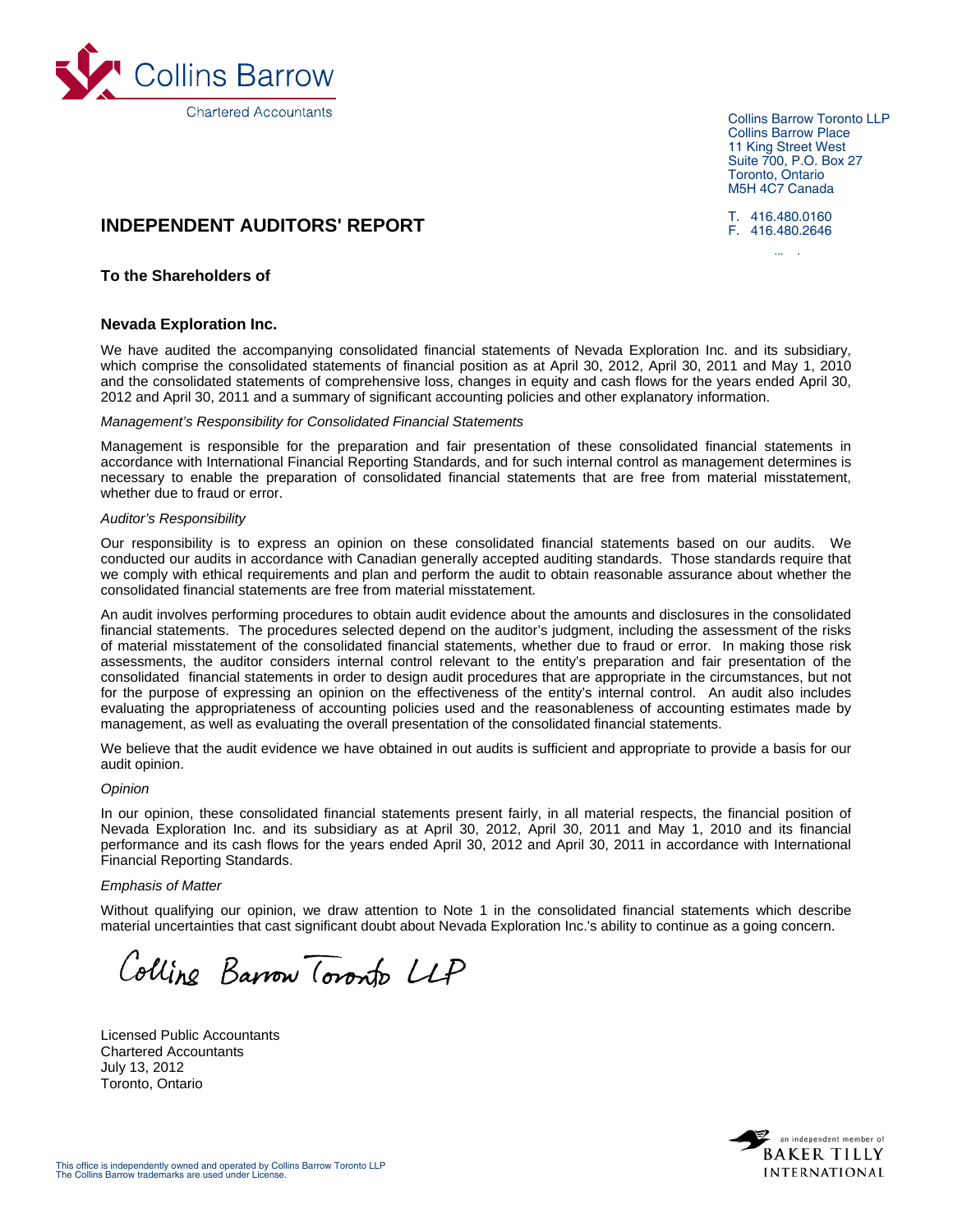# **NEVADA EXPLORATION INC.**

# CONSOLIDATED STATEMENTS OF FINANCIAL POSITION

(Expressed in Canadian Dollars)

AS AT

|                                                                                                                                                                                           | April 30,<br>2012        | April 30,<br>2011        |              | May 1,<br>2010           |
|-------------------------------------------------------------------------------------------------------------------------------------------------------------------------------------------|--------------------------|--------------------------|--------------|--------------------------|
| <b>ASSETS</b>                                                                                                                                                                             |                          | (Note 20)                |              | (Note 20)                |
| <b>Current assets</b>                                                                                                                                                                     |                          |                          |              |                          |
| Cash                                                                                                                                                                                      | \$<br>777,826            | \$<br>151.145            | \$           | 55,253                   |
| Accounts receivable (Note 4)                                                                                                                                                              | 15,190                   | 2,461                    |              | 66,027                   |
| Prepaid expenses (Note 5)                                                                                                                                                                 | 16,279                   | 14,648                   |              | 7,495                    |
| Loans receivable (Note 17)                                                                                                                                                                | 9,052                    | 18,361                   |              | 104,519                  |
| <b>Total current assets</b>                                                                                                                                                               | 818,347                  | 186,615                  |              | 233,294                  |
| <b>Non-current assets</b>                                                                                                                                                                 |                          |                          |              |                          |
| Equipment (Note 7)                                                                                                                                                                        | 162,440                  | 171,331                  |              | 305,447                  |
| Exploration and evaluation assets (Note 8)                                                                                                                                                | 6,002,903                | 5,487,184                |              | 5,746,819                |
| Deposits and bonds (Note 9)                                                                                                                                                               | 93,101                   | 55,743                   |              | 91,320                   |
| <b>Total non-current assets</b>                                                                                                                                                           | 6,258,444                | 5,714,258                |              | 6,143,586                |
|                                                                                                                                                                                           |                          |                          |              |                          |
| <b>Total assets</b>                                                                                                                                                                       | \$<br>7,076,791          | \$<br>5,900,873          | $\mathbb{S}$ | 6,376,880                |
| <b>LIABILITIES AND SHAREHOLDERS' EQUITY</b><br><b>Current liabilities</b><br>Accounts payable and accrued liabilities (Note 10)<br>Current portion of finance lease obligations (Note 11) | \$<br>233,663<br>7,184   | \$<br>125,444<br>25,063  | \$           | 148.294<br>25,296        |
| <b>Total current liabilities</b>                                                                                                                                                          | 240,847                  | 150,507                  |              | 173,590                  |
|                                                                                                                                                                                           |                          |                          |              |                          |
| <b>Non-current liabilities</b><br>Finance lease obligations (Note 11)                                                                                                                     |                          | 6,882                    |              | 34,287                   |
| <b>Total liabilities</b>                                                                                                                                                                  | 240,847                  | 157,389                  |              | 207,877                  |
|                                                                                                                                                                                           |                          |                          |              |                          |
| <b>Shareholders' equity</b>                                                                                                                                                               |                          |                          |              |                          |
| Capital stock (Note 12)                                                                                                                                                                   | 15,072,716               | 13,165,319               |              | 12,324,963               |
| Reserves (Note 12)<br>Deficit                                                                                                                                                             | 1,323,621<br>(9,560,393) | 1,997,642<br>(9,419,477) |              | 2,137,979<br>(8,293,939) |
| Total shareholders' equity                                                                                                                                                                | 6,835,944                | 5,743,484                |              | 6,169,003                |

**Nature of operations and going concern** (Note 1) **Basis of presentation** (Note 2) **Reconciliation of Canadian GAAP to IFRS** (Note 20) **Subsequent events** (Note 22)

# **Approved and authorized on behalf of the Board on July 13, 2012:**

| "Wade Hodges" | <b>Jirector</b> | "Cyrus Driver" | <b>Jirector</b> |
|---------------|-----------------|----------------|-----------------|
| Wade Hodges   |                 | Cyrus Driver   |                 |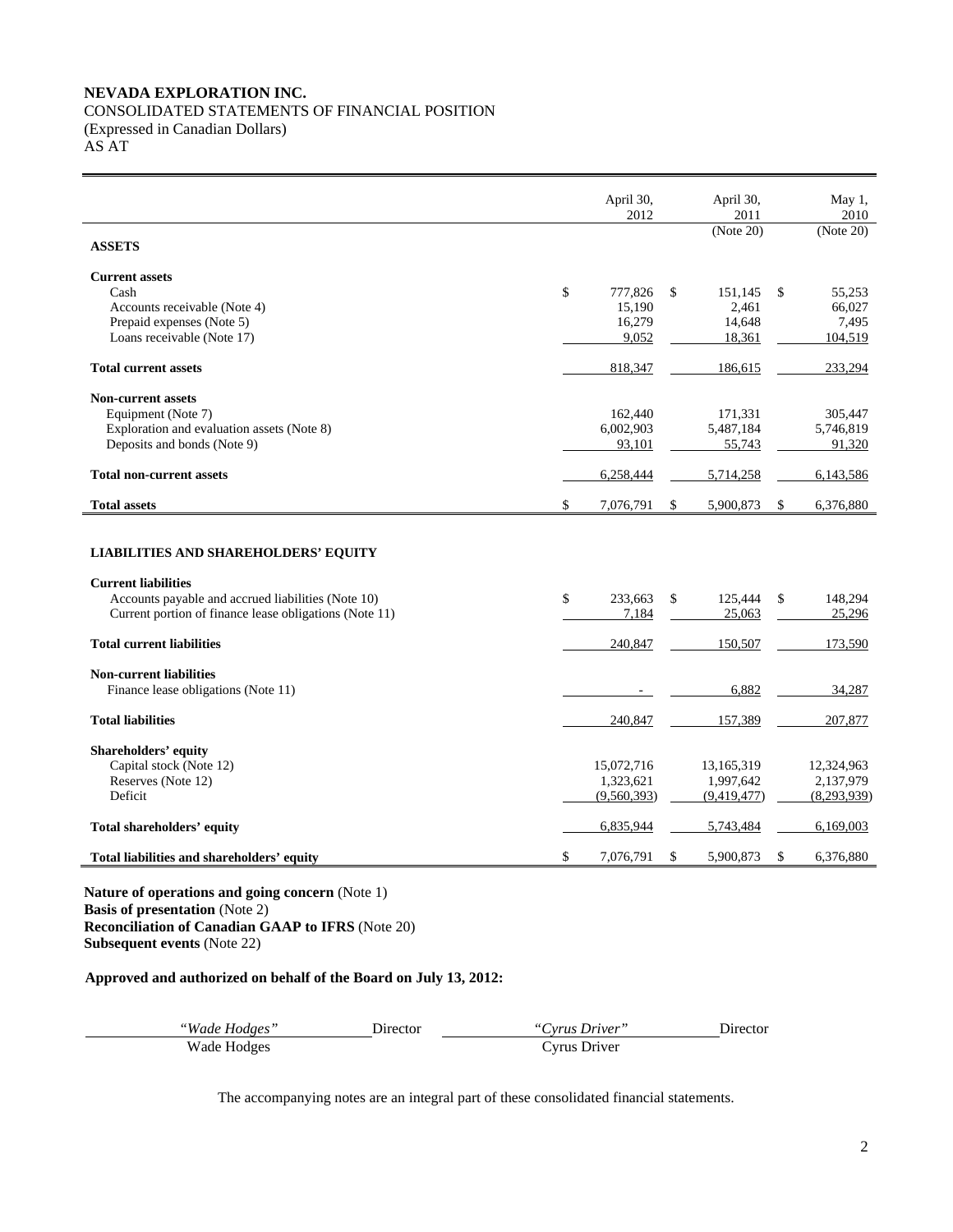# **NEVADA EXPLORATION INC.**  CONSOLIDATED STATEMENTS OF COMPREHENSIVE LOSS (Expressed in Canadian Dollars)

FOR THE YEAR ENDED APRIL 30

 $\blacksquare$ 

|                                                      |      | 2012        |              | 2011        |
|------------------------------------------------------|------|-------------|--------------|-------------|
|                                                      |      |             |              | (Note 20)   |
| <b>INCOME</b>                                        |      |             |              |             |
| Project management and consulting                    | \$   | 543,535     | \$           | 111,300     |
| Interest                                             |      | 436         |              | 14,369      |
| <b>Total income</b>                                  |      | 543,971     |              | 125,669     |
| <b>EXPENSES</b>                                      |      |             |              |             |
| Amortization                                         |      | 67,766      |              | 78,763      |
| Interest and bank charges                            |      | 2,191       |              | (156)       |
| Office expenses and other                            |      | 112,686     |              | 50,611      |
| Professional fees, consulting and investor relations |      | 264,892     |              | 201,812     |
| Project management and consulting                    |      | 242,337     |              | 27,784      |
| Rent                                                 |      | 96,554      |              | 67,203      |
| <b>Salaries</b>                                      |      | 402,283     |              | 414,611     |
| Stock-based compensation (Note 12)                   |      | 196,729     |              | 356,886     |
| Travel                                               |      | 16,586      |              | 8,217       |
|                                                      |      | (1,402,024) |              | (1,205,731) |
| <b>Loss from operations</b>                          |      | (858, 053)  |              | (1,080,062) |
| <b>OTHER GAIN (LOSS)</b>                             |      |             |              |             |
| Gain on sale of equipment                            |      | 3,149       |              | 18,849      |
| Impairment of equipment                              |      |             |              | (36, 883)   |
| Write-off of mineral properties                      |      |             |              | (233, 499)  |
|                                                      |      | 3,149       |              | (251, 533)  |
| Net loss for the year                                |      | (854,904)   |              | (1,331,595) |
| OTHER COMPREHENSIVE LOSS                             |      |             |              |             |
| Currency translation adjustment                      |      | 243,668     |              | (439, 962)  |
| Comprehensive loss for the year                      | \$   | (611, 236)  | \$           | (1,771,557) |
| Basic and diluted loss per common share              | $\$$ | (0.01)      | $\mathbb{S}$ | (0.01)      |
| Weighted average number of common shares outstanding |      | 106,255,884 |              | 92,191,676  |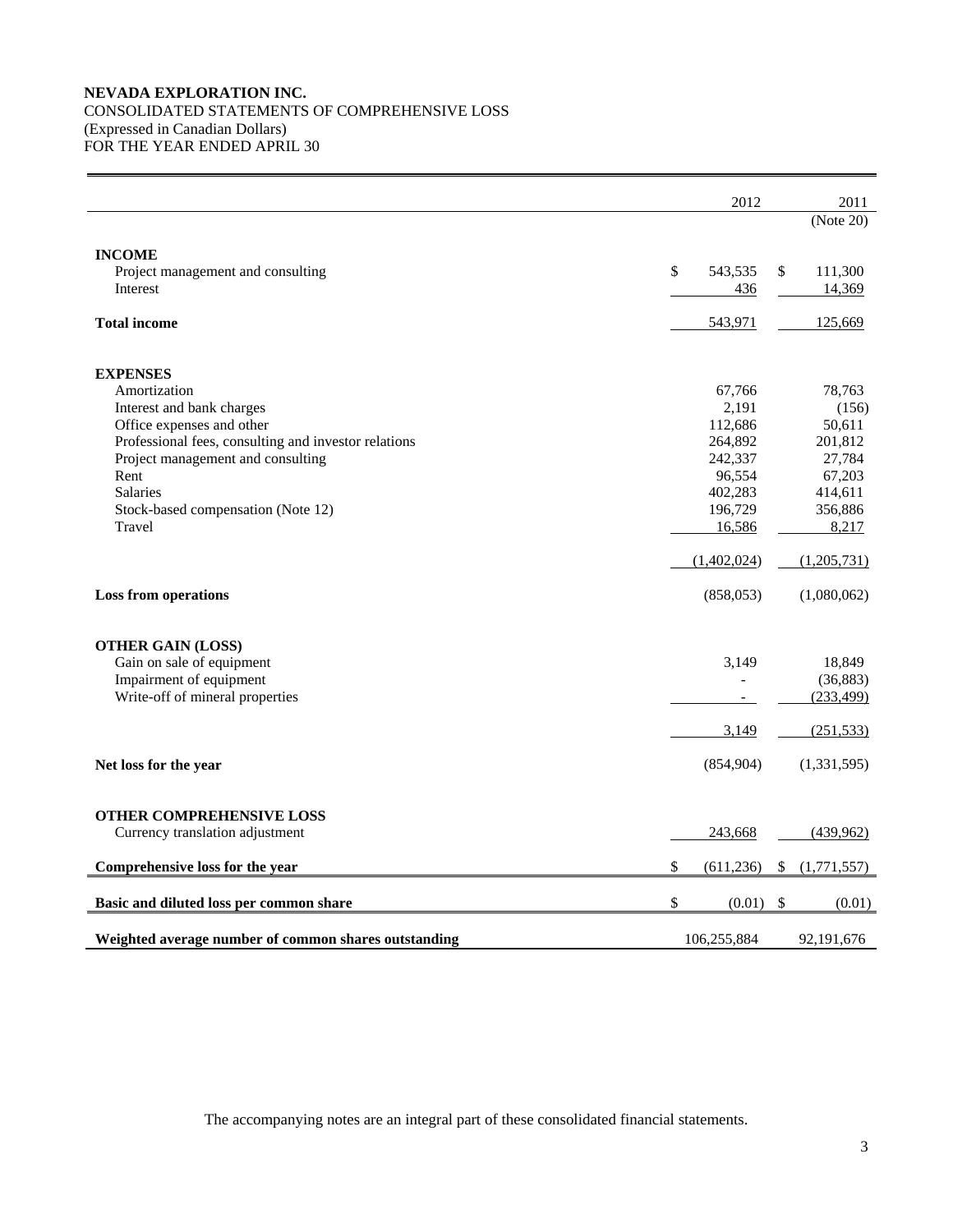# **NEVADA EXPLORATION INC.**  CONSOLIDATED STATEMENTS OF CHANGES IN EQUITY (Expressed in Canadian Dollars)

|                                                                                                                                                                                                                                                                                                        |                                               | Capital Stock |                                                                                 |     | Reserves                           |               |                                                         |              |                         |          |                                                                     |     |                                            |      |                                                                                               |  |  |  |  |  |  |  |
|--------------------------------------------------------------------------------------------------------------------------------------------------------------------------------------------------------------------------------------------------------------------------------------------------------|-----------------------------------------------|---------------|---------------------------------------------------------------------------------|-----|------------------------------------|---------------|---------------------------------------------------------|--------------|-------------------------|----------|---------------------------------------------------------------------|-----|--------------------------------------------|------|-----------------------------------------------------------------------------------------------|--|--|--|--|--|--|--|
|                                                                                                                                                                                                                                                                                                        | <b>Shares</b>                                 |               | Amount                                                                          |     | Options                            |               | Warrants                                                |              | Currency<br>Translation |          | <b>Total reserves</b>                                               |     | Deficit                                    |      | Total<br>Shareholders'<br>Equity                                                              |  |  |  |  |  |  |  |
| Balance, May 1, 2010 (Note 20)<br>Foreign currency translation<br>Private placements<br>Share issuance costs – cash<br>Share issuance costs – warrants<br>Share issuance $costs - agent warrants$<br>Shares for debt<br>Shares for property<br>Stock-based compensation<br>Options expired<br>Net loss | 82,866,777<br>17,084,074<br>532,000<br>50,000 | \$.           | 12,324,963<br>1,002,975<br>(44, 423)<br>(141,994)<br>(6,802)<br>26,600<br>4,000 | \$  | 1.687.179<br>356,886<br>(206, 057) | -S            | 450,800<br>$\overline{\phantom{a}}$<br>141,994<br>6,802 | $\mathbb{S}$ | (439,962)               |          | 2,137,979<br>(439,962)<br>141,994<br>6,802<br>356,886<br>(206, 057) | \$. | $(8,293,939)$ \$<br>206,057<br>(1,331,595) |      | 6,169,003<br>(439,962)<br>1,002,975<br>(44, 423)<br>26,600<br>4,000<br>356,886<br>(1,331,595) |  |  |  |  |  |  |  |
| Balance, April 30, 2011 (Note 20)                                                                                                                                                                                                                                                                      | 100,532,851                                   | \$            | 13,165,319                                                                      | \$. | 1,838,008                          | -S            | 599,596                                                 | \$           | (439,962)               | -S       | 1,997,642                                                           | -S  | (9,419,477)                                | -S   | 5,743,484                                                                                     |  |  |  |  |  |  |  |
| Balance, May 1, 2011<br>Foreign currency translation                                                                                                                                                                                                                                                   | 100,532,851                                   | .S            | 13,165,319                                                                      | \$  | 1,838,008                          | $\mathcal{S}$ | 599,596                                                 | $\mathbb{S}$ | (439,962)<br>243,668    | - \$     | 1,997,642<br>243,668                                                | \$  | (9,419,477)                                | -S   | 5,743,484<br>243,668                                                                          |  |  |  |  |  |  |  |
| Private placements                                                                                                                                                                                                                                                                                     | 16,100,000                                    |               | 1,470,000                                                                       |     |                                    |               |                                                         |              |                         |          |                                                                     |     |                                            |      | 1,470,000                                                                                     |  |  |  |  |  |  |  |
| Warrants exercised                                                                                                                                                                                                                                                                                     | 1,183,000                                     |               | 141,960                                                                         |     |                                    |               |                                                         |              |                         |          |                                                                     |     |                                            |      | 141,960                                                                                       |  |  |  |  |  |  |  |
| Ascribed value of warrants exercised                                                                                                                                                                                                                                                                   |                                               |               | 23,686                                                                          |     |                                    |               | (23,686)                                                |              |                         |          | (23,686)                                                            |     |                                            |      |                                                                                               |  |  |  |  |  |  |  |
| Share issuance costs – cash<br>Share issuance costs – warrants                                                                                                                                                                                                                                         |                                               |               | (104,993)<br>(184, 642)                                                         |     |                                    |               | 184,642                                                 |              |                         |          | 184,642                                                             |     |                                            |      | (104,993)                                                                                     |  |  |  |  |  |  |  |
| Share issuance $costs - agent warrants$                                                                                                                                                                                                                                                                |                                               |               | (14, 524)                                                                       |     |                                    |               | 14,524                                                  |              |                         |          | 14,524                                                              |     |                                            |      |                                                                                               |  |  |  |  |  |  |  |
| Stock-based compensation                                                                                                                                                                                                                                                                               |                                               |               |                                                                                 |     | 196,729                            |               |                                                         |              |                         |          | 196,729                                                             |     |                                            |      | 196,729                                                                                       |  |  |  |  |  |  |  |
| Options expired                                                                                                                                                                                                                                                                                        |                                               |               |                                                                                 |     | (713,988)                          |               |                                                         |              |                         |          | (713,988)                                                           |     | 713,988                                    |      |                                                                                               |  |  |  |  |  |  |  |
| Warrants expired<br>Net loss                                                                                                                                                                                                                                                                           |                                               |               | 575,910                                                                         |     |                                    |               | (575, 910)                                              |              |                         |          | (575, 910)                                                          |     | (854,904)                                  |      | (854,904)                                                                                     |  |  |  |  |  |  |  |
| Balance, April 30, 2012                                                                                                                                                                                                                                                                                | 117,815,851                                   |               | \$15,072,716                                                                    |     | 1,320,749                          | \$.           | 199,166                                                 | \$           | (196, 294)              | <b>S</b> | 1,323,621                                                           | -S  | (9,560,393)                                | - \$ | 6,835,944                                                                                     |  |  |  |  |  |  |  |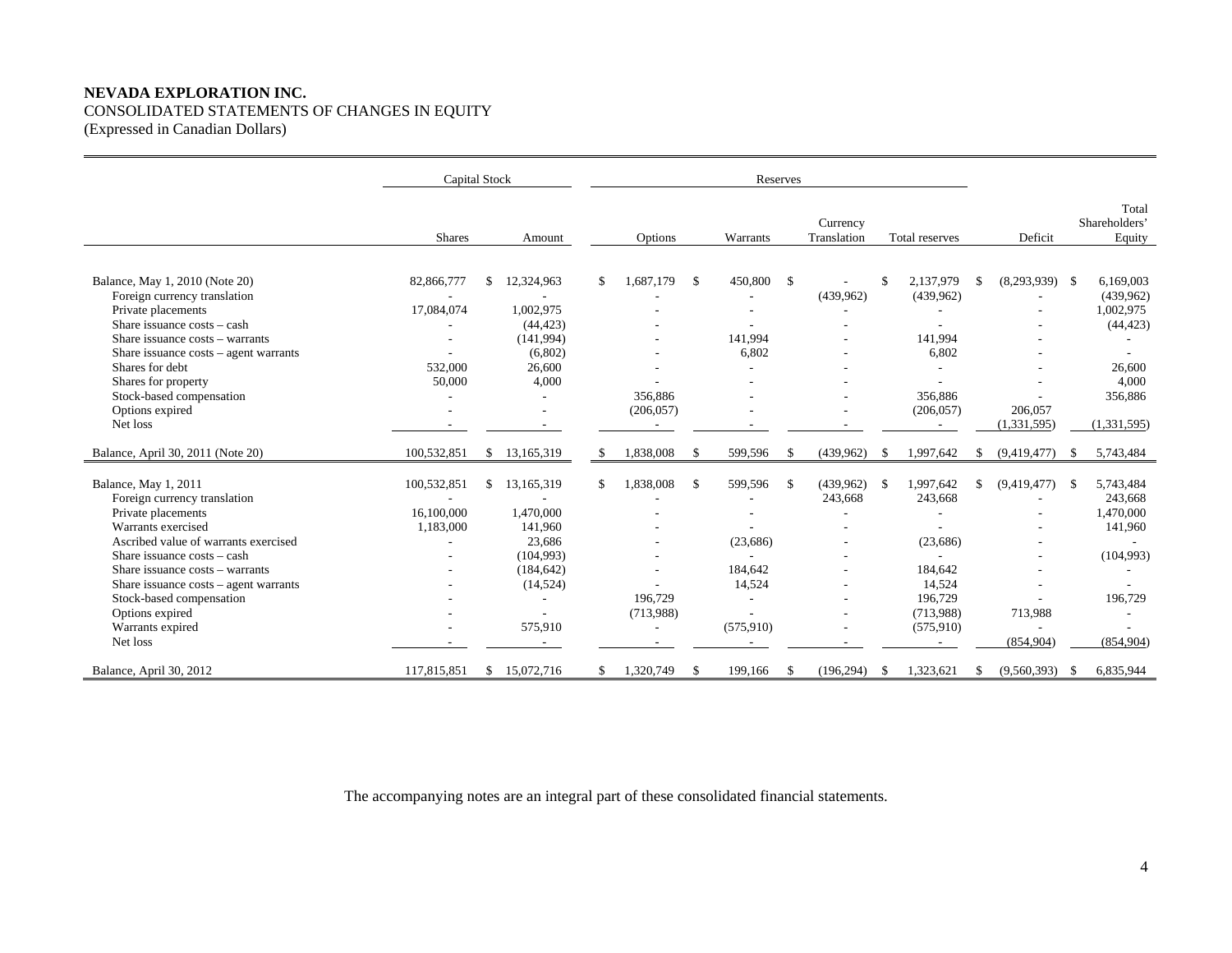# **NEVADA EXPLORATION INC.**  CONSOLIDATED STATEMENTS OF CASH FLOWS (Expressed in Canadian Dollars) FOR THE YEAR ENDED APRIL 30

|                                                                      | 2012                 | 2011          |
|----------------------------------------------------------------------|----------------------|---------------|
|                                                                      |                      | (Note 20)     |
| <b>CASH FLOWS FROM OPERATING ACTIVITIES</b>                          |                      |               |
| Net loss                                                             | \$<br>$(854,904)$ \$ | (1,331,595)   |
| Items not affecting cash:                                            |                      |               |
| Amortization                                                         | 67,766               | 78,763        |
| Accrued interest                                                     | (436)                | (5,212)       |
| Gain on sale of equipment                                            | (3,149)              | (18, 849)     |
| Loan receivable paid through salary                                  | 9,745                | 86,375        |
| Recovery of accounts payable                                         |                      | (14, 304)     |
| Impairment of equipment                                              |                      | 36,883        |
| Stock-based compensation                                             | 196,729              | 356,886       |
| Write-off of mineral properties                                      |                      | 233,499       |
| Changes in non-cash working capital items:                           |                      |               |
| Accounts receivables                                                 | (12, 729)            | 62,438        |
| Prepaid expenses                                                     | (1,631)              | (8,264)       |
| Accounts payable and accrued liabilities                             | 55,160               | 18,054        |
| Net cash used in operating activities                                | (543, 449)           | (505, 326)    |
| <b>CASH FLOWS FROM INVESTING ACTIVITIES</b>                          |                      |               |
| Acquisition of equipment                                             | (13,678)             |               |
| Deposits and bonds                                                   | (37, 358)            | 32,696        |
| Proceeds from mineral property option                                | 83,129               | 88,931        |
| Proceeds from sale of equipment                                      | 5,980                | 25,102        |
| Exploration and evaluation expenditures                              | (350, 787)           | (457, 463)    |
| Net cash used in investing activities                                | (312,714)            | (310, 734)    |
| CASH FLOWS FROM FINANCING ACTIVITIES                                 |                      |               |
| Issuance of capital stock and warrants (net of share issuance costs) | 1,506,967            | 958,552       |
| Repayment of finance lease obligations                               | (24,761)             | (23, 342)     |
|                                                                      |                      |               |
| Net cash provided by financing activities                            | 1,482,206            | 935,210       |
| Effect of foreign exchange rate on cash balances                     | 638                  | (23, 258)     |
| Change in cash for the year                                          | 626,681              | 95,892        |
| Cash, beginning of year                                              | 151,145              | 55,253        |
| Cash, end of year                                                    | \$<br>777,826        | \$<br>151.145 |

**Supplemental disclosure with respect to cash flows** (Note 13)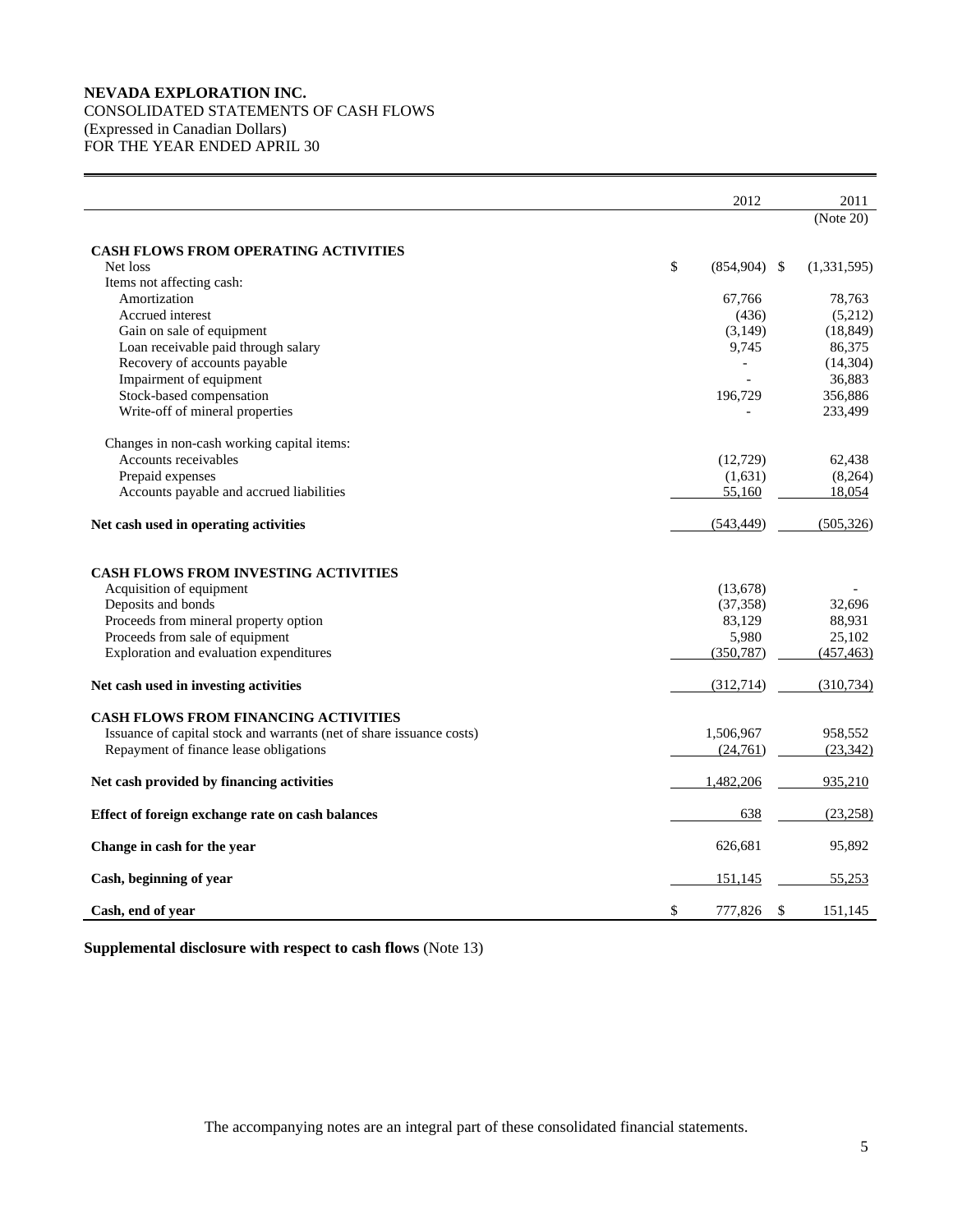### **1. NATURE OF OPERATIONS AND GOING CONCERN**

The Company was incorporated on April 6, 2006 under the Canada Business Corporations Act and is in the business of acquiring and exploring mineral properties. On July 14, 2010, the Company amalgamated with its subsidiary 2107189 Ontario Inc. The Company has not yet determined whether its properties contain reserves that are economically recoverable. The amounts shown for mineral properties and related deferred exploration costs represent costs incurred to date and do not reflect present or future values. The recoverability of these capitalized costs is dependent upon the existence of economically recoverable reserves, the ability of the Company to obtain necessary financing to complete the development of those reserves, and future profitable production.

The Company is listed on the TSX Venture Exchange ("TSX-V") under the trading symbol "NGE" and the Company's head office is located at Suite 1500 - 885 West Georgia Street, Vancouver, BC V6C 3E8. The Company's registered and records office is located at 25th Floor, 700 W. Georgia St., Vancouver, BC V7Y 1B3.

These consolidated financial statements are authorized for issue on behalf of the Board of Directors on July 13, 2012.

#### Going concern

These consolidated financial statements have been prepared in accordance with International Financial Reporting Standards ("IFRS") on a going concern basis that presumes the realization of assets and discharge of liabilities in the normal course of business. There are material uncertainties related to adverse conditions and events that cast significant doubt on the Company's ability to continue as a going concern.

During the year ended April 30, 2012, the Company incurred a loss of \$854,904 (2011 - \$1,331,595) and as at that date, the Company had accumulated deficit of \$9,560,393 (April 30, 2011 – \$9,419,477; May 1, 2010 - \$8,293,939), a working capital surplus of \$577,500 (April 30, 2010 - \$36,108; May 1, 2010 – deficiency of \$59,704) and negative cash flows from operations of \$543,449 (2011 – \$505,326). These factors create material uncertainties that may cast significant doubt upon the Company's ability to continue as a going concern.

As is common with junior mining companies, the Company continues to seek capital through various means including the issuance of equity and/or debt to finance its on-going and planned exploration activities and to cover administrative costs.

In order to continue as a going concern and to meet its corporate objectives, the Company will require additional financing through debt or equity issuances or other available means. Although the Company has been successful in the past in obtaining financing, there is no assurance that it will be able to obtain adequate financing in the future or that such financing will be on terms advantageous to the Company.

 Recovery of the carrying value of the mining claims and related deferred exploration expenditures are dependent upon the discovery of economically recoverable resources, the ability of the Company to develop necessary financing to continue exploration and development, the ability of the Company to secure and maintain title and beneficial interest in the properties, entering into agreements with others to explore and develop the properties and upon future profitable production or proceeds from disposition of such properties.

 These consolidated financial statements do not include any adjustments to the amounts and classification of assets and liabilities that might be necessary should the Company be unable to continue operations. Such adjustments would be material.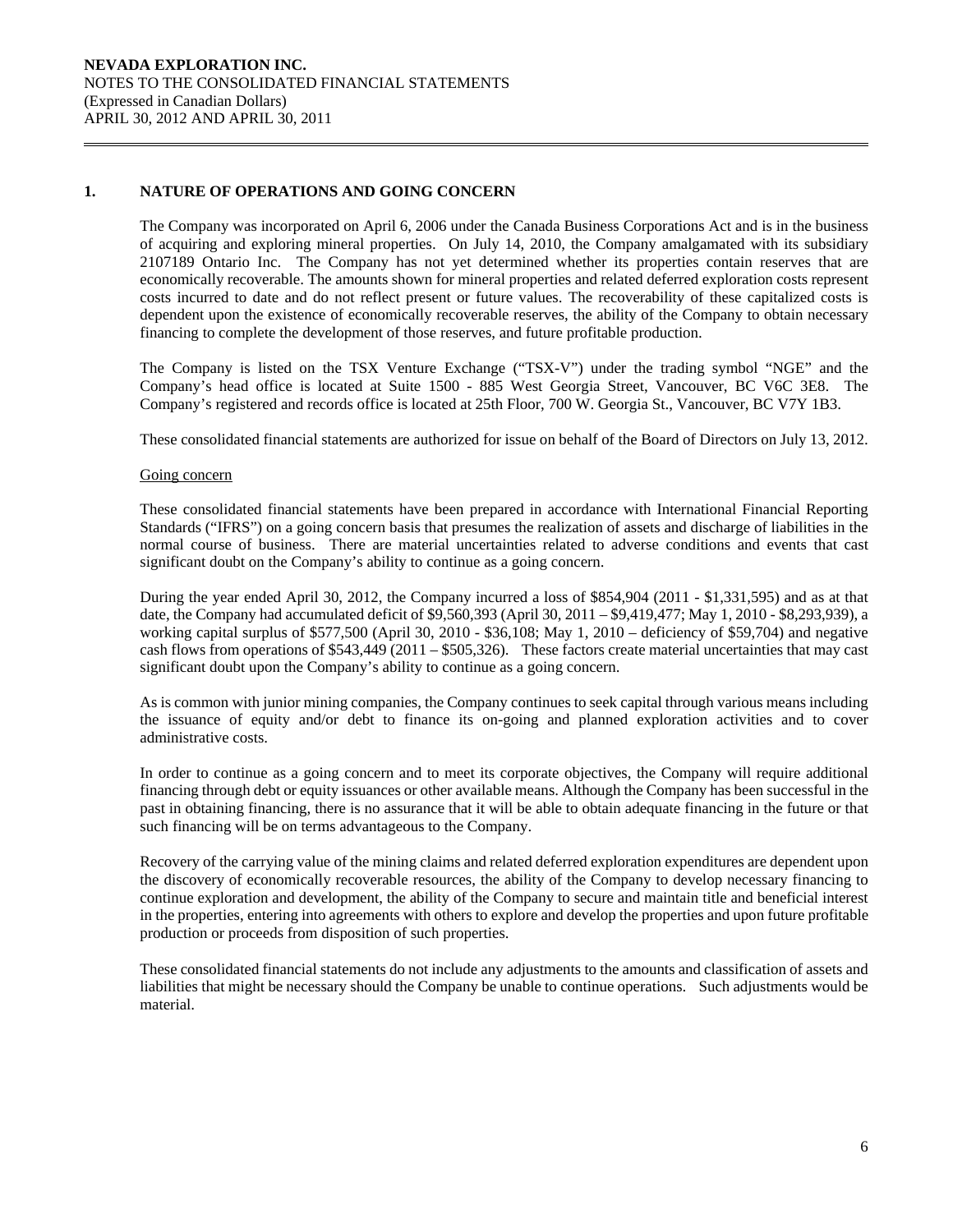#### **2. BASIS OF PRESENTATION**

The Company previously prepared its financial statements in accordance with Canadian Generally Accepted Accounting Principles ("GAAP") as set in the Handbook of the Canadian Institute of Chartered Accountant ("CICA Handbook"). In 2010, the CICA Handbook was revised to incorporate IFRS and requires publicly accountable enterprises to apply such standards effective for fiscal years beginning on or after January 1, 2011. Accordingly, the Company has commenced reporting on this basis in these consolidated financial statements.

 The year ended April 30, 2012 represent the Company's first annual IFRS consolidated financial statements. Previously the Company prepared its consolidated annual and interim financial statements in accordance with Canadian GAAP. These annual consolidated financial statements have been prepared in accordance with IFRS as issued by the International Accounting Standards Board ("IASB") and interpretations of the International Financial Reporting Interpretations Committee ("IFRIC").

 The policies applied in these consolidated financial statements are based on IFRS issued and outstanding as at April 30, 2012.

 These consolidated financial statements are prepared on the historical cost basis except for financial instruments at fair value through profit or loss, which are stated at their fair value. In addition, these consolidated financial statements have been prepared using the accrual basis of accounting.

 The disclosure in Note 20 provides IFRS information as at May 1, 2010 and for the year ended April 30, 2011 that is material to the understanding of these consolidated financial statements.

 The accompanying consolidated financial statements include all adjustments that are, in the opinion of management, necessary for a fair presentation.

### **3. SUMMARY OF SIGNIFICANT ACCOUNTING POLICIES**

 The accounting policies set out below have been applied consistently to all periods presented in these consolidated financial statements and in preparing the opening IFRS statements of financial position as at May 1, 2010 for the purpose of transitioning to IFRS unless otherwise indicated.

## **Basis of consolidation**

 These consolidated financial statements include the accounts of the Company and its wholly-owned subsidiary Pediment Gold LLC. The financial statements of the Company's subsidiary have been consolidated from the date that control commenced. All inter-company balances and transactions, and income and expenses have been eliminated upon consolidation.

The financial statements include the financial statements of Nevada Exploration Inc. and its subsidiary listed in the following table:

| Name of Subsidiary | Country of<br>Incorporation | Functional<br>∠urrencv | Ownership<br>Interest | Principal Activity  |
|--------------------|-----------------------------|------------------------|-----------------------|---------------------|
| Pediment Gold LLC  | JSA                         | US dollar              | 100%                  | Exploration company |

 During the year ended April 30, 2011 the Company amalgamated with its wholly owned subsidiary 2107189 Ontario Inc.

 During the year ended April 30, 2012, a wholly owned subsidiary of Pediment Gold LLC, Nevada Greenfields LLC, amalgamated with Pediment Gold LLC.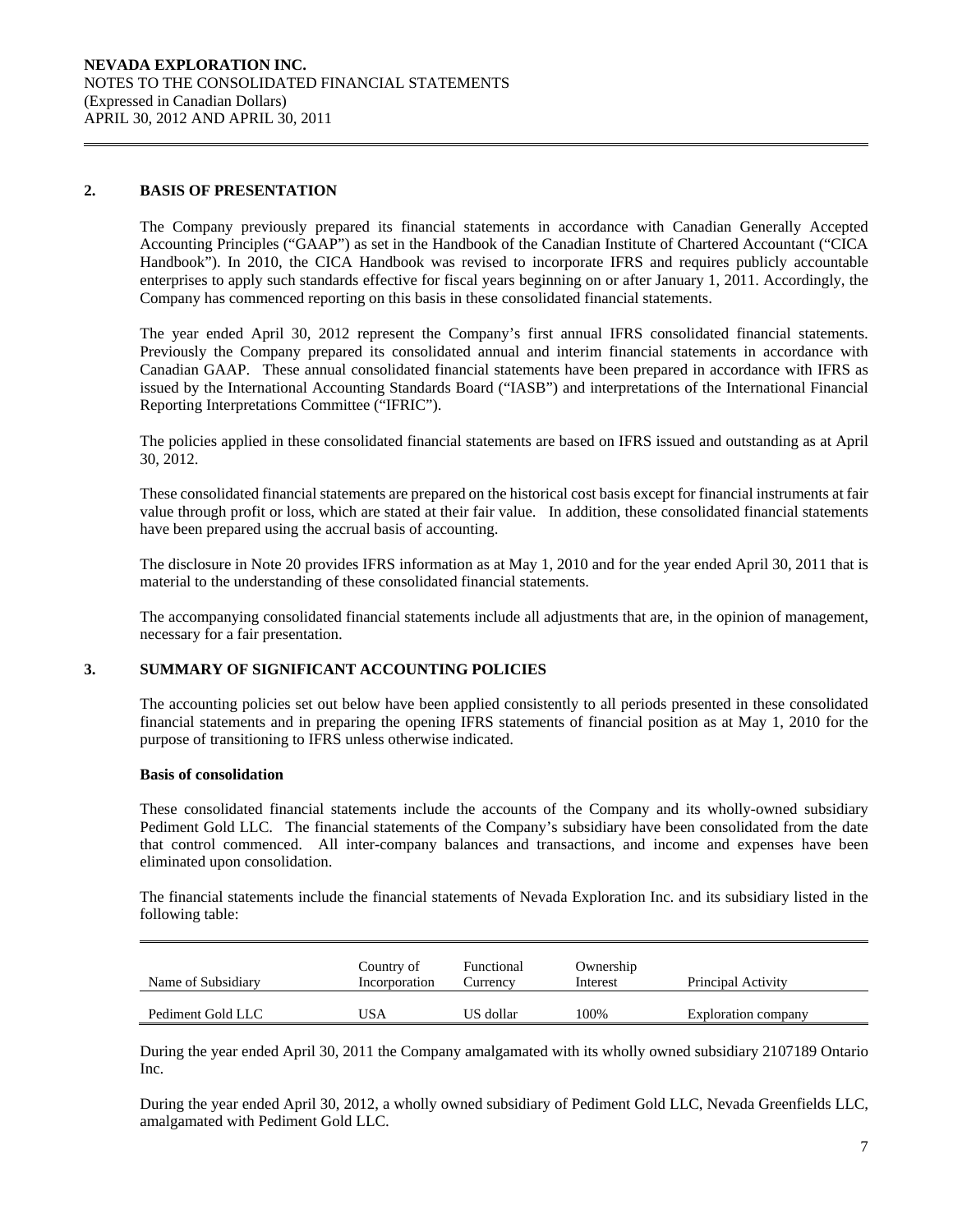#### **Use of judgments and estimates**

The preparation of these consolidated financial statements requires management to make certain estimates, judgments and assumptions that affect the reported amounts of assets and liabilities at the date of the financial statements and the reported revenues and expenses during the year.

 Significant assumptions about the future and other sources of estimated uncertainty that management has made at the end of the reporting period, that could result in a material adjustment to the carrying amounts of assets and liabilities in the event that the actual results differ from assumptions made, relate to, but are not limited to, the following:

- i) the recoverability of receivables;
- ii) the carrying value and the recoverability of exploration and evaluation assets;
- iii) the estimated useful lives of equipment and the related amortization;
- iv) impairment of equipment;
- v) valuation of stock-based compensation expense; and
- vi) recognition of deferred income taxes.

#### **Functional and presentation currency**

These consolidated financial statements are presented in Canadian dollars, which is the Company's functional currency. The functional currency of the Company's wholly-owned subsidiary Pediment Gold LLC is the US Dollar.

#### **Receivables**

Receivables are recorded at face value less any provisions for uncollectible amounts considered necessary.

#### **Equipment**

Equipment is recorded at historical cost less accumulated amortization and impairment charges. Equipment is amortized on a straight-line basis over their estimated useful lives as follows:

| <b>Exploration equipment</b> | 5 to 7 years |
|------------------------------|--------------|
| Vehicles                     | 5 years      |
| Office equipment             | 5 years      |
| Computer equipment           | 3 years      |

The cost of replacing piece of equipment is recognized in the carrying amount of the equipment if it is probable that the future economic benefits embodied within the part will flow to the Company and its cost can be measured reliably. The carrying amount of the replaced part is derecognized. The costs of the day-to-day servicing of the equipment are recognized in profit or loss as incurred.

#### **Mineral properties – exploration and evaluation assets**

#### *Pre-exploration costs*

 Pre-exploration costs are expensed in the period in which they are incurred unless it is considered probable that they will generate future economic benefits. The Company expenses all costs incurred prior to obtaining legal rights to a mineral property.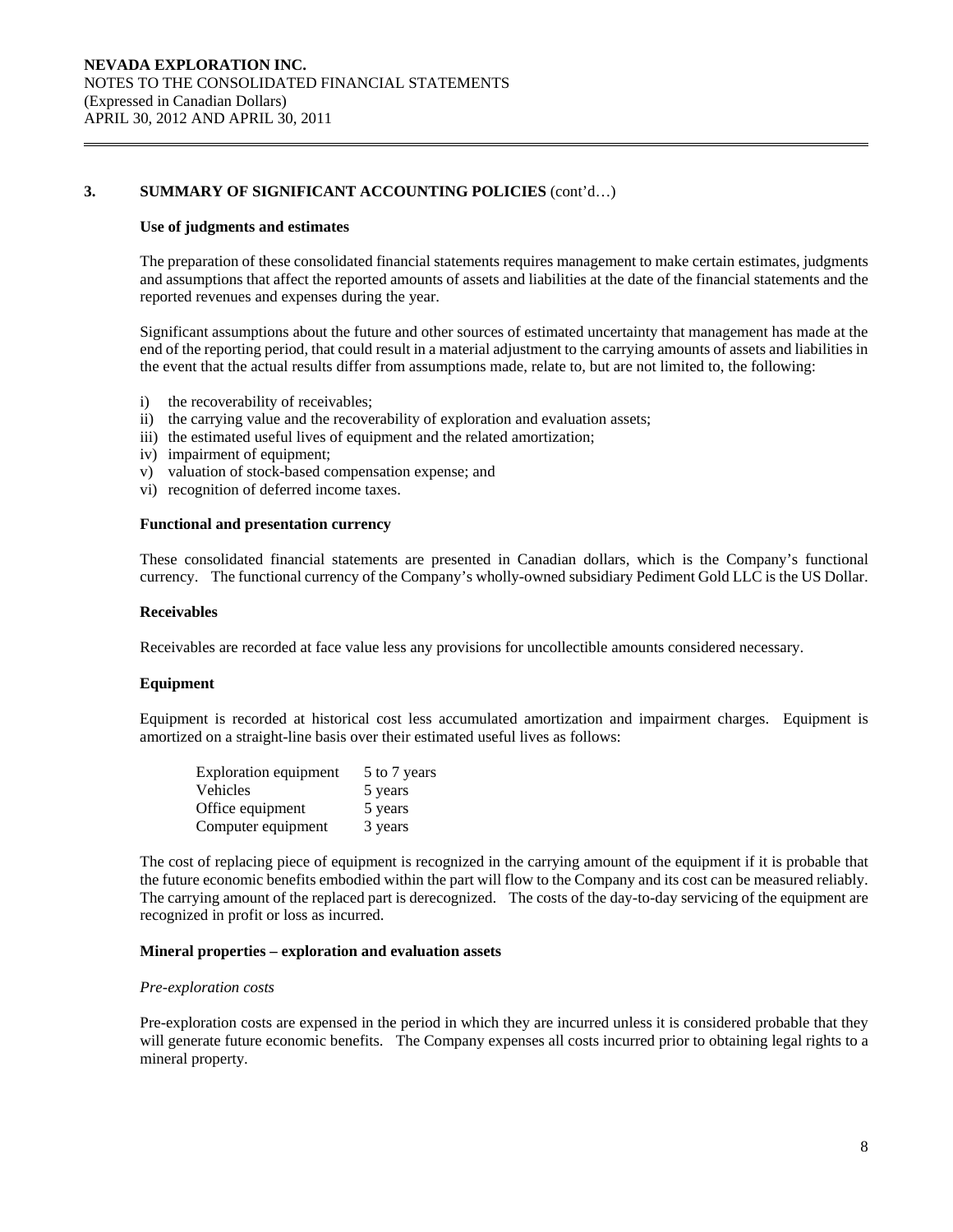#### **Mineral properties – exploration and evaluation assets** (cont'd…)

#### *Exploration and evaluation expenditures*

 Once the legal right to explore a property has been acquired, all costs related to the acquisition, exploration and evaluation of mineral properties are capitalized by property. These direct expenditures include such costs as license and property acquisition costs, materials used, surveying costs, exploratory drilling costs, payments made to contractors and amortization on equipment during the exploration phase. Costs not directly attributable to exploration and evaluation activities, including general administrative overhead costs, are expensed in the period in which they are incurred. Exploration and evaluation assets are recognized if the rights to the project are current and either (1) the expenditures are expected to be recovered through successful development and exploitation of the project, or alternatively by its sale, and (2) active and significant operations in, or in relation to, the projects are continuing.

 When a project is deemed to no longer have commercially viable prospects to the Company, exploration and evaluation expenditures in respect of that project are deemed to be impaired. As a result, those exploration and evaluation expenditure costs, in excess of estimated recoveries, are written off to the statement of comprehensive loss/income.

 The Company assesses exploration and evaluation assets for impairment when facts and circumstances suggest that the carrying amount of an asset may exceed its recoverable amount.

 Once the technical feasibility and commercial viability of extracting the mineral resource has been determined, the property is considered to be a mine under development and is classified as "mines under construction." Exploration and evaluation assets are also tested for impairment before the assets are transferred to development properties.

#### **Impairment**

At the end of each reporting date, the carrying amounts of the Company's long-lived assets are reviewed to determine whether there is any indication that those assets may be impaired. If such indication exists, the recoverable amount of the asset is estimated in order to determine the extent of the impairment, if any. In addition, capitalized exploration and evaluation assets are tested for impairment when technical feasibility and commercial viability of the related project is established.

Impairment is determined for an individual asset unless the asset does not generate cash inflows that are independent of those generated from other assets or group of assets, in which case, the individual assets are grouped together into cash generating units ("CGU's") for impairment purposes. The recoverable amount is the higher of fair value less costs to sell and value in use. Fair value is determined as the amount that would be obtained from the sale of the asset in an arm's length transaction between knowledgeable and willing parties. In assessing value in use, the estimated future cash flows are discounted to their present value using a pre-tax discount rate that reflects current market assessments of the time value of money and the risks specific to the asset. If the recoverable amount of an asset is estimated to be less than its carrying amount, the carrying amount of the asset is reduced to its recoverable amount and the impairment loss is recognized in profit and loss for the period.

Where an impairment loss subsequently reverses, the carrying amount of the asset (or cash-generating unit) is increased to the revised estimate of its recoverable amount, but to an amount that does not exceed the carrying amount that would have been determined had no impairment loss been recognized for the asset (or cash-generating unit) in prior years. A reversal of an impairment loss is recognized immediately in profit or loss.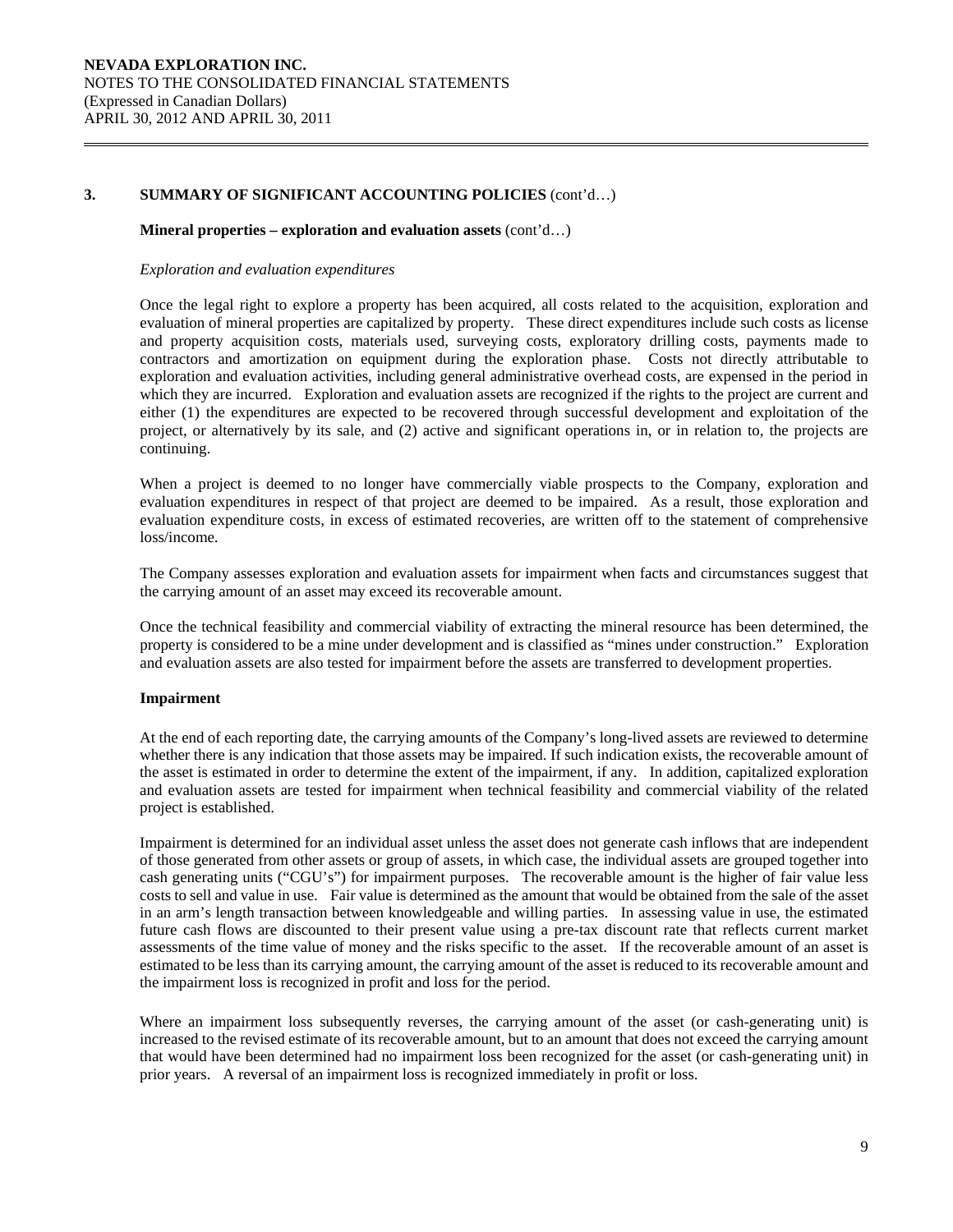#### **Revenue recognition**

Project management and consulting revenue is recognized at the time the service is provided and collection is reasonably assured.

### **Income taxes**

Income tax expense comprises current and deferred tax. Income tax is recognized in profit or loss except to the extent that it relates to items recognized directly in equity. Current tax expense is the expected tax payable on taxable income for the year, using tax rates enacted or substantively enacted at period end, adjusted for amendments to tax payable with regards to previous years.

Deferred taxes are recorded using the liability method, providing for temporary differences, between the carrying amounts of assets and liabilities for financial reporting purposes and the amounts used for taxation purposes. Temporary differences are not provided for relating to goodwill not deductible for tax purposes, the initial recognition of assets or liabilities that do not affect either accounting or taxable loss, or differences relating to investments in subsidiaries to the extent that they will probably not reverse in the foreseeable future. The amount of deferred tax provided is based on the expected manner of realization or settlement of the carrying amount of assets and liabilities, using tax rates enacted or substantively enacted at the balance sheet date.

A deferred tax asset is recognized only to the extent that it is probable that future taxable profits will be available against which the asset can be utilized. To the extent that the Company does not consider it probable that a deferred tax asset will be recovered, it does not recognize that excess.

#### **Share issuance costs**

 Professional fees, consulting fees and other costs that are directly attributable to financing transactions are charged to capital stock when the related shares are issued. If the financing is not completed share issue costs are charged to profit or loss.

### **Provision for environmental rehabilitation**

The Company recognizes the fair value of a liability for the provision for environmental rehabilitation in the year in which it is incurred when a reliable estimate of fair value can be made. The carrying amount of the related long-lived asset is increased by the same amount as the liability.

Changes in the liability for an asset retirement obligation due to the passage of time will be measured by applying an interest method of allocation. The amount will be recognized as an increase in the liability and an accretion expense in the consolidated statement of comprehensive loss. Changes resulting from revisions to the timing or the amount of the original estimate of undiscounted cash flows are recognized as an increase or a decrease to the carrying amount of the liability and the related long-lived asset. As at April 30, 2012, April 30, 2011 and May 1, 2010, the Company has not recorded any provision for environmental rehabilitation.

#### **Warrants**

Proceeds from unit placements are allocated between shares and warrants issued according to their relative fair value. The fair value of the share component is credited to capital stock and the value of the warrant component is credited to warrants reserve. Upon exercise of warrants, consideration paid by the warrant holder together with the amount previously recognized in warrants reserve is recorded as an increase to capital stock. Upon expiration of warrants, the amount applicable to warrants expired is recorded as an increase to capital stock.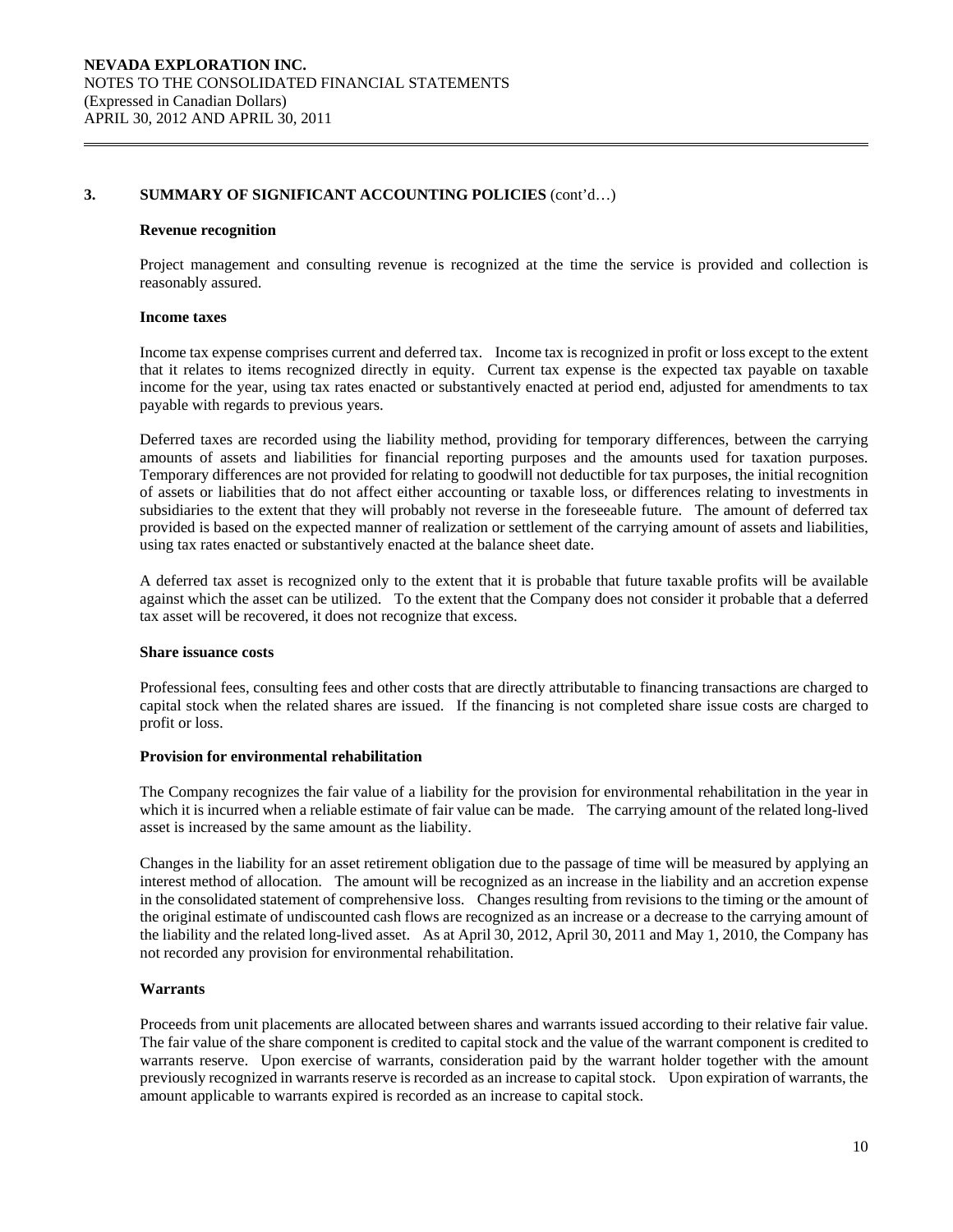#### **Basic and diluted loss per common share**

Basic loss per share is calculated by dividing the loss for the year by the weighted average number of common shares outstanding during the year.

 Diluted loss per share is determined by adjusting the loss attributable to common shareholders by the weighted average number of common shares outstanding for the dilutive effect of options, warrants and similar instruments. Under this method the dilutive effect on loss per share is recognized on the use of the proceeds that could be obtained upon exercise of options, warrants and similar instruments. It assumes that the proceeds would be used to purchase common shares at the average market price during the year. As at April 30, 2012, April 30, 2011 and May 1, 2010, warrants and options outstanding are anti-dilutive.

#### **Stock-based compensation**

The Company grants stock options to acquire common shares of the Company to directors, officers, employees and consultants. An individual is classified as an employee when the individual is an employee for legal or tax purposes, or provides services similar to those performed by an employee.

The fair value of employee stock options is measured on the date of grant, using the Black-Scholes option pricing model, and is recognized over the vesting period. In situations where equity instruments are issued to non-employees and some or all of the goods or services received by the entity as consideration cannot be reliably measured, they are measured at the fair value of the share-based payment consideration. Consideration paid for the shares on the exercise of stock options together with the fair value of the stock options previously recognized is credited to capital stock. When vested options are not exercised by the expiry date, the amount previously recognized in stock-based compensation is transferred to deficit. The Company estimates a forfeiture rate and adjusts the corresponding expense each period based on an updated forfeiture estimate.

# **Foreign currencies**

 Foreign currency transactions are initially recorded in the functional currency at the transaction date exchange rate. At closing date, monetary assets and liabilities denominated in a foreign currency are translated into the functional currency at the closing date exchange rate, and non-monetary assets and liabilities, at the historical rates. Exchange differences arising on the settlement of monetary items or on translating monetary items at different rates from those at which they are translated on initial recognition during the period or in previous consolidated financial statements are recognized in profit or loss.

For the purpose of presenting consolidated financial statements, the assets and liabilities of Pediment Gold LLC are expressed in Canadian dollars using the exchange rates prevailing at the end of the reporting period. Income and expense items are translated at the average exchange rates for the period, unless exchange rates fluctuated significantly during the period, in which case exchange rates at the dates of the transactions are used. Exchange differences are recognized in other comprehensive loss and reported as currency translation reserve in shareholder's equity.

 Foreign exchange gains and losses arising from a monetary item receivable or payable to a foreign operation, the settlement of which is neither planned nor likely to occur in the foreseeable future and which in substance is considered to form a part of the net investment in the foreign operation, are recognized in foreign currency translation in the currency translation reserve.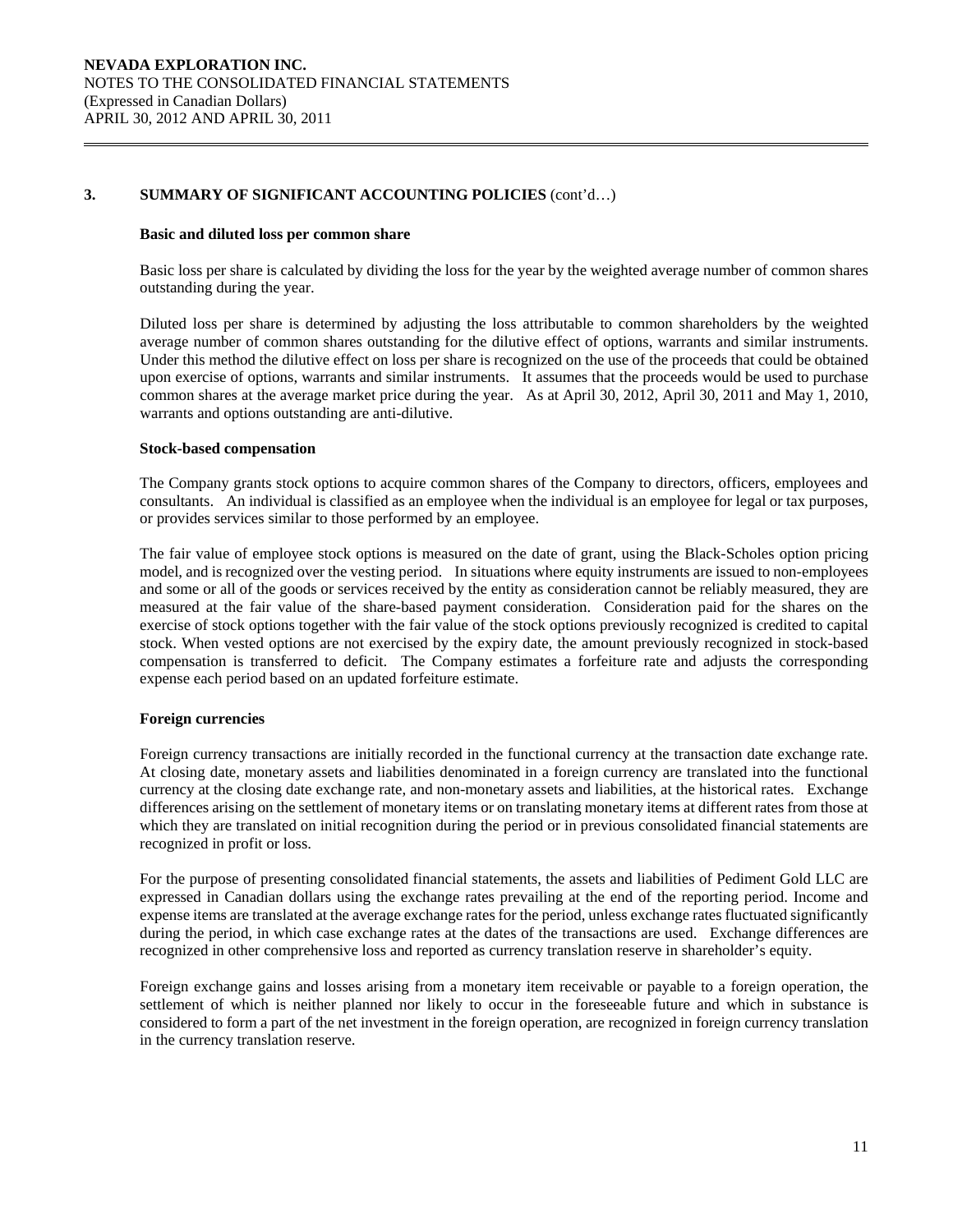#### **Financial instruments**

#### Financial assets

Financial assets are classified as into one of the following categories based on the purpose for which the asset was acquired. The Company's accounting policy for each category is as follows:

*Fair value through profit or loss ("FVTPL")* – This category comprises derivatives, or assets acquired or incurred principally for the purpose of selling or repurchasing in the near term. They are carried in the statement of financial position at fair value with changes in fair value recognized in profit or loss.

*Loans and receivables ("LAR") -* Loans and receivables are financial assets with fixed or determinable payments that are not quoted in an active market. Such assets are initially recognized at fair value plus any directly attributable transaction costs. Subsequent to initial recognition loans, and receivables are measured at amortized cost using the effective interest method, less any impairment losses.

*Held-to-maturity ("HTM") -* These assets are non-derivative financial assets with fixed or determinable payments and fixed maturities that the Company's management has the positive intention and ability to hold to maturity. These assets are measured at amortized cost using the effective interest method. If there is objective evidence that the asset is impaired, determined by reference to external credit ratings and other relevant indicators, the financial asset is measured at the present value of estimated future cash flows. Any changes to the carrying amount of HTM financial assets, including impairment losses, are recognized in profit or loss.

*Available-for-sale ("AFS") -* Non-derivative financial assets not included the above categories are classified as available-for-sale. They are carried at fair value with changes in fair value recognized directly in equity. Investments in equity instruments classified as available-for-sale that do not have a quoted market price in an active market and whose fair value cannot be reliably measured are measured at cost. Where a decline in the fair value of an available-for-sale financial asset constitutes objective evidence of impairment and at disposal, the amount of the cumulative loss is removed from equity and recognized in profit or loss.

#### Financial liabilities

Financial liabilities are classified into one of two categories, based on the purpose for which the liability was acquired. The Company's accounting policy for each category is as follows:

*Fair value through profit or loss ("FVTPL")* – This category comprises derivatives, or liabilities acquired or incurred principally for the purpose of selling or repurchasing in the near term. They are carried in the consolidated statement of financial position at fair value with changes in fair value recognized in profit or loss.

*Other financial liabilities ("OFL") -* This category includes amounts due to related parties and accounts payable and accrued liabilities, all of which are recognized at amortized cost.

| <b>Financial Instrument</b>                    | Classification |
|------------------------------------------------|----------------|
| Cash                                           | LAR            |
| Accounts receivable (excluding HST receivable) | LAR            |
| Loans receivable                               | LAR            |
| Deposits and bonds                             | LAR            |
| Accounts payable and accrued liabilities       | <b>OFL</b>     |
| Finance lease obligations                      | OFL            |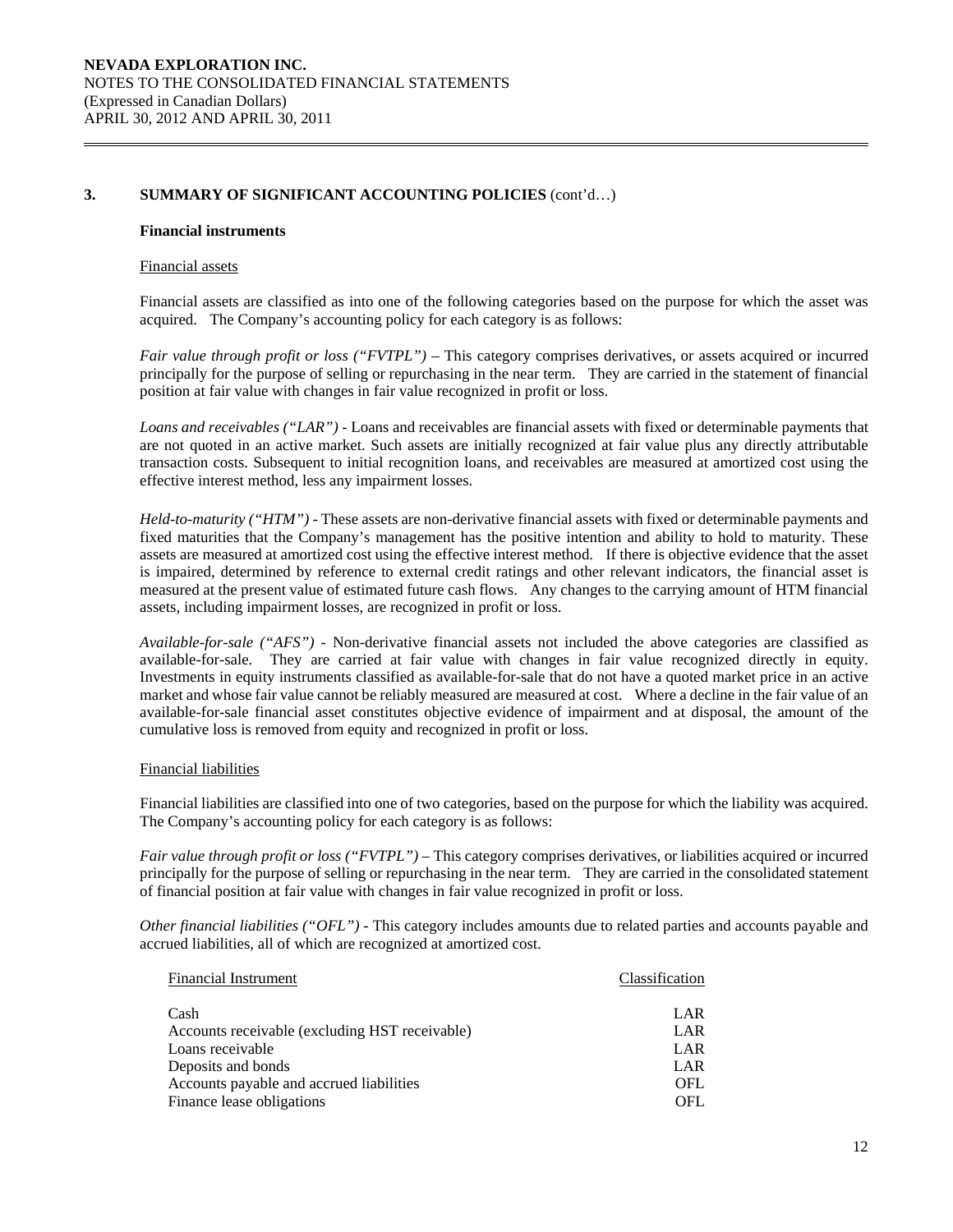#### Impairment

All financial assets except for those at FVTPL, are subject to review for impairment at least at each reporting date. Financial assets are impaired when there is any objective evidence that the estimated cash flows of a financial asset or group of financial assets is negatively impacted. Evidence of impairment could include:

- significant financial difficulty of the issuer or counterparty; or
- default or delinquency in interest or principle payments by the borrower; or
- it becomes probable that the borrower will enter into bankruptcy or financial reorganization.

The carrying amount of the financial asset is directly reduced by any impairment loss.

#### **Provisions**

A provision is recognized if, as a result of a past event, the Company has a present legal or constructive obligation that can be estimated reliably, and it is probable that an outflow of economic benefits will be required to settle the obligation. Provisions are determined by discounting the future cash flows at a pre-tax rate that reflects current market assessments of the time value of money and the risks specific to the liability. Provisions are not recognized for future operating losses.

#### **Leases**

Leases that transfer substantially all of the benefits and risks of ownership of the assets to the Company are accounted for as finance lease obligations. At the time the finance lease obligation is entered into, an asset is recorded together with the related obligation. Assets under finance lease obligations are depreciated over their estimated useful lives.

#### **New standards not yet adopted**

IFRS 7, *Financial Instruments Disclosures*, IFRS 7 was amended by the IASB in October 2010 and provides guidance on identifying transfers of financial assets and continuing involvement in transferred assets for disclosure purposes. The amendments introduce new disclosure requirements for transfers of financial assets including disclosures for financial assets that are not derecognized in their entirety, and for financial assets that are derecognized in their entirety but for which continuing involvement is retained. The amendments to IFRS 7 are effective for annual periods beginning on or after July 1, 2011.

Effective for accounting periods beginning on or after January 1, 2013 unless specified:

IFRS 9, *Financial Instruments*, which covers the classification and measurement of financial assets as part of its project to replace IAS 39, "Financial Instruments: Recognition and Measurement." In October 2010, the requirements for classifying and measuring financial liabilities were added to IFRS 9. Under this guidance, entities have the option to recognize financial liabilities at fair value through earnings. If this option is elected, entitles would be required to reverse the portion of the fair value change due to own credit risk out of earnings and recognize the change in other comprehensive income. This standard is effective for accounting periods beginning on or after January 1, 2015.

IFRS 10, *Consolidated Financial Statements*, replaces the guidance on control and consolidation in IAS 27, *Consolidated and Separate Financial statements*, and SIC-12, *Consolidation – Special Purpose Entities*. IFRS 10 changes the definition of control under IFRS so that the same criteria are applied to all entities to determine control.

IFRS 11, *Joint arrangements***,** divides joint arrangements into two types, joint operations and joint ventures, each with their own accounting model. All joint arrangements are required to be reassessed upon transition to IFRS 11 to determine their type to apply the appropriate accounting.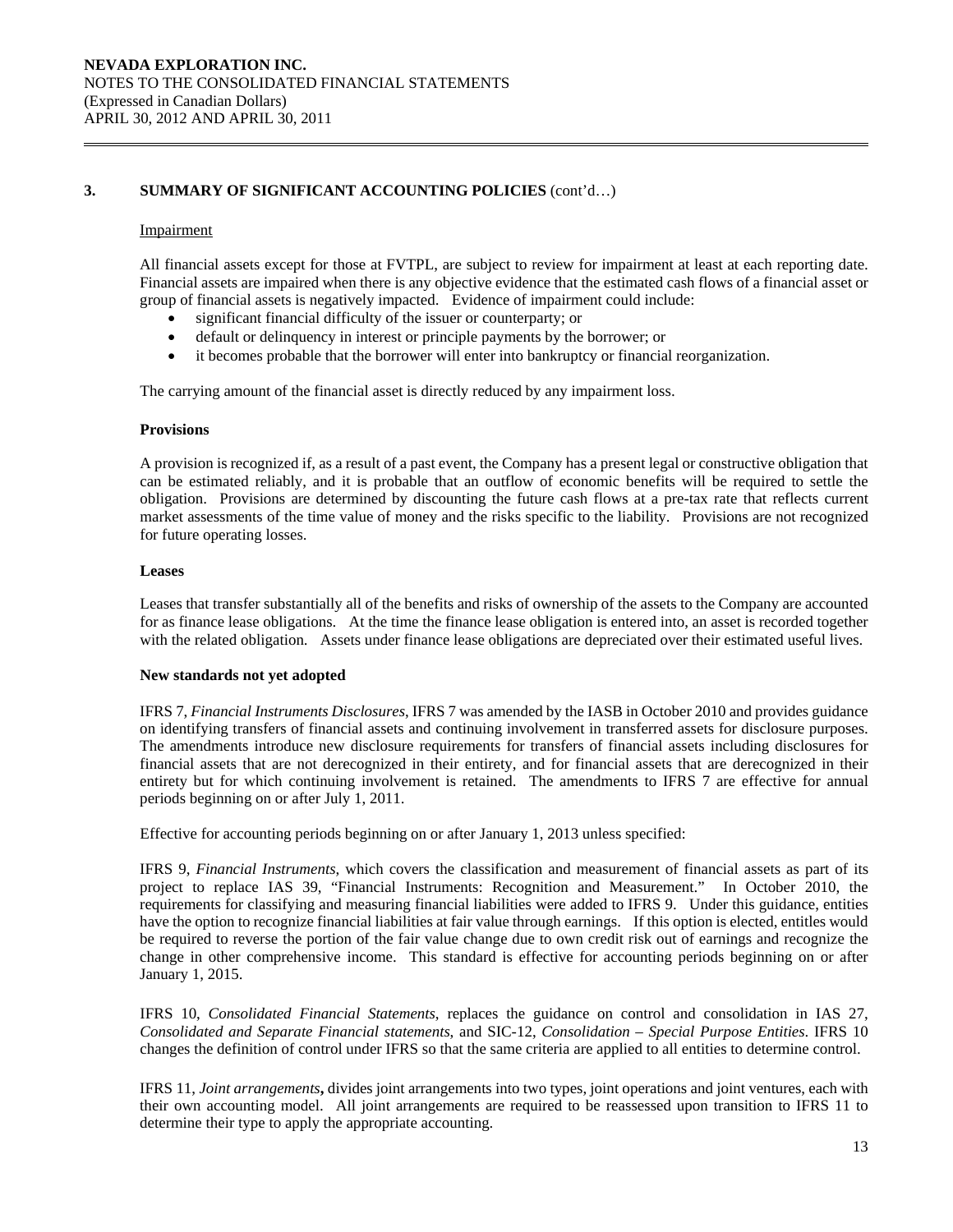### **New standards not yet adopted** (cont'd…)

IFRS 12, *Disclosure of Interests in Other Entities*, effective for the Company`s annual reporting period beginning May 1, 2013. This new standard provides the disclosure requirements for all forms of interests in other entities, including subsidiaries, joint arrangements, associates and consolidated structured entities.

IFRS 13, *Fair Value Measurement*, effective for the Company`s annual reporting period beginning May 1, 2013. This standard defines fair value and sets out in a single IFRS a framework for measuring fair value and requires disclosures about fair value measurements. The standard does not determine when an asset, a liability or an entity's own equity instrument is measured at fair value. Rather, the measurement and disclosure requirements of IFRS 13 apply when another IFRS requires or permits the item to be measured at fair value (with limited exceptions).

IAS 1, *Presentation of Financial Statements*, requires an entity to group items presented in statement of other comprehensive income on the basis of whether they may be reclassified to profit or loss subsequent to initial recognition. For items presented before tax, the amendments also require that the tax related to the two separate groups to be presented separately. This standard is effective for accounting periods beginning on or after July 1, 2012.

The Company is currently assessing the impact that these standards will have on the Company`s consolidated financial statements.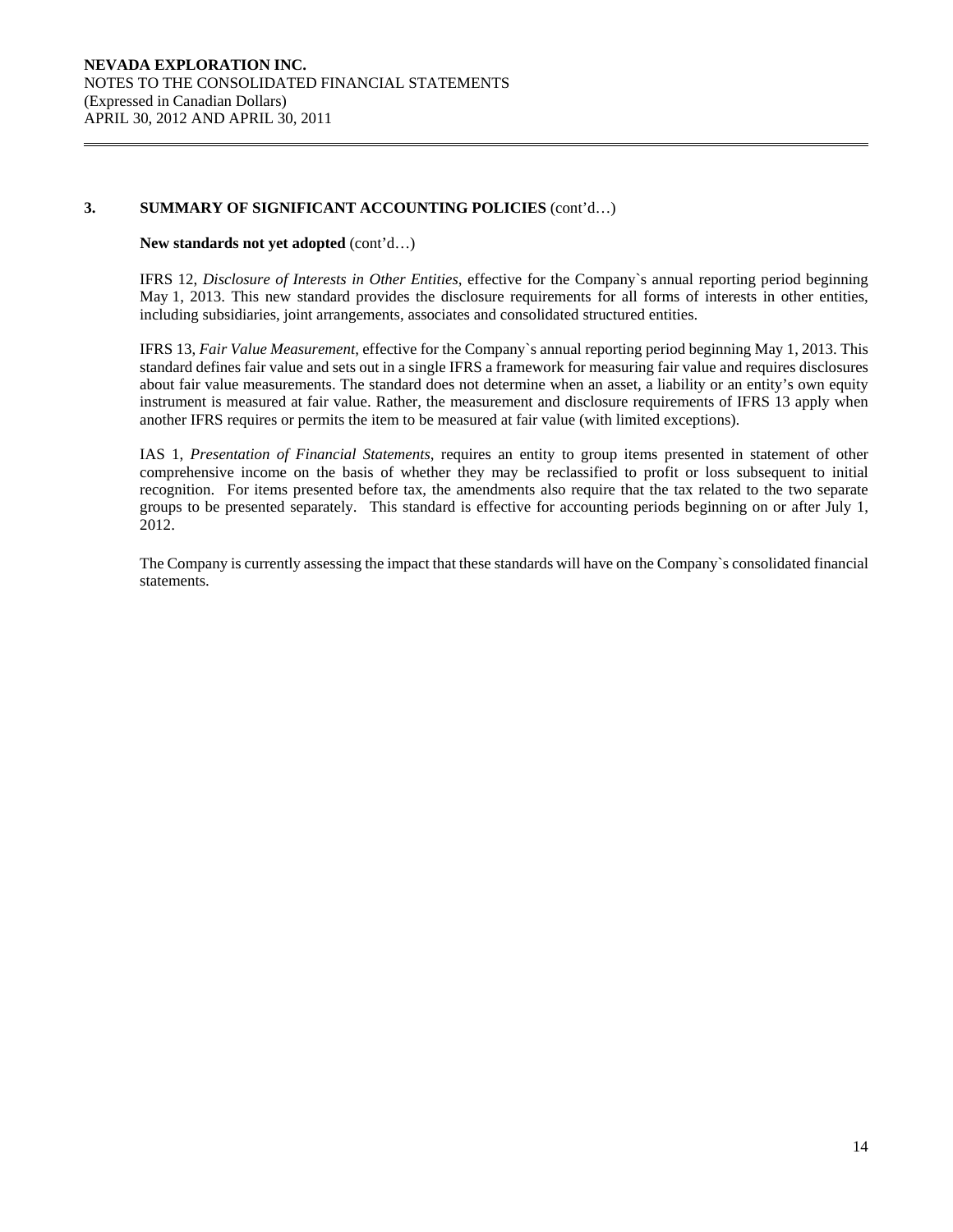# **4. ACCOUNTS RECEIVABLE**

The Company's receivables arise from two main sources: Harmonized Sales Tax ("HST") receivable due from Canadian government taxation authorities and trade accounts receivable. These are broken down as follows:

|                                       |    | April 30,<br>2012 | April 30,<br>2011 | May 1,<br>2010 |
|---------------------------------------|----|-------------------|-------------------|----------------|
| HST receivable<br>Accounts receivable | \$ | 15,190<br>-       | \$<br>۰<br>2,461  | 66,027         |
| Total                                 | S  | 15.190            | 2,461             | 66,027         |

# **5. PREPAID EXPENSES**

The prepaid expenses for the Company are as follows:

|                                         | April 30,<br>2012 | April 30,<br>2011 | May $1$ ,<br>2010 |
|-----------------------------------------|-------------------|-------------------|-------------------|
| Security deposit for rental of premises | 16.279            | 14.648            | 7.495             |

# **6. RELATED PARTY TRANSACTIONS**

 During the year ended April 30, 2012, the Company paid or accrued \$84,502 (2011 - \$54,129) in professional fees to a firm in which the Chief Financial Officer of the company is a partner

The amounts due from (to) related parties are as follows:

|                                                                                                                                                        | <b>Notes</b>          | April 30,<br>2012 | April 30,<br>2011                 | May 1,<br>2010         |
|--------------------------------------------------------------------------------------------------------------------------------------------------------|-----------------------|-------------------|-----------------------------------|------------------------|
| Loans receivable from the Chief Executive Officer<br>Loans receivable from the Chief Operating Officer<br>Firm of which the Chief Financial Officer is | ∗<br>-S<br>*<br>$***$ |                   | S<br>10.101                       | S<br>82,927<br>13,150  |
| a partner<br>Due to the Chief Operating Officer<br>Due to the VP of Corporate Development                                                              | $**$<br>**            | (32, 136)         | (15,000)<br>(37, 794)<br>(49,770) | (28, 860)<br>(20, 261) |
|                                                                                                                                                        |                       | (32, 136)         | (92, 463)                         | 49,956                 |

 $\overline{\phantom{a}}$  Loan receivable is guaranteed by Nil (April 30, 2011 – 1,350,000; May 1, 2011 – 2,100,000) common shares of the Company. Since issuance of the loans receivable, the Company has accrued interest of approximately \$30,300 (April 30, 2011 - \$30,300; May 1, 2011 - \$25,500), \$Nil of which was accrued during the year ended April 30, 2012.

\*\* Included in accounts payable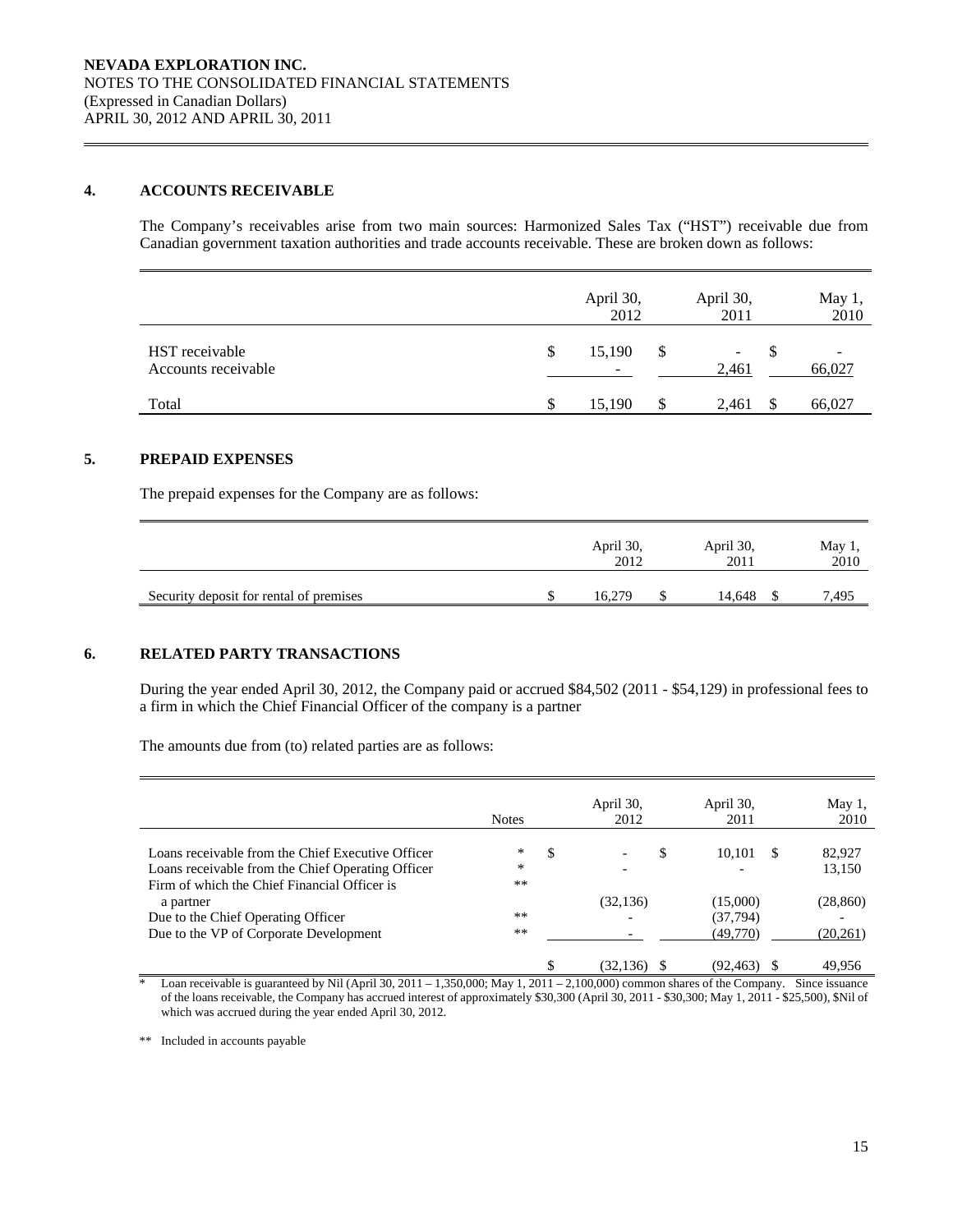### **7. EQUIPMENT**

|                                   | Exploration<br>equipment |           |              | Vehicles |              | Computer<br>equipment |              | Office<br>equipment      | Total         |
|-----------------------------------|--------------------------|-----------|--------------|----------|--------------|-----------------------|--------------|--------------------------|---------------|
|                                   |                          |           |              |          |              |                       |              |                          |               |
| Cost                              |                          |           |              |          |              |                       |              |                          |               |
| Balance, May 1, 2010 (note 20)    | \$                       | 301,860   | \$           | 137,754  | \$           | 22,274                | \$           | 79,319                   | \$541,207     |
| Impairment                        |                          | (41,706)  |              | (16,216) |              |                       |              |                          | (57, 922)     |
| Disposal                          |                          | (7,033)   |              | (40,294) |              |                       |              | $\overline{a}$           | (47, 327)     |
| Effect of translation             |                          | (19,219)  |              | (7, 784) |              | (1,522)               |              | (6,715)                  | (35,240)      |
| Balance, April 30, 2011 (note 20) |                          | 233,902   |              | 73,460   |              | 20,752                |              | 72,604                   | 400,718       |
| <b>Additions</b>                  |                          |           |              |          |              | 54,538                |              |                          | 54,538        |
| Disposal                          |                          | (5,681)   |              | (5,644)  |              |                       |              |                          | (11, 325)     |
| Effect of translation             |                          | 10,307    |              | 3,271    |              | 707                   |              | 4,015                    | 18,300        |
|                                   |                          |           |              |          |              |                       |              |                          |               |
| Balance, April 30, 2012           | \$                       | 238,528   | $\mathbb{S}$ | 71,087   | \$           | 75,997                | $\mathbb{S}$ | 76,619                   | \$<br>462,231 |
| <b>Accumulated amortization</b>   |                          |           |              |          |              |                       |              |                          |               |
| Balance, May 1, 2010 (note 20)    | \$                       | 102,684   | \$           | 68,923   | $\mathbb{S}$ | 17,011                | \$.          | 47,172                   | \$235,760     |
| Impairment                        |                          | (24, 515) |              | 3,476    |              |                       |              |                          | (21,039)      |
| Disposal                          |                          | (6,329)   |              | (36,265) |              |                       |              | $\overline{a}$           | (42, 594)     |
| Amortization for the year         |                          | 43,517    |              | 15,889   |              | 4,522                 |              | 14,835                   | 78,763        |
| Effect of translation             |                          | (9,404)   |              | (4.961)  |              | (1,504)               |              | (5,634)                  | (21,503)      |
|                                   |                          |           |              |          |              |                       |              |                          |               |
| Balance, April 30, 2011 (note 20) |                          | 105,953   |              | 47,062   |              | 20,029                |              | 56,343                   | 229,387       |
| Disposal                          |                          | (4,261)   |              | (4,233)  |              |                       |              | $\overline{\phantom{a}}$ | (8, 494)      |
| Amortization for the period       |                          | 41,063    |              | 14,456   |              | 753                   |              | 11.494                   | 67,766        |
| Effect of translation             |                          | 4,782     |              | 2,142    |              | 880                   |              | 3,328                    | 11,132        |
| Balance, April 30, 2012           | \$                       | 147,537   | \$           | 59,427   | \$           | 21,662                | $\mathbb{S}$ | 71,165                   | \$299,791     |
|                                   |                          |           |              |          |              |                       |              |                          |               |
| <b>Carrying amounts</b>           |                          |           |              |          |              |                       |              |                          |               |
| As at May 1, 2010                 | \$                       | 199,176   | \$           | 68,831   | \$           | 5,263                 | \$           | 32,177                   | \$ 305,447    |
| As at April 30, 2011              | \$                       | 127,949   | \$           | 26,398   | \$           | 723                   | \$           | 16,261                   | \$171,331     |
| As at April 30, 2012              | \$                       | 90,991    | \$           | 11,660   | \$           | 54,335                | \$           | 5,454                    | \$162,440     |

Included in equipment at April 30, 2012:

- i) are assets under finance lease with a cost of \$116,435 (April 30, 2011 \$111,544; May 1, 2010 \$119,723) and accumulated amortization of \$75,344 (April 30, 2011 – \$49,871; May 1, 2010 – \$29,583). The Company recorded amortization of \$23,473 (2011 - \$20,288) on leased assets.
- ii) are computer equipment not available for use with a cost of \$54,538 (April 30, 2011 \$Nil; May 1, 2010 \$Nil). No amortization has been taken on this computer equipment in the current year.

During the year ended April 30, 2011, the Company identified \$36,883 of exploration equipment and vehicles that were impaired. The impairment consisted of maintenance and consumables capitalized in prior years for assets that are no longer used by the Company.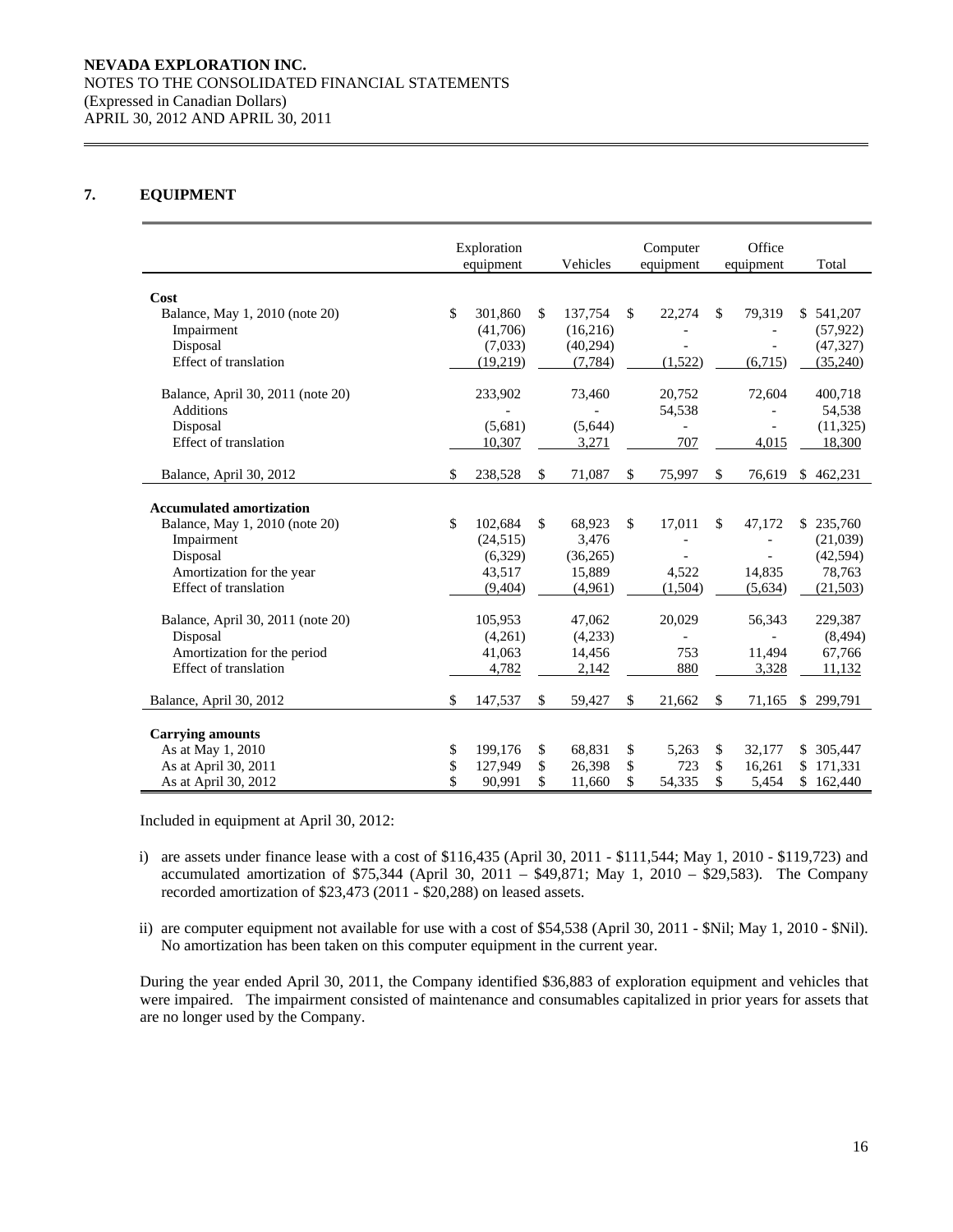# **NEVADA EXPLORATION INC.**

 NOTES TO THE CONSOLIDATED FINANCIAL STATEMENTS (Expressed in Canadian Dollars) APRIL 30, 2012 AND APRIL 30, 2011

#### **8. EXPLORATION AND EVALUATION ASSETS**

As at April 30, 2012:

|                             | AW                       | <b>BU</b>      | <b>FJ</b>                | HP             | JU            | KC             | RP                       | <b>SP</b>     | <b>WF</b>                | <b>TOTAL</b> |
|-----------------------------|--------------------------|----------------|--------------------------|----------------|---------------|----------------|--------------------------|---------------|--------------------------|--------------|
| <b>Acquisition costs</b>    |                          |                |                          |                |               |                |                          |               |                          |              |
| Balance – beginning of year | \$238,492                | 344,641<br>\$. | 238,965<br>\$            | 33,461<br>\$.  | 126,760<br>\$ | 483,426<br>\$  | 160,954<br>S.            | \$237,356     | 174,499<br>S             | \$2,038,554  |
| Additions - cash            | 2,254                    | 39,605         | 17,554                   | 20,838         | 23,456        | 135,760        | 23,682                   | 52,541        | 18,454                   | 334,144      |
|                             |                          |                |                          |                |               |                |                          |               |                          |              |
| Option payments received    | (83, 129)                |                |                          |                |               |                |                          |               |                          | (83, 129)    |
| Effect of translation       | 6,446                    | 15,715         | 10,491                   | 2,221          | 6,144         | 25,324         | 7,551                    | 11,856        | 7,891                    | 93,639       |
| Balance – end of year       | 164,063                  | 399,961        | 267,010                  | 56,520         | 156,360       | 644,510        | 192,187                  | 301,753       | 200,844                  | 2,383,208    |
| <b>Exploration costs</b>    |                          |                |                          |                |               |                |                          |               |                          |              |
| Balance – beginning of year | 587,098                  | 835,727        | 972,551                  | 722,804        | 57,078        | 49,910         | 60,980                   | 81,706        | 80,776                   | 3,448,630    |
| Drilling                    | 12,726                   | ۰              | $\overline{\phantom{a}}$ |                |               | 2,193          | $\overline{\phantom{0}}$ |               | $\overline{\phantom{a}}$ | 14,919       |
| Geological                  |                          |                | $\overline{\phantom{a}}$ | 11,549         | 664           | $\overline{a}$ | 664                      | 664           | $\overline{\phantom{a}}$ | 13,541       |
| Travel                      | $\overline{\phantom{a}}$ |                | $\overline{\phantom{a}}$ | 382            |               | ۰              | $\overline{\phantom{a}}$ |               | $\overline{\phantom{a}}$ | 382          |
| Effect of translation       | 24,332                   | 34,180         | 39,776                   | 30,048         | 2,362         | 2,131          | 2,521                    | 3,369         | 3,304                    | 142,223      |
|                             |                          |                |                          |                |               |                |                          |               |                          |              |
| Balance – end of year       | 624,356                  | 869,907        | 1,012,327                | 764,783        | 60,104        | 54,234         | 64,165                   | 85,739        | 84,080                   | 3,619,695    |
| <b>Total costs</b>          | 788,419                  | \$1,269,868    | \$1,279,337              | 821,303<br>SS. | 216,464<br>S. | 698.744        | 256,352<br>S.            | 387,492<br>S. | 284,924<br>S.            | \$6,002,903  |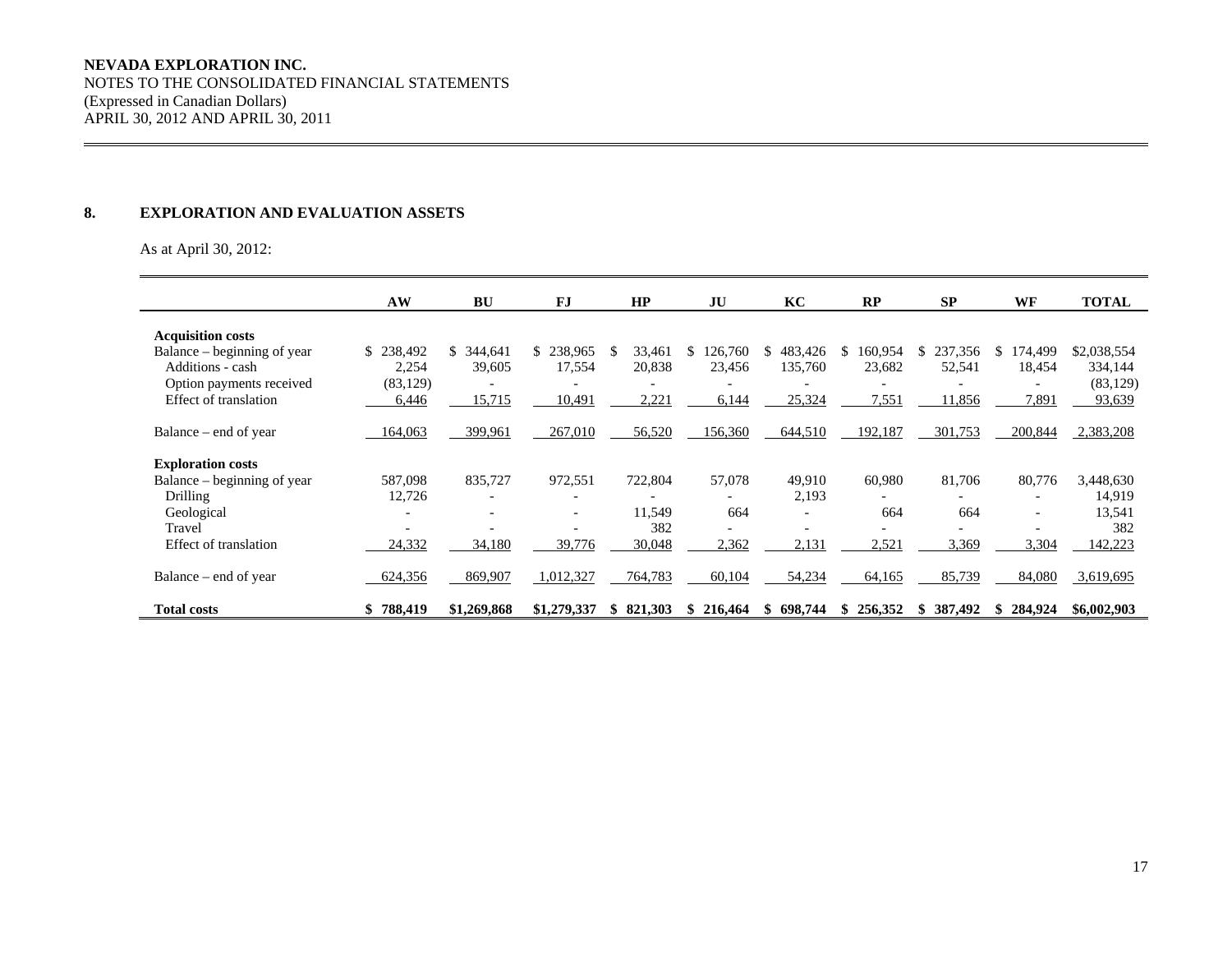#### **NEVADA EXPLORATION INC.**

NOTES TO THE CONSOLIDATED FINANCIAL STATEMENTS (Expressed in Canadian Dollars) APRIL 30, 2012 AND APRIL 30, 2011

#### **8. EXPLORATION AND EVALUATION ASSETS**

As at April 30, 2011 (note 20):

|                              | AW        |     | <b>BU</b>                |    | <b>DU</b>                |    | FJ          |    | HP       | JU      | KC        |     | RP                       |    | <b>SP</b> | WF       | <b>WM</b>                | <b>TOTAL</b> |
|------------------------------|-----------|-----|--------------------------|----|--------------------------|----|-------------|----|----------|---------|-----------|-----|--------------------------|----|-----------|----------|--------------------------|--------------|
|                              |           |     |                          |    |                          |    |             |    |          |         |           |     |                          |    |           |          |                          |              |
| <b>Acquisition costs</b>     |           |     |                          |    |                          |    |             |    |          |         |           |     |                          |    |           |          |                          |              |
| Balance – beginning of year  | 335,379   | - S | 332,429                  | £. | 55,750                   | -S | 238,817     | -S | 35,777   | 113,232 | 389,467   | -SS | 149,377                  | -8 | 203,875   | 169,035  | 59,587                   | \$2,082,725  |
| Additions - cash             | 1,955     |     | 36,063                   |    |                          |    | 16,686      |    |          | 22,301  | 123,415   |     | 22,716                   |    | 49,907    | 17,540   |                          | 290,583      |
| <b>Additions - shares</b>    |           |     |                          |    | ۰                        |    | ۰           |    | ۰        |         | 4,000     |     | ۰                        |    |           |          | $\sim$                   | 4,000        |
| Option payments received     | (82, 337) |     |                          |    | ٠                        |    |             |    |          |         |           |     |                          |    |           |          | $\overline{\phantom{a}}$ | (82, 337)    |
| Write-offs                   |           |     | $\overline{\phantom{a}}$ |    | (56,968)                 |    |             |    |          |         |           |     |                          |    |           |          | (60, 888)                | (117, 856)   |
| Effect of translation        | (16, 505) |     | (23, 851)                |    | 1,218                    |    | (16, 538)   |    | (2,316)  | (8,773) | (33, 456) |     | (11, 139)                |    | (16, 426) | (12,076) | 1,301                    | (138, 561)   |
|                              |           |     |                          |    |                          |    |             |    |          |         |           |     |                          |    |           |          |                          |              |
| Balance – end of year        | 238,492   |     | 344,641                  |    |                          |    | 238,965     |    | 33,461   | 126,760 | 483,426   |     | 160,954                  |    | 237,356   | 174,499  |                          | 2,038,554    |
|                              |           |     |                          |    |                          |    |             |    |          |         |           |     |                          |    |           |          |                          |              |
| <b>Exploration costs</b>     |           |     |                          |    |                          |    |             |    |          |         |           |     |                          |    |           |          |                          |              |
| Balance – beginning of year  | 504,126   |     | 893,564                  |    | 37,468                   |    | 1,039,857   |    | 772,826  | 58,050  | 53,364    |     | 65,200                   |    | 83,248    | 80,688   | 75,703                   | 3,664,094    |
| Dirt work                    | 1,839     |     | ٠                        |    | $\overline{\phantom{a}}$ |    |             |    |          |         |           |     | ۰                        |    |           |          | ۰                        | 1,839        |
| <b>Drilling</b>              | 107,870   |     |                          |    |                          |    |             |    |          |         |           |     |                          |    |           |          | $\overline{\phantom{a}}$ | 107,870      |
| Geophysics                   |           |     |                          |    |                          |    |             |    |          |         |           |     |                          |    |           | 5,678    |                          | 5,678        |
| Geological                   | 777       |     | $\overline{\phantom{0}}$ |    |                          |    |             |    | ۰        | 2,978   |           |     | $\overline{\phantom{a}}$ |    | 4,112     |          | $\overline{\phantom{a}}$ | 7,867        |
| Travel                       | 13,117    |     |                          |    |                          |    |             |    |          |         |           |     |                          |    |           |          |                          | 13,117       |
| Write-offs                   |           |     |                          |    | (38, 286)                |    |             |    |          |         |           |     |                          |    |           |          | (77, 357)                | (115, 643)   |
| <b>Effect</b> of translation | (40, 631) |     | (57, 837)                |    | 818                      |    | (67, 306)   |    | (50,022) | (3,950) | (3, 454)  |     | (4,220)                  |    | (5,654)   | (5,590)  | 1,654                    | (236, 192)   |
|                              |           |     |                          |    |                          |    |             |    |          |         |           |     |                          |    |           |          |                          |              |
| Balance – end of year        | 587,098   |     | 835,727                  |    | $\sim$                   |    | 972,551     |    | 722,804  | 57,078  | 49,910    |     | 60,980                   |    | 81,706    | 80,776   | $\sim$                   | 3,448,630    |
|                              |           |     |                          |    |                          |    |             |    |          |         |           |     |                          |    |           |          |                          |              |
| <b>Total costs</b>           | 825,590   |     | \$1,180,368              |    |                          |    | \$1,211,516 |    | 756,264  | 183,838 | 533,336   |     | 221,934                  |    | 319,062   | 255,275  |                          | \$5,487,184  |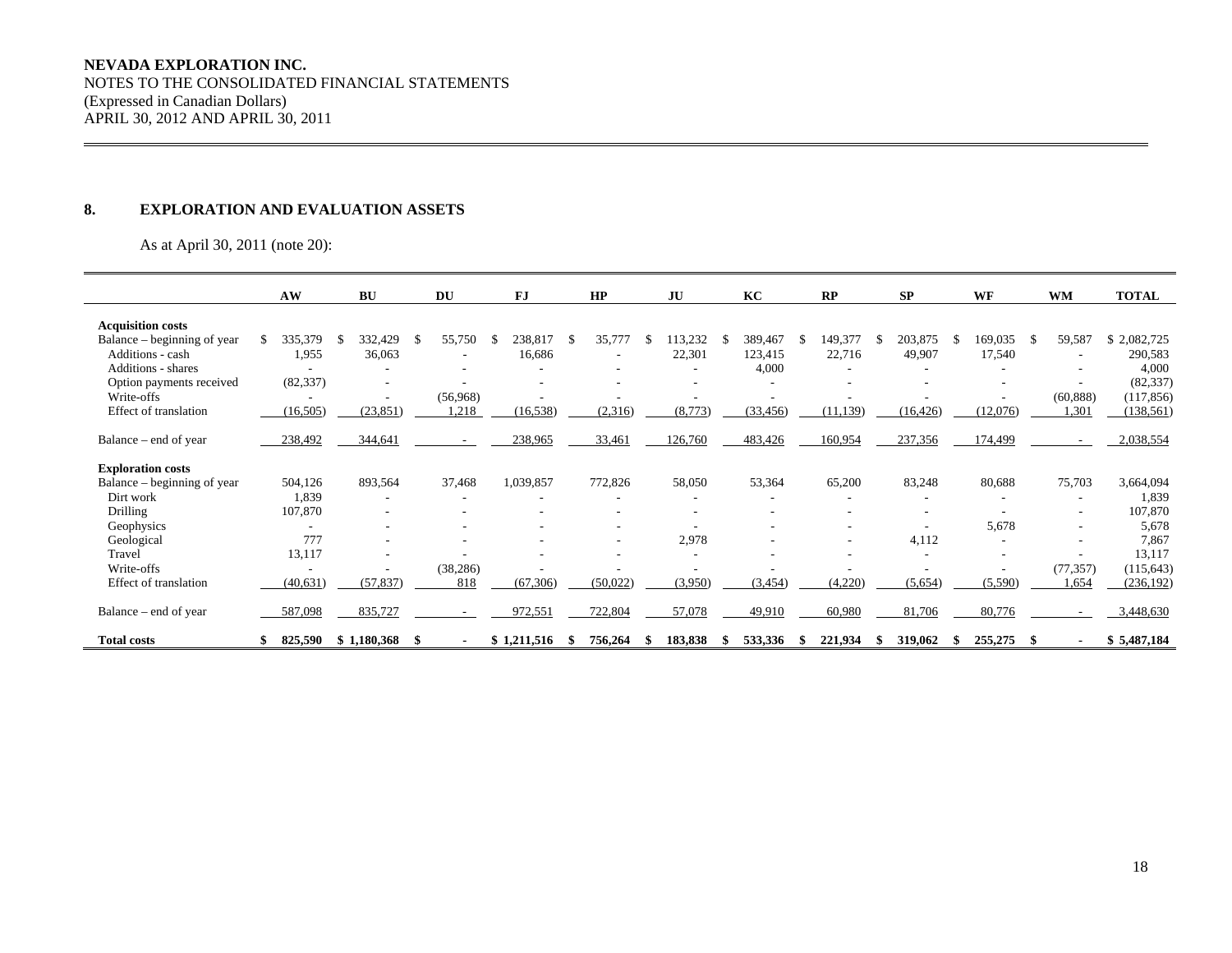### **8. EXPLORATION AND EVALUATION ASSETS** (cont'd….)

#### **Awakening (AW)**

The Awakening Project is located in Humboldt County, Nevada, approximately 50 km north-northwest of Winnemucca, Nevada. The Company has a 100% interest in 432 (2011 – 432) claims (approx. 35.9 km<sup>2</sup>) at Awakening.

On July 1, 2008, the Company entered into a Mining Lease agreement with DIR Exploration Inc. ("DIR") on 15 (2011 – 15) claims (approx. 120 hectares), subject to a 3% NSR to DIR. Under the terms of the agreement, the Company is required to pay a minimum advance royalty of US\$60,000 annually commencing on the fourth anniversary.

On June 4, 2010, the Company entered into an Exploration and Option to Joint Venture Agreement with Northgate Minerals Corp. ("Northgate"), whereby Northgate could earn a joint venture interest in the Awakening Gold Project.

In October, 2011, Northgate was acquired by AuRico Gold Inc. ("AuRico"), and during the year ended April 30, 2012, AuRico elected to terminate the Agreement and retains no interest in the project.

#### **Bull Creek (BU)**

The Bull Creek Project is located in Humboldt County, Nevada, approximately 60 km west-northwest of Winnemucca, Nevada. The Company has a 100% interest in 264 (2011 – 264) claims (approx. 21.9 km<sup>2</sup>) at Bull Creek.

#### **Dunphy (DU)**

The Dunphy Project is located in Eureka County, Nevada, approximately 40 km east of Battle Mountain, Nevada. The Company had a 100% interest in 78 (2011 – 78) claims (approx. 6.3 km<sup>2</sup>) at Dunphy. The Company abandoned its investment in the Dunphy Project during the year ended April 30, 2011, resulting in a charge of \$95,254 to the consolidated statement of comprehensive loss during the year ended April 30, 2011.

#### **Fletcher Junction (FJ)**

The Fletcher Junction Project is located in Mineral County, Nevada, approximately 30 km southwest of Hawthorne, Nevada. The Company has a 100% interest in 117 (2011 – 117) claims (approx. 9.6 km<sup>2</sup>) at the Fletcher Junction Project, subject to a 1.25% net smelter return royalty ("NSR").

#### **Hot Pot (HP)**

On September 16, 2005, the Company entered into a Mining Lease Agreement at the Hot Pot Project located in Humboldt County, Nevada, approximately 30 km northwest of Battle Mountain, Nevada. Under the terms of the agreement, the Company is required to make annual payments of US\$20,000 on each anniversary, and the agreement is subject to a 3% NSR to the property owner. The Company also controls  $6(2011 - 6)$  claims (approx. 50 hectares) at Hot Pot. All of the Company's mineral interests at Hot Pot are subject to a 1.25% NSR.

On September 16, 2009, the Company entered into an Exploration Agreement with International Enexco Ltd. ("Enexco") whereby Enexco could earn a 51% interest in the Hot Pot Property by drilling 6,000 meters (19,600ft) over three years, with the option to earn an additional 19%, for 70% total, by drilling another 3,000 meters (9,800ft) during the fourth year. During the year ended April 30, 2012, Enexco elected to terminate the agreement and retains no interest in the project.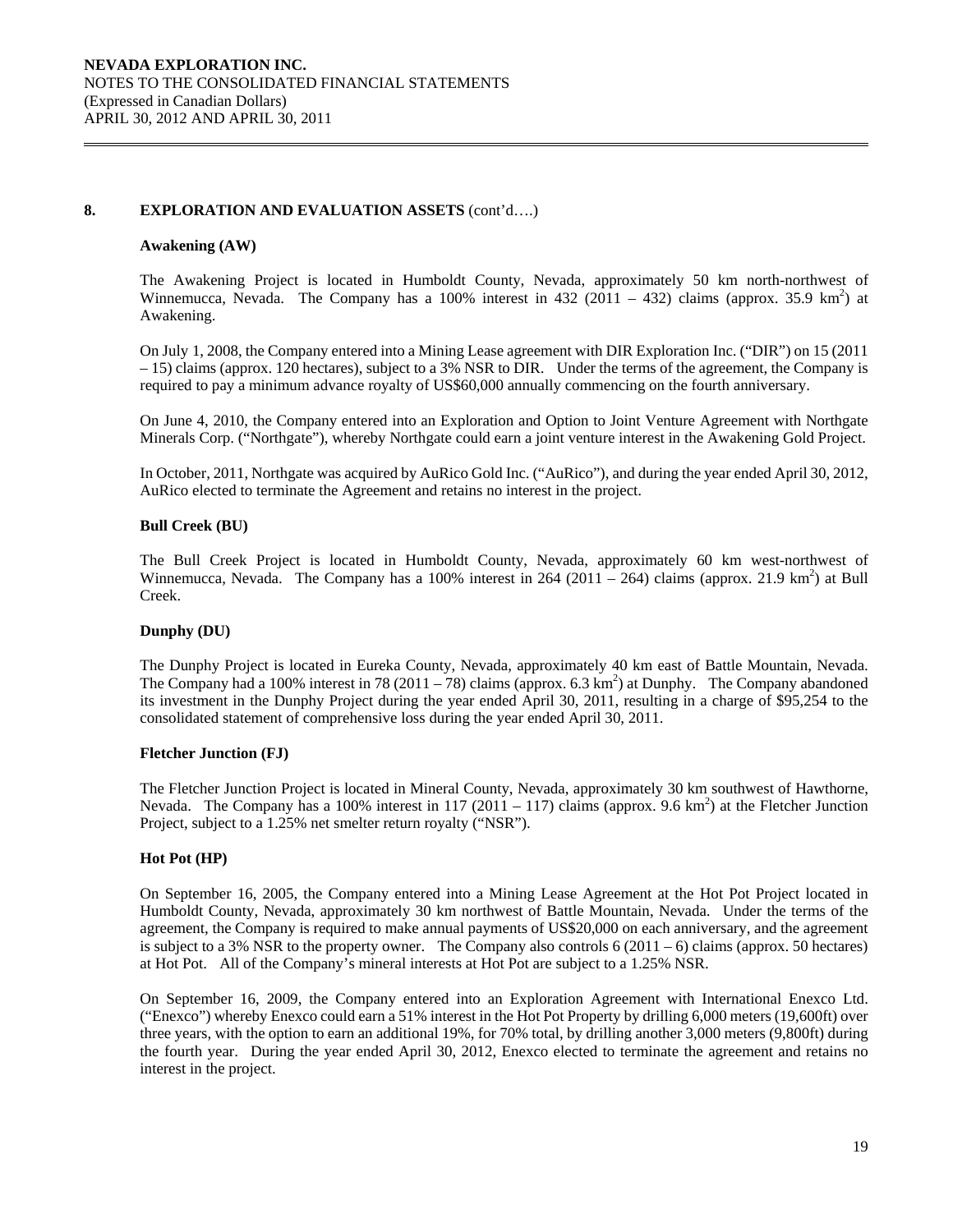# **8. EXPLORATION AND EVALUATION ASSETS** (cont'd….)

### **Jungo (JU)**

The Jungo Property is located in both Humboldt and Pershing Counties, Nevada, approximately 60 km west of Winnemucca, Nevada. The Company has a 100% interest in  $156(2011 - 156)$  claims (approx. 13.0 km<sup>2</sup>) at Jungo.

### **Kelly Creek (KC)**

The Kelly Creek Project is located in Humboldt County, Nevada, approximately 40 km north-northwest of Battle Mountain, Nevada. The Company has a 100% interest in 581 (2011 – 581) claims (approx. 48.5 km<sup>2</sup>) at Kelly Creek.

On October 1, 2009, the Company entered into a Mining Lease and Option to Purchase Agreement with Genesis Gold Corporation ("Genesis"). Genesis has 100% interest in 254 (2011 – 254) claims (approx. 20.2 km<sup>2</sup>) at Kelly Creek under the Agreement, the Company is the Operator and has the option to purchase 100% of the Genesis claims for 100,000 common shares (50,000 shares issued in 2011, 50,000 shares issued in 2010) and US\$1,500,000, subject to a 1.5% Net Smelter Return Royalty ("Royalty"). The Company also has the option to purchase one half of the royalty (0.75%) for US\$750,000. The share issuance transaction is measured at fair value of the shares issued as the fair value of the option payment could not be reliably measured.

The Company shall pay to Genesis advance royalty payments as follows:

| $1st$ anniversary                       | 5.000  | (paid) |
|-----------------------------------------|--------|--------|
| $2nd$ anniversary                       | 10,000 | (paid) |
| $3rd$ and $4th$ anniversary             | 10,000 |        |
| $5th$ and each subsequent anniversaries | 50,000 |        |

# **Rye Patch (RP)**

The Rye Patch Project is located in Pershing County, Nevada, approximately 30 km northeast of Lovelock, Nevada. The Company has a 100% interest in 126 (2011 – 126) claims (approx. 10.0 km<sup>2</sup>) at Rye Patch. On May 22, 2008, the Company entered into a four year Mining Lease Agreement on an additional 65 hectares, subject to a 2.0% NSR. On November 9, 2010, an amendment to the agreement was made reducing the Company's annual payments from US\$10,000 to US\$5,000 effective May 22, 2010. The amendment also waived the exclusivity of the Company's option to purchase the property for US\$325,000. On July 21, 2008, the Company entered into a four year Mining Lease Agreement on an additional 16 hectares, subject to a 2% NSR. Under the terms of this agreement the Company is required to make annual payments of US\$6,000, and the Company has the option to purchase this property for US\$30,000. During fiscal 2011 and 2012 the Company did not make the annual payment of US\$6,000 as the Company is trying to re-negotiate this agreement. The Company has not received a notice of default.

#### **Sand Pass (SP)**

The Sand Pass Project is located in Humboldt County, Nevada, approximately 10 km north of Winnemucca, Nevada. The Company has a 100% interest in  $145 (2011 - 145)$  claims (approx. 12.0 km<sup>2</sup>) at Sand Pass, and on July 10, 2008, the Company entered into a Mining Lease agreement for another 9.4 km<sup>2</sup> with multiple parties, subject to a 2% NSR. Under the terms of the agreement, the Company is required to make minimum lease payments of US\$31,000 each anniversary, which is being fulfilled every year.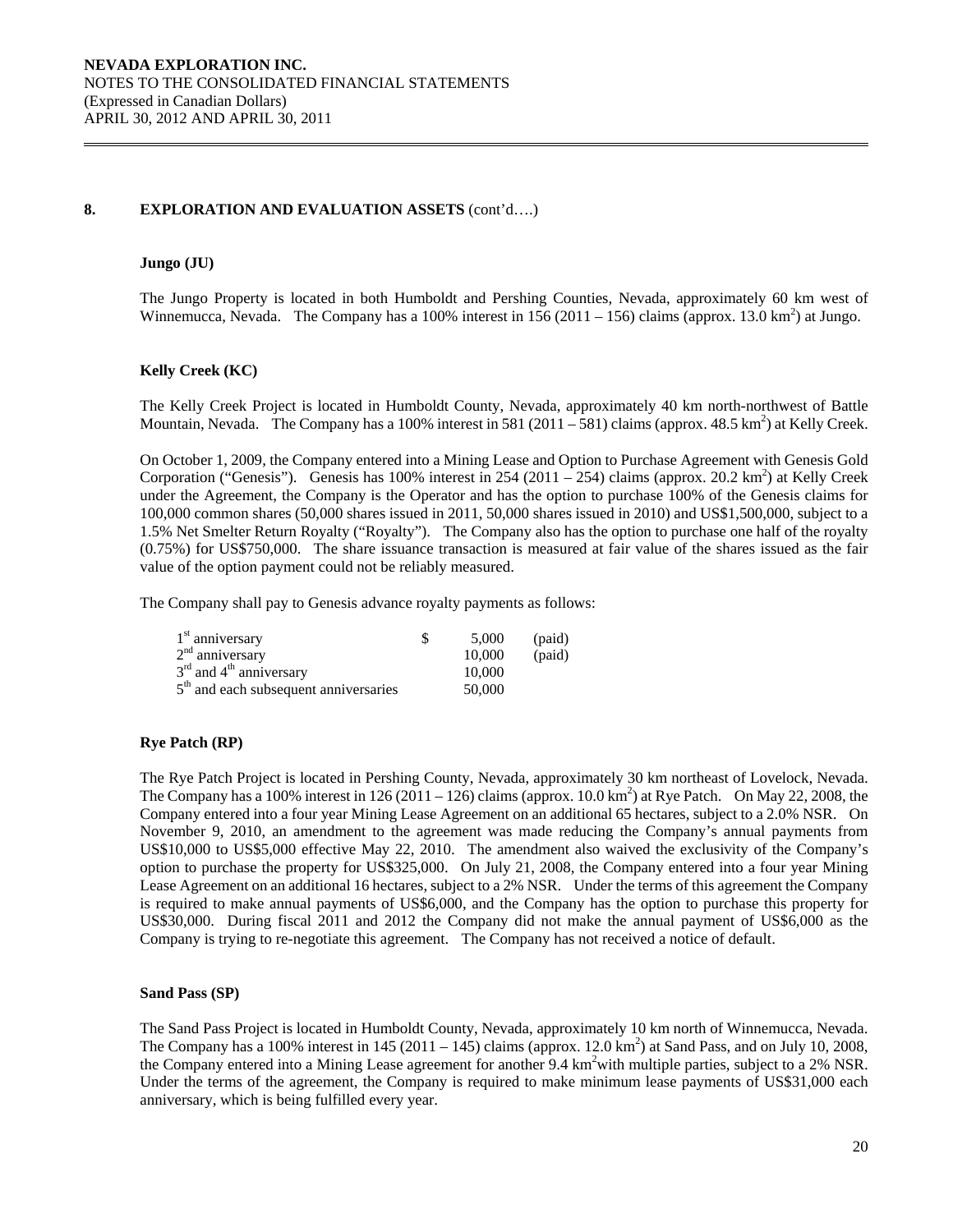### **8. EXPLORATION AND EVALUATION ASSETS** (cont'd….)

#### **Whiskey Flats (WF)**

The Whiskey Flats Project is located in Mineral County, Nevada, approximately 20 km south of Hawthorne, Nevada. The Company has a 100% interest in 123 (2011 – 123) claims  $(9.4 \text{ km}^2)$  at Whiskey Flats.

#### **Winnemucca Mountain (WM)**

The Winnemucca Mountain Project is located in Humboldt County, Nevada, approximately 5 km west of Winnemucca, Nevada. The Company had a 100% interest in 90 (2011 – 90) claims (approx. 7.3 km<sup>2</sup>) at Winnemucca Mountain. The Company abandoned its investment in the Winnemucca Mountain project during the year ended April 30, 2011 resulting in a charge of \$138,245 to the consolidated statement of comprehensive loss during the year ended 2011.

#### **9. DEPOSITS AND BONDS**

|                                                        |    | April 30,<br>2012 |     | April 30,<br>2011 | May 1,<br>2010 |
|--------------------------------------------------------|----|-------------------|-----|-------------------|----------------|
| Security deposits (1)<br>Reclamation bond deposits (2) | \$ | 11,500<br>81,601  | \$  | 55,743            | 91,320         |
|                                                        | S  | 93.101            | \$. | 55,743            | 91,320         |

(1) Security deposits consists of a \$11,500 guaranteed investment certificate ("GIC") maturing on August 3, 2012 and bearing interest at prime. The GIC is used to secure the credit limit on a credit card.

(2) Reclamation deposits are required by the U.S. Bureau of Land Management ("BLM") and the U.S. Forest Service ("USFS") to ensure that any reclamation and clean-up work required on the Company's properties will be completed to the satisfaction of the BLM and the USFS.

### **10. ACCOUNTS PAYABLES AND ACCRUED LIABILITIES**

Payables and accrued liabilities for the Company are as follows:

|                                                                                                  | April 30,<br>2012                          |    | April 30,<br>2011           |     | May 1,<br>2010             |
|--------------------------------------------------------------------------------------------------|--------------------------------------------|----|-----------------------------|-----|----------------------------|
| Customer prepayments<br>Trade payables (debit)<br><b>Accrued liabilities</b><br>Salaries payable | \$<br>67,138<br>79,136<br>66,102<br>21,287 | S  | (2,120)<br>40,000<br>87,564 | S   | 88,033<br>40,000<br>20,261 |
| Total                                                                                            | 233,663                                    | \$ | 125.444                     | \$. | 148,294                    |

### **11. FINANCE LEASE OBLIGATIONS**

The Company has a finance lease obligation for a leased vehicle, with blended monthly payments of principal and interest of US\$677 and bearing interest at a rate of 1.93% per annum.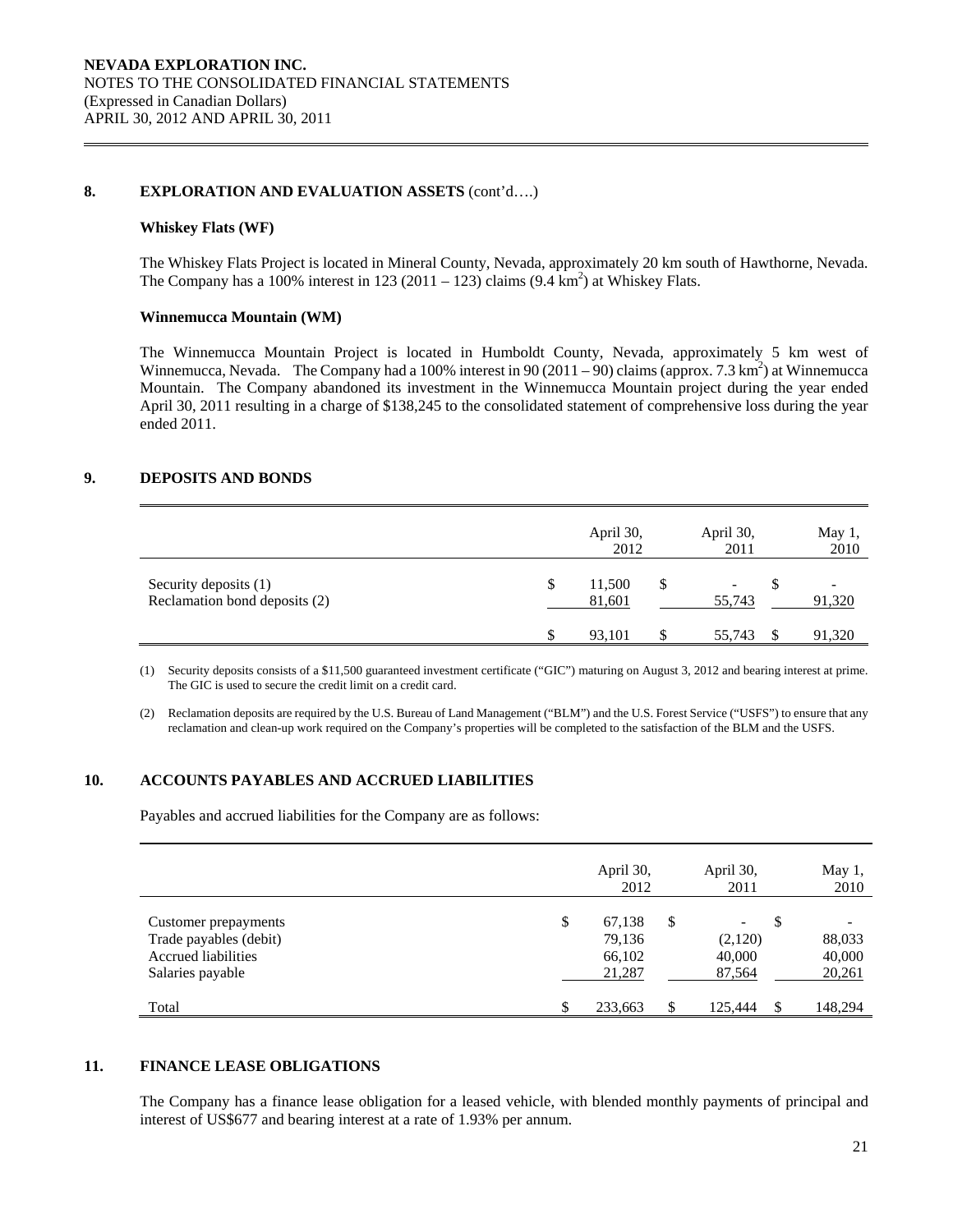# **11. FINANCE LEASE OBLIGATIONS** (cont'd…)

|                                                                      | April 30,<br>2012   | April 30,<br>2011     |     | May 1,<br>2010     |
|----------------------------------------------------------------------|---------------------|-----------------------|-----|--------------------|
| Lease obligations<br>Deduct: amount representing interest            | \$<br>7.253<br>(69) | \$<br>32,903<br>(958) | \$. | 63,173<br>(3,590)  |
| Present value of minimum lease payments due<br>Less: current portion | 7.184<br>(7, 184)   | 31,945<br>(25,063)    |     | 59,583<br>(25,296) |
|                                                                      | \$<br>۰             | \$<br>6.882           |     | 34,287             |

Remaining fiscal principal repayments of the finance lease obligation are as follows: 2013 \$ 7,184

# **12. CAPITAL STOCK AND RESERVES**

#### a) Authorized share capital:

As at April 30, 2012, the authorized share capital of the Company was: Unlimited number of common shares without par value; Unlimited number of preferred shares without par value; All issued shares are fully paid.

#### b) Issued share capital:

During the year ended April 30, 2012 the Company:

- i) completed a non-brokered private placement by issuing 7,000,000 Units at a price of \$0.08 per Unit for total gross proceeds of \$560,000. Each unit consists of one common share and one-half of one non-transferable common share purchase warrant. Each whole warrant entitles the holder to purchase one common share at a price of \$0.12 for a period of one year. Fair value allocated in connection to these warrants was \$51,907. In connection with the private placement, the Company:
	- a) paid cash share issuance costs of \$28,570; and
	- b) issued 288,200 agent warrants with a fair value of \$4,718, where each agent warrant entitles the holder to purchase one common share at a price of \$0.12 for a period of one year. In the absence of a reliable measurement of the services received, the services have been measured at the fair value of the agent warrants issued.
- ii) completed a non-brokered private placement by issuing 9,100,000 Units at a price of \$0.10 per Unit for total gross proceeds of \$910,000. Each unit consists of one common share and one-half of one non-transferable common share purchase warrant. Each whole warrant entitles the holder to purchase one common share at a price of \$0.14 for a period of 24 months. Fair value allocated in connection to these warrants was \$132,735. In connection with the private placement the Company:
	- a) Paid cash share issue costs of \$76,423; and
	- b) Issued 728,000 agent warrants with a fair value of \$9,806, where each agent warrant entitles the holder to purchase one common share at a price of \$0.14 for a period of two years. In the absence of a reliable measurement of the services received, the services have been measured at the fair value of the agent warrants issued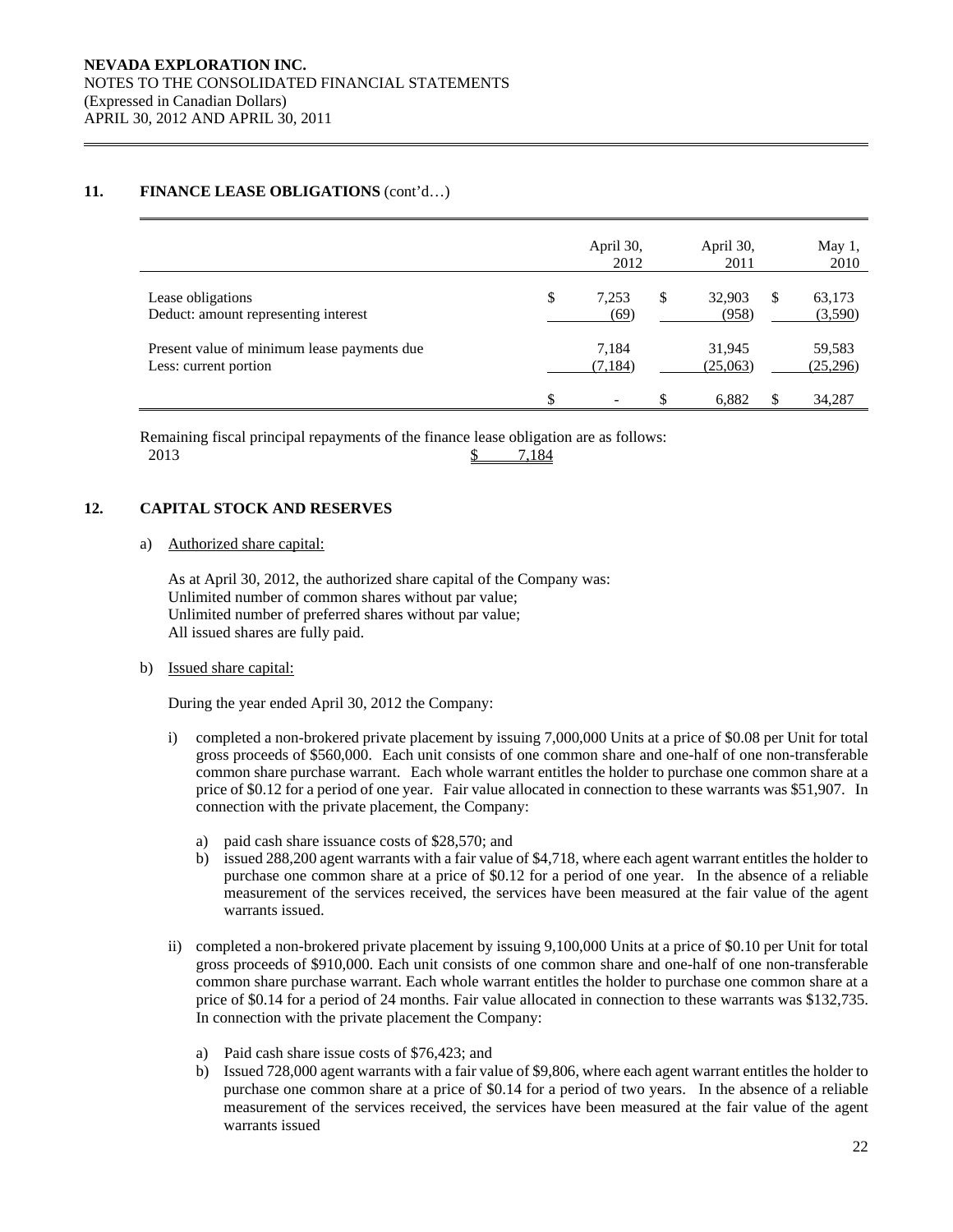b) Issued share capital: (cont'd...)

iii) issued 1,183,000 common shares due to the exercise of warrants for gross proceeds of \$141,960.

During the year ended April 30, 2011 the Company:

- i) completed a non-brokered private placement by issuing 11,258,000 Units at a price of \$0.05 per Unit for total gross proceeds of \$562,900. Each unit consists of one common share and one-half of one non-transferable common share purchase warrant. Each whole warrant entitles the holder to purchase one common share at a price of \$0.10 for a period of one year. Fair value allocated in connection to these warrants was \$80,795. In connection with the private placement, the Company:
	- a) paid cash share issuance costs of \$21,647; and
	- b) issued 56,000 agent warrants with a fair value of \$1,089, where each agent warrant entitles the holder to purchase one common share at a price of \$0.10 for a period of one year. In the absence of a reliable measurement of the services received, the services have been measured at the fair value of the agent warrants issued.
- ii) issued 50,000 common shares in connection with a Lease and Option to Purchase Agreement with Genesis Gold Corporation on their HP claims, which form a portion of the Company's KC project in Humboldt County, Nevada (Note 8). The share issuance transaction is measured at the fair value of the shares issued as the fair value of the option payment could not be reliability measured.
- iii) completed a non-brokered private placement by issuing 2,601,074 Units at a price of \$0.07 per unit for total gross proceeds of \$182,075. Each unit consists of one common share and one-half of one non-transferable common share purchase warrant. Each whole warrant entitles the holder to purchase one common share at a price of \$0.10 for a period of one year. Fair value allocated in connection to these warrants was \$29,068. In connection with the private placement, the Company:
	- a) paid cash share issuance costs of \$3,898; and
	- b) issued 7,500 agent warrants with a fair value of \$285, where each agent warrant entitles the holder to purchase one common share at a price of \$0.10 for a period of one year. In the absence of a reliable measurement of the services received, the services have been measured at the fair value of the agent warrants issued.
- iv) issued 532,000 common shares at \$0.05 per share to reimburse a firm in which an officer and director of the Company is a partner for \$26,600 accounting services rendered in the ordinary course of business.
- v) completed a non-brokered private placement by issuing 3,225,000 Units at a price of \$0.08 per unit for total gross proceeds of \$258,000. Each unit consists of one common share and one-half of one non-transferable common share purchase warrant. Each whole warrant entitles the holder to purchase one common share at a price of \$0.12 for a period of one year. Fair value allocated in connection to these warrants was \$32,131. In connection with the private placement, the Company:
	- a) paid cash share issuance costs of \$18,878; and
	- b) issued 212,000 agent warrants with a fair value of \$5,428, where each agent warrant entitles the holder to purchase one common share at a price of \$0.12 for a period of one year. In the absence of a reliable measurement of the services received, the services have been measured at the fair value of the agent warrants issued.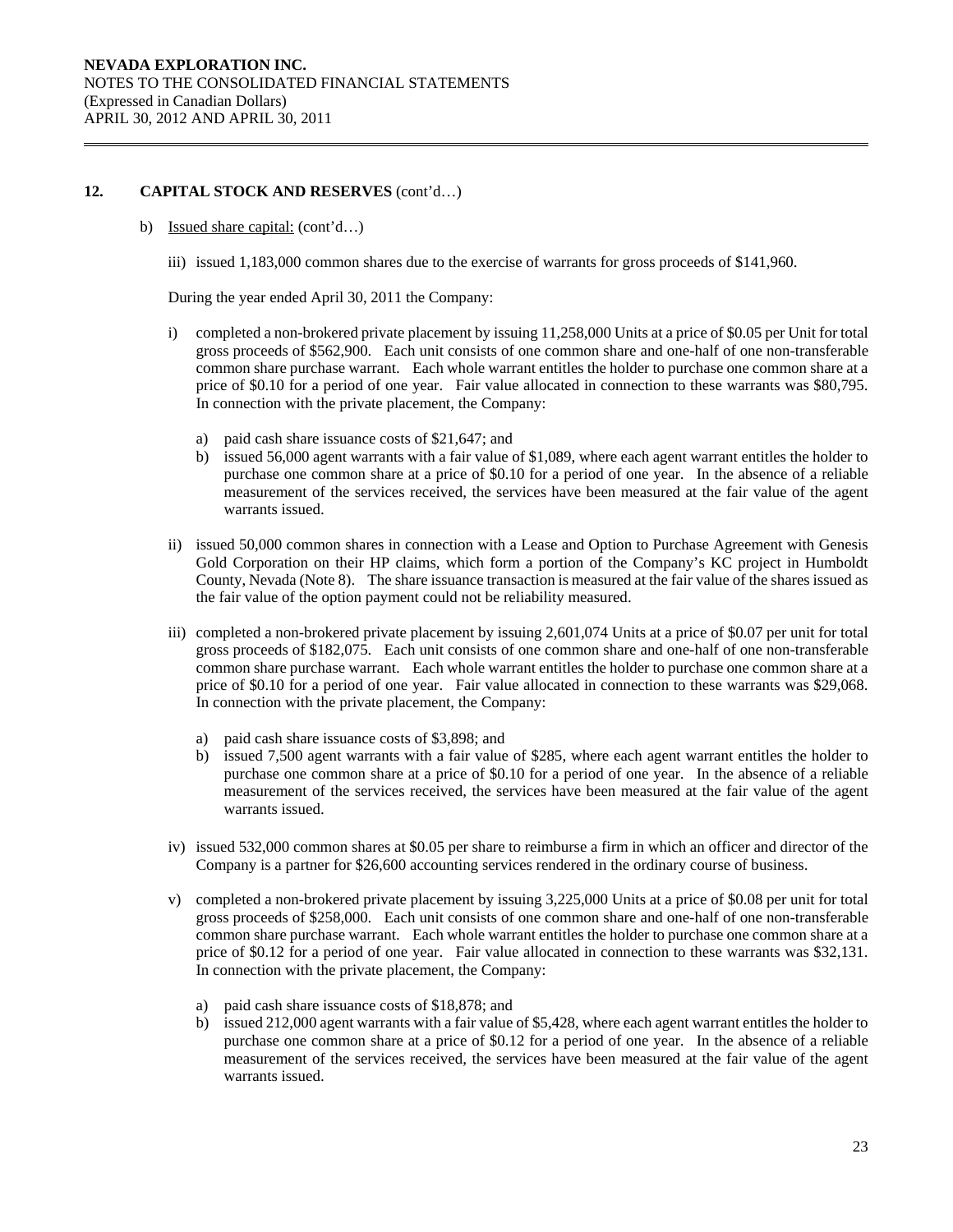### b) Options

The Company has a stock option plan under which it is authorized to grant options to executive officers and directors, employees and consultants enabling them to acquire up to 10% of the issued and outstanding common stock of the Company. Under the plan, the exercise price of each option equals the market price, minimum price or a discounted price of the Company's stock as calculated on the date of grant. The options can be granted for a maximum term of five years, and generally vest over a 3 year period, or as determined by the Company's directors.

During the year ended April 30, 2012, the Company:

- i) granted 2,250,000 stock options to certain officers, directors and consultants of the Company resulting in stock-based compensation of \$160,925. In the absence of a reliable measurement of the services received, the transaction has been measured at the fair value of the stock options issued.
- ii) granted 250,000 stock options to Ubika Corporation for investor relations services resulting in stock-based compensation of \$21,543. \$19,841 was recorded during the year ended April 30, 2012; the remainder will be recorded in future periods to match the vesting terms. In the absence of a reliable measurement of the services received, the transaction has been measured at the fair value of the stock options issued.
- iii) re-priced the exercise price of 2,450,000 options resulting in an incremental fair value of \$14,141. The original exercise prices were \$0.15 to \$0.17.
- iv) recorded stock-based compensation expense of \$1,822 for unvested options at fiscal 2011 year end which vested during the current year.

During the year ended April 30, 2011, the Company:

- i) granted 3,100,000 stock options resulting in stock-based compensation of \$257,011.
- ii) recorded stock-based compensation expense of \$99,875 for options vested.

Option pricing models require the use of estimates and assumptions including the expected volatility. Changes in underlying assumptions can materially affect the fair value estimates. The following weighted average assumptions were used for the Black-Scholes valuation of options granted during the year:

|                                                      | Granted    | Re-priced    | Granted  |
|------------------------------------------------------|------------|--------------|----------|
|                                                      | 2012       | 2012         | 2011     |
| Share price                                          | \$0.08     | \$0.08       | \$0.09   |
| Risk-free interest rate                              | 1.50%      | 1.24%        | 2.41%    |
| Expected life of options                             | 4.94 years | $2.19$ years | 5 years  |
| Annualized volatility based on historical volatility | 147.95%    | 113.67%      | 156.91%  |
| Dividend rate                                        | $0.00\%$   | $0.00\%$     | $0.00\%$ |
| Forfeiture rate                                      | $0.00\%$   | $0.00\%$     | $0.00\%$ |
| Fair value per option                                | \$0.07     | \$0.01       | \$0.08   |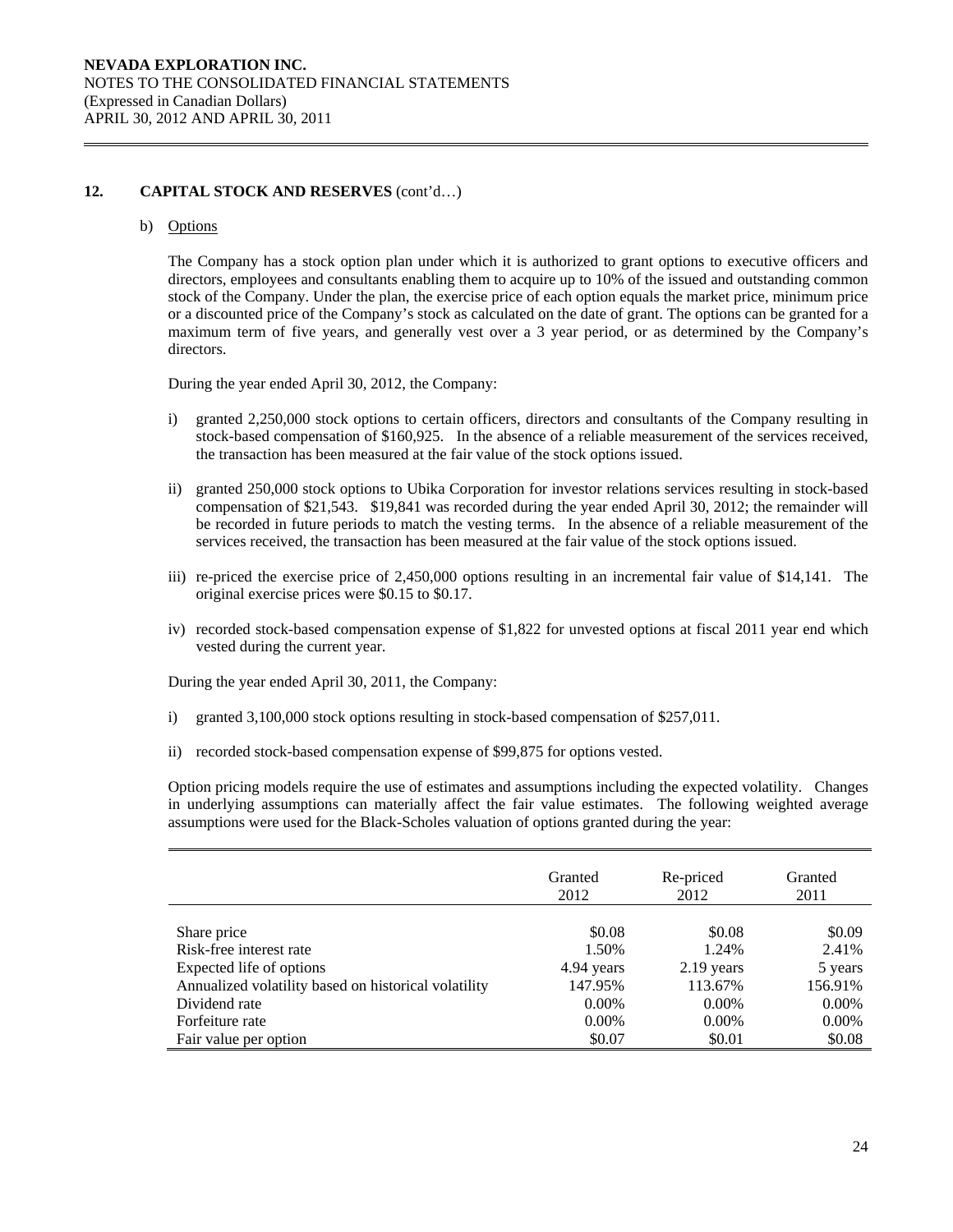# c) Options (cont'd….)

Stock option transactions are summarized as follows:

|                                                        | Number of<br>Options   |               | Weighted<br>Average<br>Exercise<br>Price |
|--------------------------------------------------------|------------------------|---------------|------------------------------------------|
| Outstanding, May 1, 2010                               | 4,650,000              | <sup>\$</sup> | 0.31                                     |
| Granted<br>Expired                                     | 3,100,000<br>(400,000) |               | 0.10<br>(0.80)                           |
| Outstanding, April 30, 2011                            | 7,350,000              |               | 0.20                                     |
| Granted<br>Cancelled                                   | 2,500,000<br>(550,000) |               | 0.10<br>(0.15)                           |
| Expired                                                | (900,000)              |               | (0.38)                                   |
| Outstanding, April 30, 2012                            | 8,400,000              | $\mathcal{S}$ | 0.13                                     |
| Options exercisable at April 30, 2012                  | 8,400,000              | $\mathcal{S}$ | 0.13                                     |
| Weighted average remaining life of options outstanding |                        |               | 3.23 years                               |

As at April 30, 2012, the following incentive stock options are outstanding:

| Number<br>of Options                                                                                             | Exercise<br>Price                                                          | <b>Expiry Date</b>                                                                                                                                                      |  |
|------------------------------------------------------------------------------------------------------------------|----------------------------------------------------------------------------|-------------------------------------------------------------------------------------------------------------------------------------------------------------------------|--|
| 150,000<br>150,000<br>550,000<br>200,000<br>250,000<br>900,000<br>600,000<br>3,100,000<br>2,500,000<br>8,400,000 | \$<br>0.95<br>1.00<br>0.10<br>0.15<br>0.16<br>0.10<br>0.10<br>0.10<br>0.10 | June 8, 2012<br>June 11, 2012<br>March 4, 2013<br>June 10, 2013<br>September 30, 2014<br>September 30, 2014<br>November 17, 2014<br>December 31, 2015<br>August 9, 2016 |  |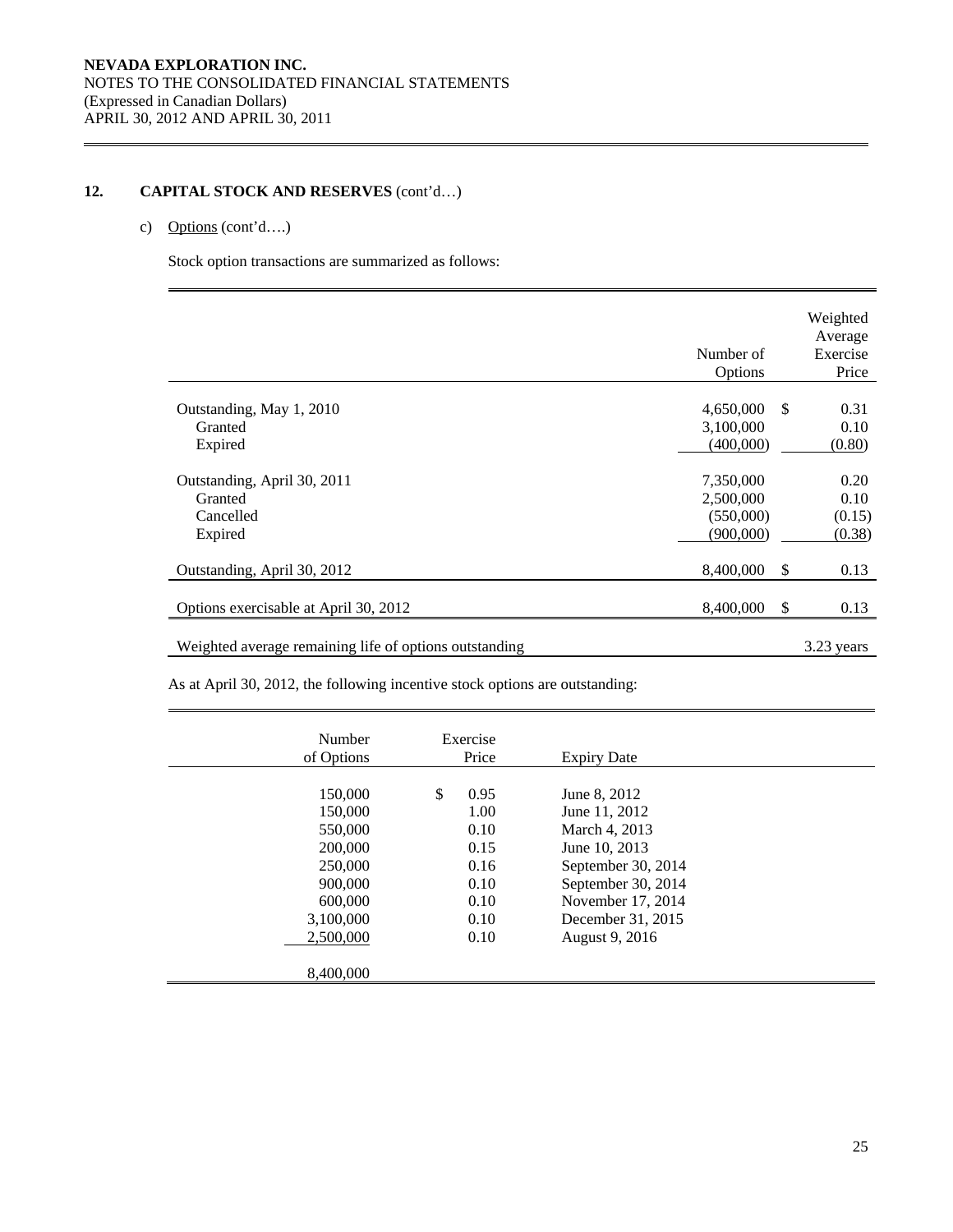### d) Warrants

Warrant transactions are summarized as follows:

|                                                                | Number of<br>Warrants                                    |     | Weighted<br>Average<br>Exercise<br>Price |
|----------------------------------------------------------------|----------------------------------------------------------|-----|------------------------------------------|
| Outstanding, May 1, 2010<br>Granted                            | 12,329,037<br>8,817,537                                  | -\$ | 0.12<br>0.10                             |
| Outstanding, April 30, 2011<br>Granted<br>Exercised<br>Expired | 21,146,574<br>9,066,200<br>(1,183,000)<br>(19, 963, 574) |     | 0.12<br>0.13<br>0.12<br>(0.11)           |
| Outstanding, April 30, 2012                                    | 9,066,200                                                | -S  | 0.13                                     |
| Warrants exercisable at April 30, 2012                         | 3,788,200                                                | S   | 0.12                                     |

The weighted average share price at the date of exercise was \$0.14 (2011 - \$Nil)

As at April 30, 2012, the following warrants are outstanding:

| Number<br>of Warrants               |                                             | Exercise<br>Price    | <b>Expiry Date</b>                                |  |
|-------------------------------------|---------------------------------------------|----------------------|---------------------------------------------------|--|
| 2,516,000<br>1,272,200<br>5,278,000 | $(i)$ , $(iv)$<br>(ii), (iv)<br>(iii), (iv) | 0.12<br>0.12<br>0.14 | July 30, 2012<br>August 4, 2012<br>April 16, 2014 |  |
| 9,066,200                           |                                             |                      |                                                   |  |

(i) includes 191,000 agent warrants

(ii) includes 97,200 agent warrants

(iii) includes 728,000 agent warrants

(iv) if on any 20 consecutive trading days after the issuance of the units, the closing price of the common shares of the Company quoted on the TSX-V exceeds \$0.22, the Company may accelerate the expiry date of the warrants to 30 days after the date on which the Company gives notice to the warrant holder. The Company has not given notice to the warrant holders since the date of issuance.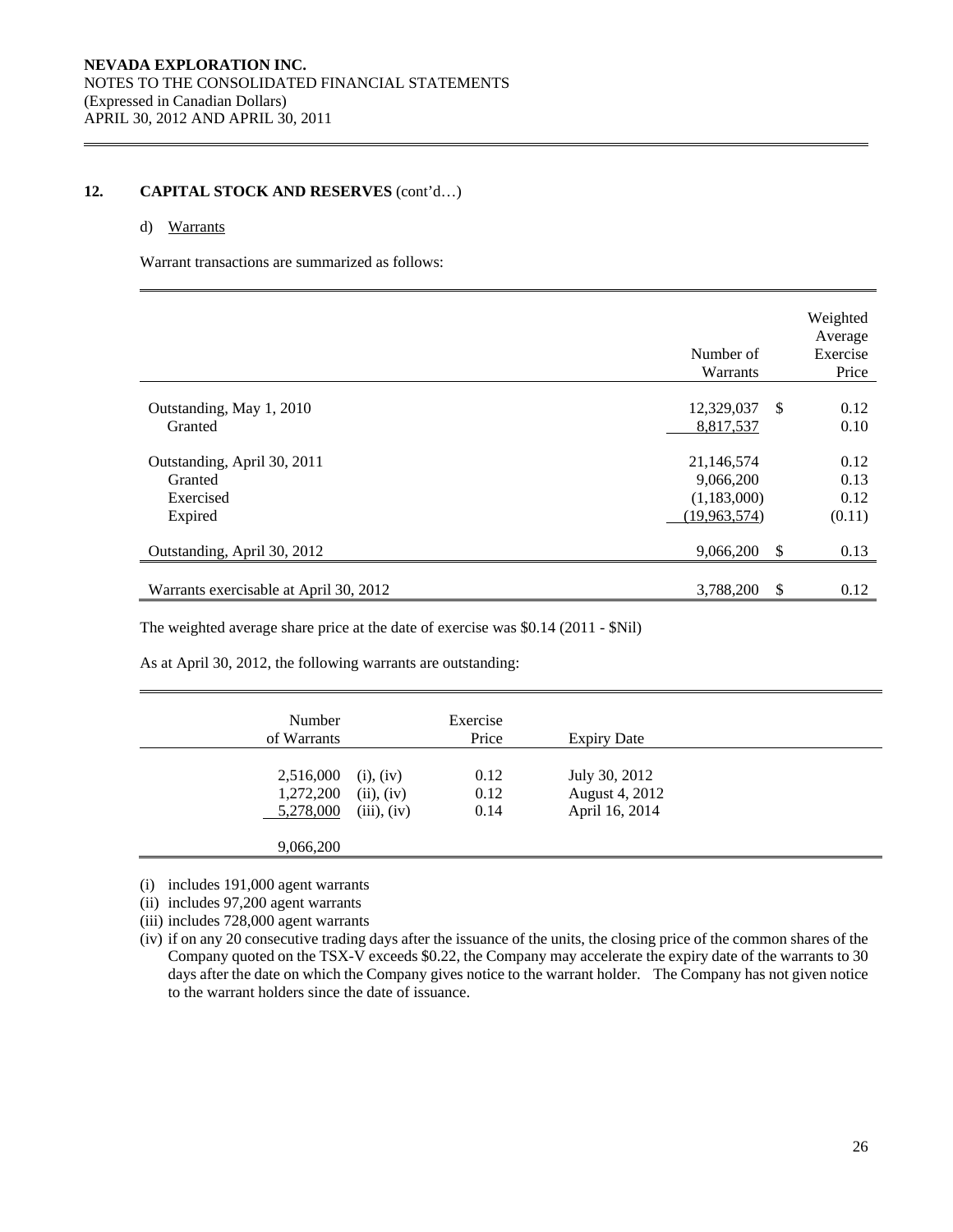#### d) Warrants (cont'd…)

The following weighted average assumptions were used for the Black-Scholes valuation of warrants granted during the year:

|                                                      | Granted<br>2012 | Granted<br>2011 |
|------------------------------------------------------|-----------------|-----------------|
|                                                      |                 |                 |
| Share price                                          | \$0.10          | \$0.07          |
| Risk-free interest rate                              | 1.29%           | 1.38%           |
| Expected life of warrants                            | 1.5 years       | 1 years         |
| Annualized volatility based on historical volatility | 78.96%          | 112.68%         |
| Dividend rate                                        | $0.00\%$        | 0.00%           |
| Fair value per warrant                               | \$0.02          | \$0.02          |

### **13. SUPPLEMENTAL DISCLOSURE WITH RESPECT TO CASH FLOWS**

The Company had the following significant non-cash transactions:

During the period year ended April 30, 2012, the Company:

- i) Incurred exploration and evaluation expenditures of \$12,199 included in accounts payable and accrued liabilities.
- ii) Incurred equipment costs of \$40,860 included in accounts payable and accrued liabilities.

During the year ended April 30, 2011, the Company:

- i) issued 50,000 shares with a fair value of \$4,000 for mineral properties.
- ii) issued 532,000 shares with a fair value of \$26,600 for debt.

# **14. COMMITMENTS**

The Company has the following commitments:

- a) The Company has entered into a lease agreement for premises expiring on November 30, 2012. The future minimum non-cancellable lease payments under the operating lease are \$52,000 (US\$52,000).
- b) The Company has various commitments relating to its mineral properties as disclosed in Note 8.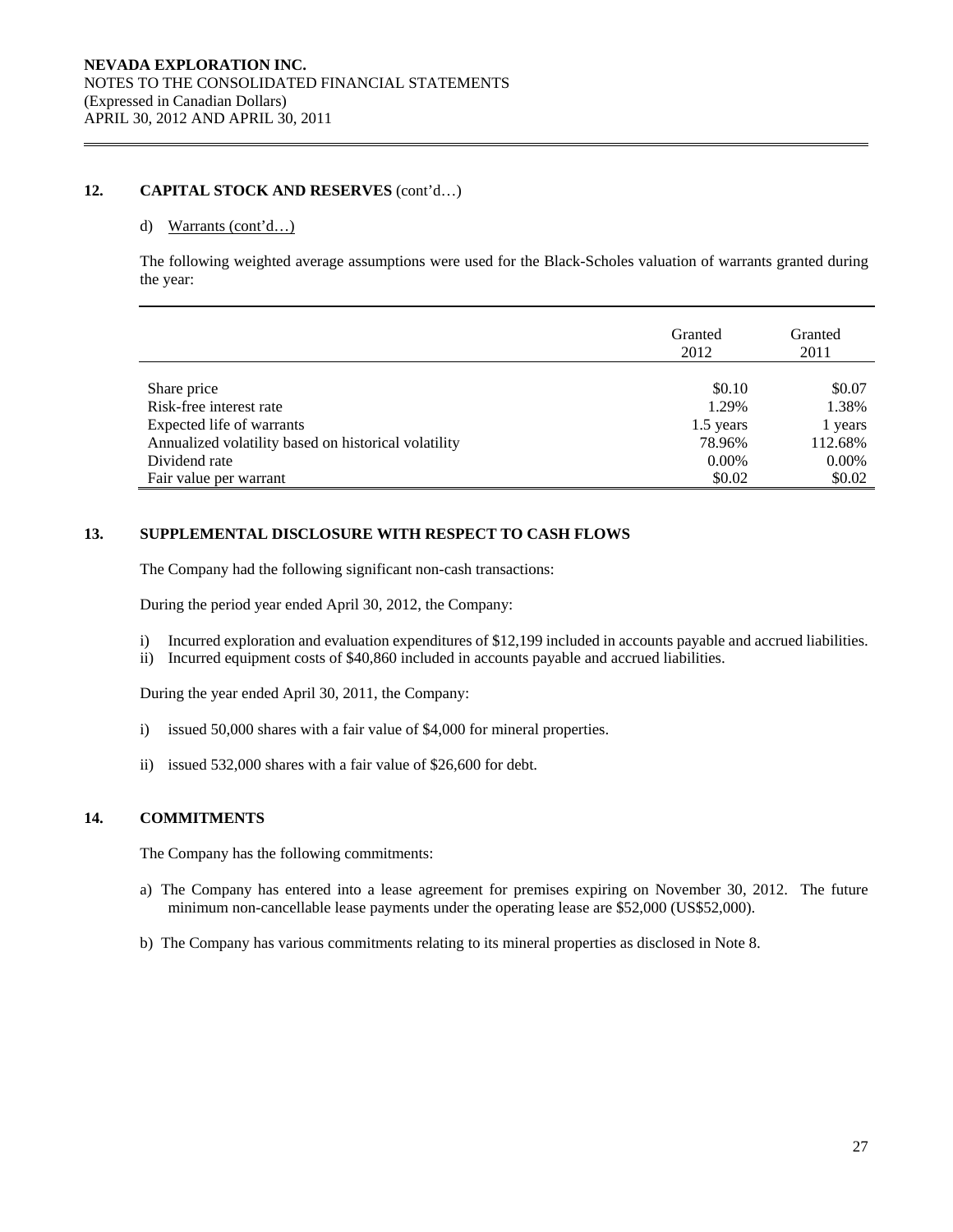### **15. SEGMENTED INFORMATION**

The Company operates in one industry segment, being the acquisition, exploration and development of resource properties. Geographic information is as follows:

|                                                                    |    | April 30,<br>2012    |   | April 30,<br>2011    |               | May 1,<br>2010       |
|--------------------------------------------------------------------|----|----------------------|---|----------------------|---------------|----------------------|
| Non-current assets:<br><b>United States</b>                        |    |                      |   |                      |               |                      |
| Equipment<br>Exploration and evaluation assets                     | \$ | 162,440<br>6,002,903 | S | 171,331<br>5,487,184 | <sup>\$</sup> | 305,447<br>5,746,819 |
|                                                                    | S  | 6,165,343            |   | 5,658,515            | \$.           | 6,052,266            |
| Project management and consulting revenue:<br><b>United States</b> | \$ | 543,535              | S | 111,300              | S             |                      |

# **16. CAPITAL AND FINANCIAL RISK MANAGEMENT**

#### **Capital management**

In order to maintain its capital structure, the Company, is dependent on equity funding and when necessary, raises capital through the issuance of equity instruments, primarily comprised of common shares and incentive stock options. In the management of capital, the Company includes the components of shareholders' equity as well as cash.

The Company prepares annual estimates of exploration expenditures and monitors actual expenditures compared to the estimates to ensure that there is sufficient capital on hand to meet ongoing obligations. The Company's investment policy is to invest any excess cash in highly liquid short-term deposits with terms of one year or less and which can be liquidated after thirty days without interest penalty. The Company currently has insufficient capital to fund its exploration programs and is reliant on completing equity financings to fund further exploration. The Company is not subject to any externally imposed capital requirements.

There were no changes in the Company's approach to capital management during the year ended April 30, 2012.

#### **Fair value**

Financial instruments measured at fair value are classified into one of three levels in the fair value hierarchy according to the relative reliability of the inputs used to estimate the fair values. The three levels of the fair value hierarchy are:

- Level 1 Unadjusted quoted prices in active markets for identical assets or liabilities;
- Level 2 Inputs other than quoted prices that are observable for the asset or liability either directly or indirectly; and
- Level 3 Inputs that are not based on observable market data.

The carrying value of cash, accounts receivable (excluding HST receivable), loans receivable, deposits and bonds, obligations under finance lease and accounts payable and accrued liabilities approximated their fair value because of the short-term nature of these instruments.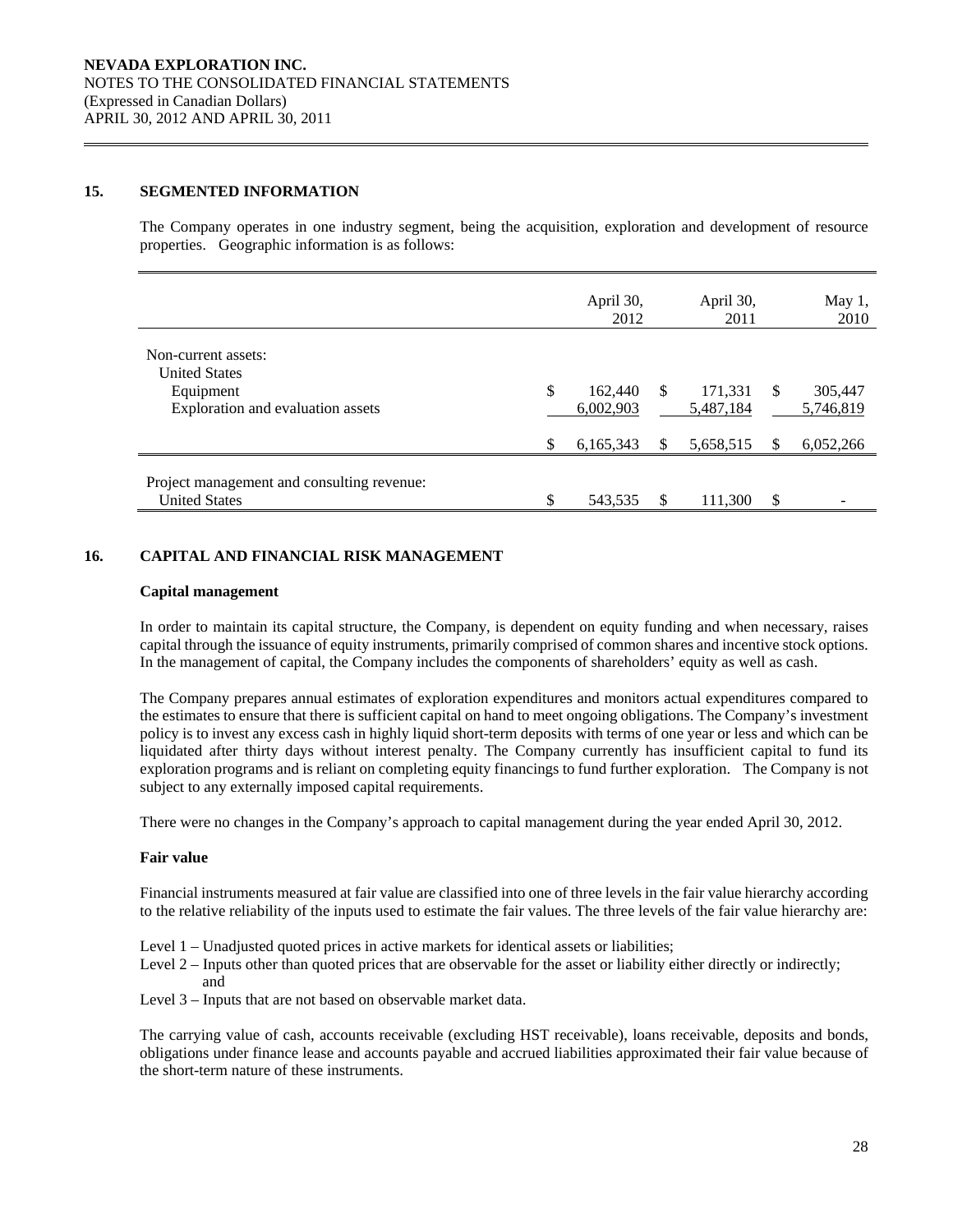### 16. CAPITAL AND FINANCIAL RISK MANAGEMENT  $(cont'd...)$

#### **Financial risk factors**

The Company's risk exposures and the impact on the Company's financial instruments are summarized below:

#### *Credit risk*

 Credit risk is the risk of loss associated with a counterparty's inability to fulfill its payment obligations. The Company's credit risk is primarily attributable to cash and deposits and bonds. Management believes that the credit risk concentration with respect to cash is remote as it maintains accounts with highly-rated financial institutions.

#### *Liquidity risk*

Liquidity risk is the risk that the Company will not be able to meet its financial obligations as they fall due. The Company manages liquidity risk through the management of its capital structure and financial leverage, as outlined in the discussion on capital management. It also manages liquidity risk by continuously monitoring actual and projected cash flows. The Board of Directors reviews and approves the Company's operating and capital budgets, as well as any material transactions out of the normal course of business.

As at April 30, 2012, the Company had a cash balance of \$777,826 (2011 - \$151,145; May 1, 2010 - \$55,253) to settle current liabilities of \$240,847 (2011 - \$150,507; May 1, 2010 - \$173,590). As a result, at April 30, 2012 the Company is not exposed to liquidity risk.

#### *Foreign country risk*

Country risk is the risk associated with changes in the business environment that could affect the profits or the value of the assets in a specific country. The Company's exploration activities are located in the United States, and while it does not foresee country risk as being problematic, the country risk is out of the control of the Company.

#### *Market risk*

Market risk is the risk of loss that may arise from changes in market factors such as interest rates, foreign exchange rates and equity prices.

(a) Interest rate risk

 The Company is exposed to interest rate risk to the extent that the cash maintained at the financial institutions is subject to floating rate of interest. The interest rate risks on cash, deposits and bonds and on the Company's obligations are not considered significant.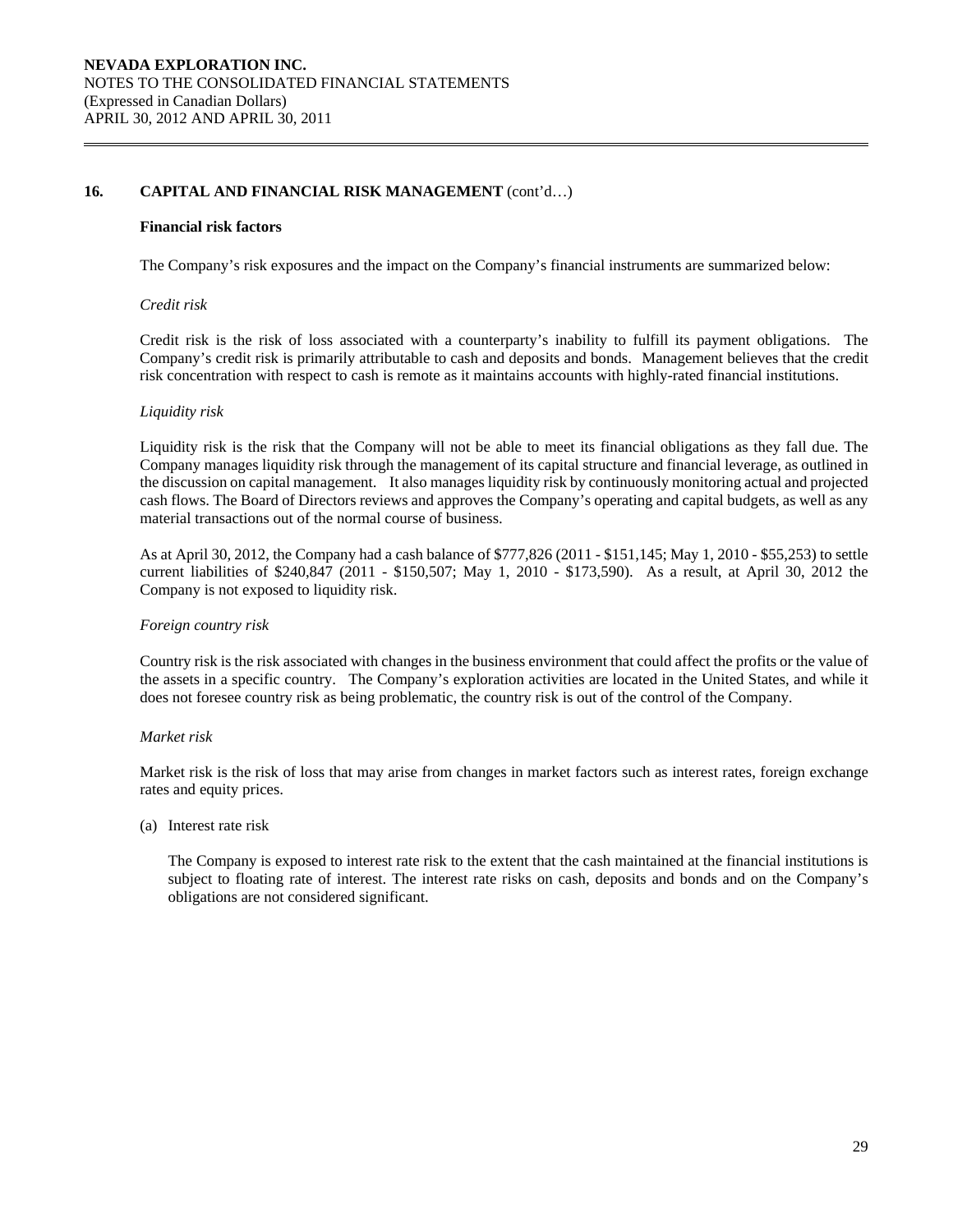### 16. CAPITAL AND FINANCIAL RISK MANAGEMENT  $(cont'd...)$

#### **Financial risk factors** (cont'd…)

*Market risk* (cont'd…)

(b) Foreign currency risk

The Company is exposed to financial risk arising from fluctuations in foreign exchange rates and the degree of volatility of these rates. A significant portion of the Company's expenses is denominated in US dollars. Consequently, certain assets, liabilities and operating expenses are exposed to currency fluctuations. The Company does not use derivative instruments to reduce its exposure to foreign currency risk.

|                                                             |    | <b>CDN</b>                       | US                                      |
|-------------------------------------------------------------|----|----------------------------------|-----------------------------------------|
| Current assets<br>Non-current assets<br>Current liabilities | \$ | 95,213<br>6,246,944<br>(140,062) | \$<br>96,379<br>6,323,458<br>(141, 777) |
|                                                             | S  | 6,202,095                        | 6,278,060                               |

*Net exposure* 

Based on the above net exposures as at April 30, 2012, and assuming all other variables remain constant, a 1% change in the value of the US dollar against the Canadian dollar would result in an increase/decrease of \$62,021 in profit or loss.

# **17. LOANS RECEIVABLE**

Loans receivable at April 30, 2012 consists of \$9,052 receivable from a former employee of the Company. The unsecured loan is due on demand and bears interest at 5% per annum.

Loans receivable at April 30, 2011 of \$18,361 (May 1, 2010 - \$104,519) consisted of a loan to an employee and certain officers of the Company, as disclosed in the related party transactions note. The loans receivable bore interest at 5% per annum and were due on demand and secured by 1,350,000 common shares of the Company (May 1, 2010 – 2,100,000 common shares).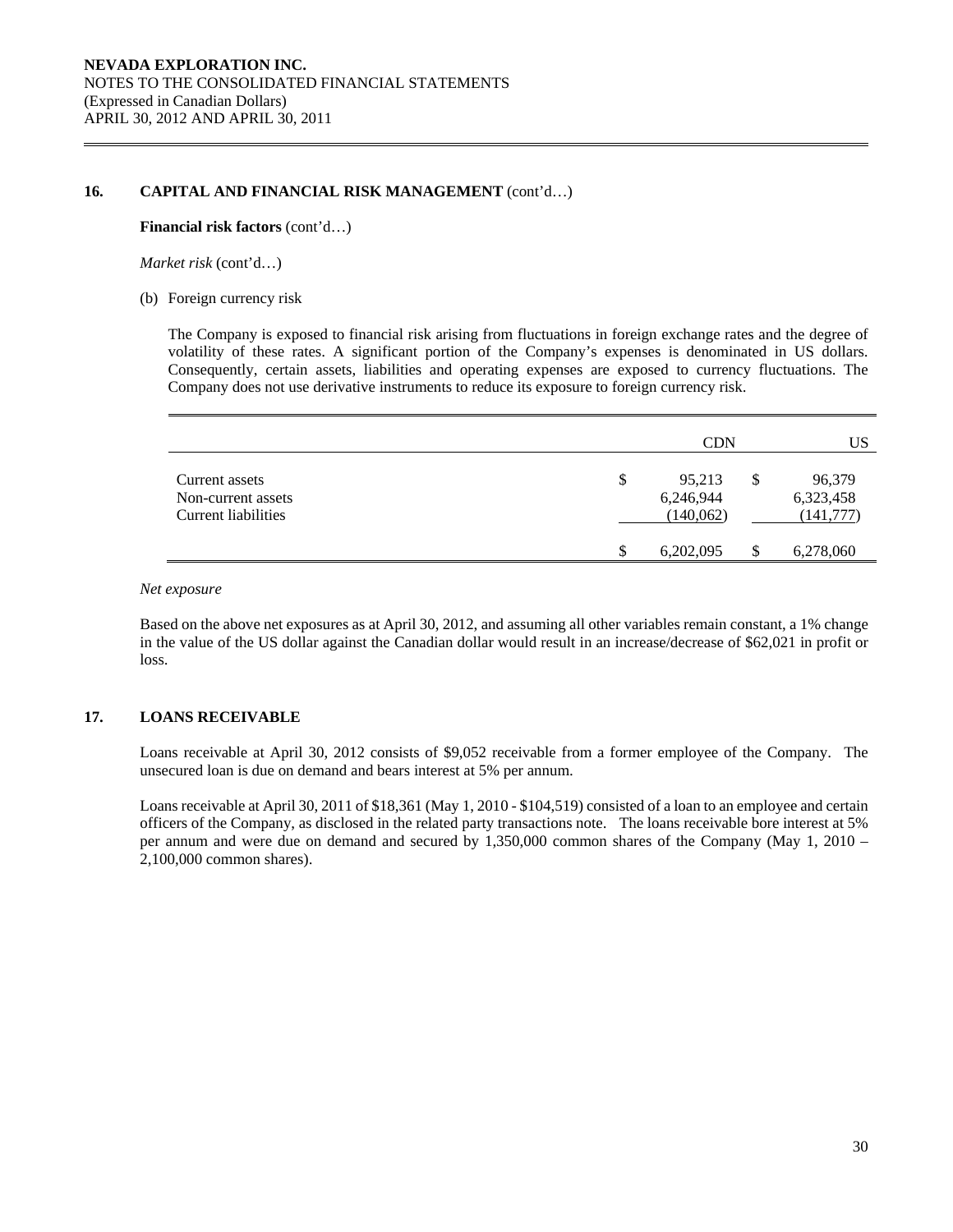# **18. INCOME TAXES**

|                                                                        | 2012                  |               | 2011        |
|------------------------------------------------------------------------|-----------------------|---------------|-------------|
| Loss before income taxes                                               | \$<br>(854,904)       | <sup>\$</sup> | (1,331,595) |
|                                                                        |                       |               |             |
| Expected income tax recovery at average statutory rate of 26% for 2012 |                       |               |             |
| $(2011 - 27.8\%)$                                                      | \$<br>$(222, 275)$ \$ |               | (370, 183)  |
| Stock-based compensation and other non-deductible expenses             | 51,150                |               | 92,163      |
| Share issuance costs                                                   | (26, 248)             |               | (11,106)    |
| Change in statutory rates and other                                    | (28, 727)             |               | (46, 602)   |
| Tax benefits not recognized                                            | 226,100               |               | 335,728     |
|                                                                        |                       |               |             |
|                                                                        |                       |               |             |
|                                                                        | 2012                  |               | 2011        |
|                                                                        |                       |               |             |
| Deferred tax assets:                                                   |                       |               |             |
| Non-capital loss carry-forwards                                        | \$<br>2,624,500       | <sup>\$</sup> | 2,380,700   |
| Share issue costs and other                                            | 40,800                |               | 58,500      |
| Deferred tax assets not recognized                                     | (2,665,300)           |               | (2,439,200) |
| Net deferred tax assets                                                | \$                    | \$            |             |

 The Company has available for deduction against future taxable income non-capital losses of approximately \$3,313,000 and US net operating losses of approximately \$5,290,000 (expressed in Canadian dollars) expiring as follows:

|              | <b>CDN</b>              | <b>US</b>       |
|--------------|-------------------------|-----------------|
|              |                         |                 |
| 2025<br>2026 | \$<br>33,000<br>266,000 | \$              |
| 2027         | 858,000                 | 183,000         |
| 2028         | 569,000                 | 680,000         |
| 2029         | 549,000                 | 2,544,000       |
| 2030         | 81,000                  | 826,000         |
| 2031         | 366,000                 | 816,000         |
| 2032         | 591,000                 | 241,000         |
|              | \$<br>3,313,000         | \$<br>5,290,000 |

Deferred tax assets have not been recognized in respect of these items because it is not probable that future taxable income will be available against which the Company can utilize the benefits.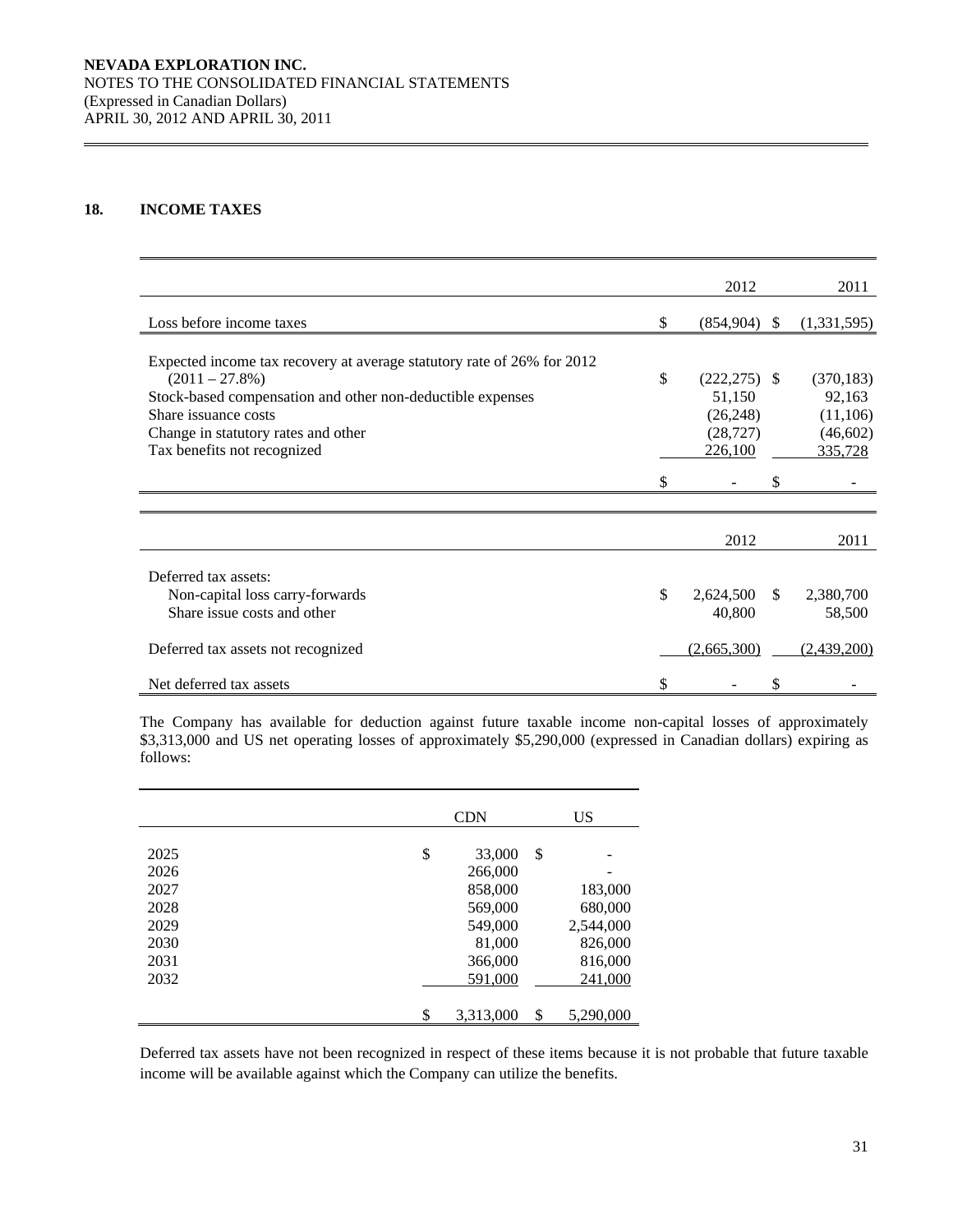# **19. KEY MANAGEMENT COMPENSATION**

Key management personnel is defined as those persons having authority and responsibility for planning, directing and controlling activities of the Company, directly or indirectly including any director (whether executive or otherwise) of the Company. Company's key management personnel include Chief Executive Officer, Chief Operating Officers, Vice President of Corporate Development.

Remuneration of key management of the Company was as follows:

|                                                 |   | 2012               |      | 2011               |
|-------------------------------------------------|---|--------------------|------|--------------------|
| Salaries and benefits<br>Share-based payments * | S | 341,074<br>121,424 | - \$ | 346,461<br>332,815 |
|                                                 |   | 462,498            |      | 679,276            |

\* Stock-based compensation is the fair value of options granted and vested to key management personnel.

### **20. FIRST TIME ADOPTION OF IFRS**

 As stated in Note 2, these consolidated financial statements are for the first year covered by the first annual consolidated financial statements prepared in accordance with IFRS.

The accounting policies in Note 3 have been applied as follows:

- $\bullet$  in preparing the consolidated financial statements for the year ended April 30, 2012;
- the comparative information for the year ended April 30, 2011;
- the consolidated statement of financial position as at April 30, 2011; and
- $\bullet$  the preparation of an opening IFRS statement of consolidated financial position on the transition date of May 1, 2010.

 An explanation of how the transition from Canadian GAAP to IFRS has affected the Company's financial position, financial performance and cash flows is set out in the following tables: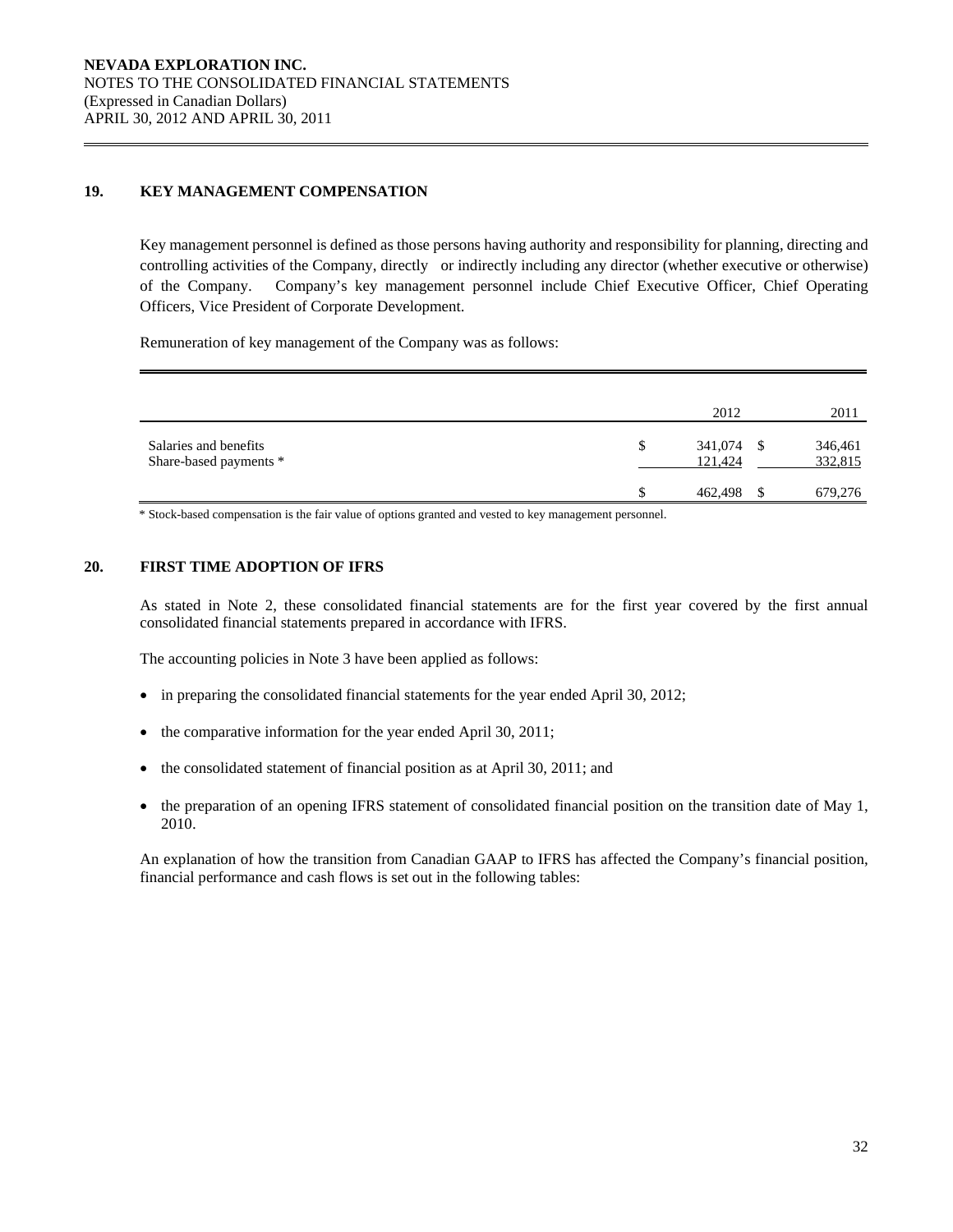Reconciliation between Canadian GAAP and IFRS statements of financial position:

|                                                                                                                          |                 |                         |              | As at<br>May 1, 2010                      |    |             |                         |              | As at<br>April 30, 2011                   |                 |
|--------------------------------------------------------------------------------------------------------------------------|-----------------|-------------------------|--------------|-------------------------------------------|----|-------------|-------------------------|--------------|-------------------------------------------|-----------------|
|                                                                                                                          |                 | Canadian<br><b>GAAP</b> |              | Effect of<br>transition to<br><b>IFRS</b> |    | <b>IFRS</b> | Canadian<br><b>GAAP</b> |              | Effect of<br>transition to<br><b>IFRS</b> | <b>IFRS</b>     |
|                                                                                                                          |                 |                         |              |                                           |    |             |                         |              |                                           |                 |
| <b>ASSETS</b>                                                                                                            |                 |                         |              |                                           |    |             |                         |              |                                           |                 |
| <b>Current</b>                                                                                                           |                 |                         |              |                                           |    |             |                         |              |                                           |                 |
| Cash                                                                                                                     |                 | \$<br>55.253 \$         |              |                                           | \$ | 55.253      | \$<br>151.145           | \$           |                                           | \$<br>151.145   |
| Amounts receivable                                                                                                       |                 | 66.027                  |              |                                           |    | 66,027      | 2,461                   |              |                                           | 2,461           |
| Loans receivable                                                                                                         |                 | 104,519                 |              |                                           |    | 104,519     | 18,361                  |              |                                           | 18,361          |
| Prepaid expenses                                                                                                         |                 | 7,495                   |              |                                           |    | 7,495       | 14,648                  |              |                                           | 14,648          |
| <b>Total current assets</b>                                                                                              |                 | 233,294                 |              |                                           |    | 233,294     | 186,615                 |              |                                           | 186,615         |
| <b>Non-current assets</b>                                                                                                |                 |                         |              |                                           |    |             |                         |              |                                           |                 |
| Equipment                                                                                                                | 20(iii)         | 335,493                 |              | (30,046)                                  |    | 305,447     | 201,134                 |              | (29, 803)                                 | 171,331         |
| Exploration and evaluation assets                                                                                        | 20(iii)         | 5,970,055               |              | (223, 236)                                |    | 5,746,819   | 6,105,202               |              | (618, 018)                                | 5,487,184       |
| Deposits and bonds                                                                                                       |                 | 91,320                  |              |                                           |    | 91,320      | 55,743                  |              | $\blacksquare$                            | 55,743          |
| <b>Total non-current assets</b>                                                                                          |                 | 6,396,868               |              | (253, 282)                                |    | 6,143,586   | 6,362,079               |              | (647, 821)                                | 5,714,258       |
| <b>TOTAL ASSETS</b>                                                                                                      |                 | \$<br>6,630,162         | \$           | (253, 282)                                | \$ | 6,376,880   | \$<br>6,548,694         | \$           | (647, 821)                                | \$<br>5,900,873 |
| <b>LIABILITIES AND SHAREHOLDER'S EQUITY</b><br><b>Current liabilities</b><br>Accounts payable and<br>accrued liabilities |                 | \$<br>148,294           | \$           |                                           | \$ | 148,294     | \$<br>125,444           | \$           |                                           | \$<br>125,444   |
| Current portion of finance lease                                                                                         |                 | 25,296                  |              |                                           |    | 25,296      | 25,063                  |              |                                           | 25,063          |
| obligations<br><b>Total current liabilities</b>                                                                          |                 | 173,590                 |              |                                           |    | 173,590     | 150,507                 |              |                                           | 150,507         |
| <b>Non-current liabilities</b>                                                                                           |                 |                         |              |                                           |    |             |                         |              |                                           |                 |
| Finance lease obligations                                                                                                |                 | 34,287                  |              |                                           |    | 34,287      | 6,882                   |              |                                           | 6,882           |
| <b>Total liabilities</b>                                                                                                 |                 | 207,877                 |              |                                           |    | 207,877     | 157.389                 |              |                                           | 157,389         |
|                                                                                                                          |                 |                         |              |                                           |    |             |                         |              |                                           |                 |
| <b>Shareholders' equity</b>                                                                                              |                 |                         |              |                                           |    |             |                         |              |                                           |                 |
| Capital stock                                                                                                            | 20(iv)          | 10,686,870              |              | 1,638,093                                 |    | 12,324,963  | 11,527,226              |              | 1,638,093                                 | 13,165,319      |
| Warrants                                                                                                                 | 20(iv)          | 450,800                 |              | (450, 800)                                |    |             | 599,596                 |              | (599, 596)                                |                 |
| Reserves                                                                                                                 | 20(ii, iii, iv) | 3,875,772               |              | (1,737,793)                               |    | 2,137,979   | 4,206,199               |              | (2,208,557)                               | 1,997,642       |
| Deficit                                                                                                                  | 20(ii, iii, iv) | (8,591,157)             |              | 297,218                                   |    | (8,293,939) | (9,941,716)             |              | 522,239                                   | (9,419,477)     |
| <b>Total shareholders' equity</b>                                                                                        |                 | 6,422,285               |              | (253.282)                                 |    | 6,169,003   | 6.391.305               |              | (647, 821)                                | 5,743,484       |
| Total liabilities and shareholders' equity                                                                               |                 | \$6,630,162             | $\mathbb{S}$ | (253, 282)                                | -S | 6,376,880   | \$<br>6,548,694         | $\mathbb{S}$ | (647, 821)                                | \$<br>5,900,873 |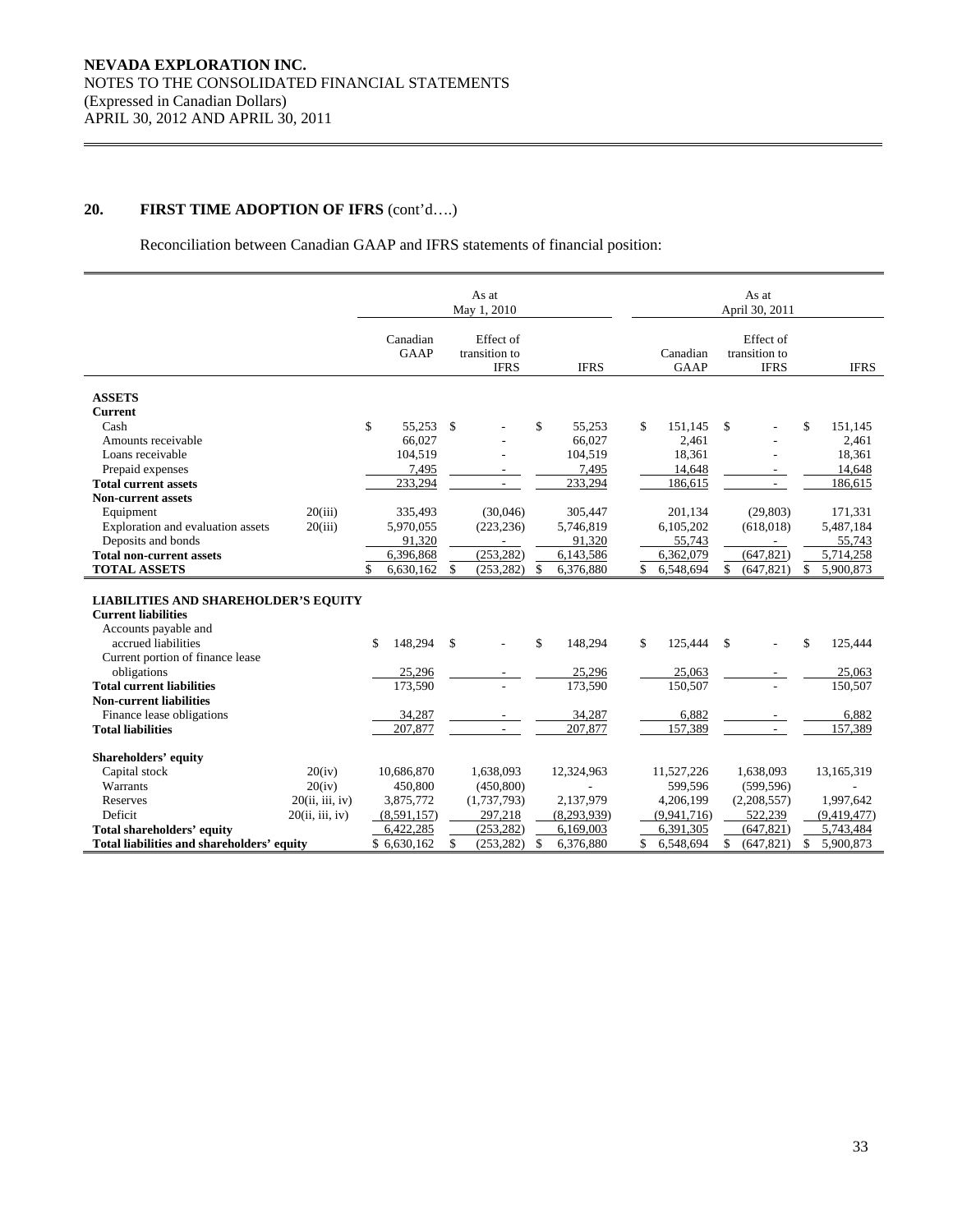Reconciliation between Canadian GAAP and IFRS statements of comprehensive loss:

|                                                                           |                    |                           | Year ended April 30, 2011                 |                         |
|---------------------------------------------------------------------------|--------------------|---------------------------|-------------------------------------------|-------------------------|
|                                                                           |                    | Canadian<br><b>GAAP</b>   | Effect of<br>transition to<br><b>IFRS</b> | <b>IFRS</b>             |
| <b>INCOME</b>                                                             |                    |                           |                                           |                         |
| Project management and consulting<br>Interest                             |                    | \$<br>111,300<br>14,369   | \$                                        | \$<br>111,300<br>14,369 |
|                                                                           |                    | 125,669                   |                                           | 125,669                 |
| <b>EXPENSES</b>                                                           |                    |                           |                                           |                         |
| Amortization<br>Foreign exchange (gain) loss<br>Interest and bank charges | 20(iii)<br>20(iii) | 83,445<br>29,077<br>(156) | (4,682)<br>(29,077)                       | 78,763<br>(156)         |
| Office expenses and other<br>Professional fees, consulting, and           |                    | 50,611                    |                                           | 50,611                  |
| investor relations<br>Rent                                                |                    | 229,596<br>67,203         |                                           | 229,596<br>67,203       |
| <b>Salaries</b>                                                           |                    | 414,611                   |                                           | 414,611                 |
| Stock-based compensation<br>Travel                                        | 20(ii)             | 330,427<br>8,217          | 26,459                                    | 356,886<br>8,217        |
|                                                                           |                    | (1,213,031)               | 7,300                                     | (1,205,731)             |
| Net loss before other items                                               |                    | (1,087,362)               | 7,300                                     | (1,080,062)             |
| <b>OTHER ITEMS</b>                                                        |                    |                           |                                           |                         |
| Gain on sale of equipment                                                 | 20(iii)            | 19,603                    | (754)                                     | 18,849                  |
| Impairment of equipment<br>Write-off of mineral properties                | 20(iii)<br>20(iii) | (45, 415)<br>(237, 385)   | 8,532<br>3,886                            | (36, 883)<br>(233, 499) |
|                                                                           |                    |                           |                                           |                         |
| Total other items                                                         |                    | (263, 197)                | 11,664                                    | (251, 533)              |
| Net loss for the year                                                     |                    | (1,350,559)               | 18,964                                    | (1, 331, 595)           |
| OTHER COMPREHENSIVE LOSS<br>Currency translation adjustment               | 20(iii)            |                           | (439, 962)                                | (439,962)               |
| Comprehensive loss for the year                                           |                    | \$(1,350,559)             | (420,998)                                 | (1,771,557)             |
| Basic and diluted loss per common share                                   |                    | \$<br>(0.01)              |                                           | \$<br>(0.01)            |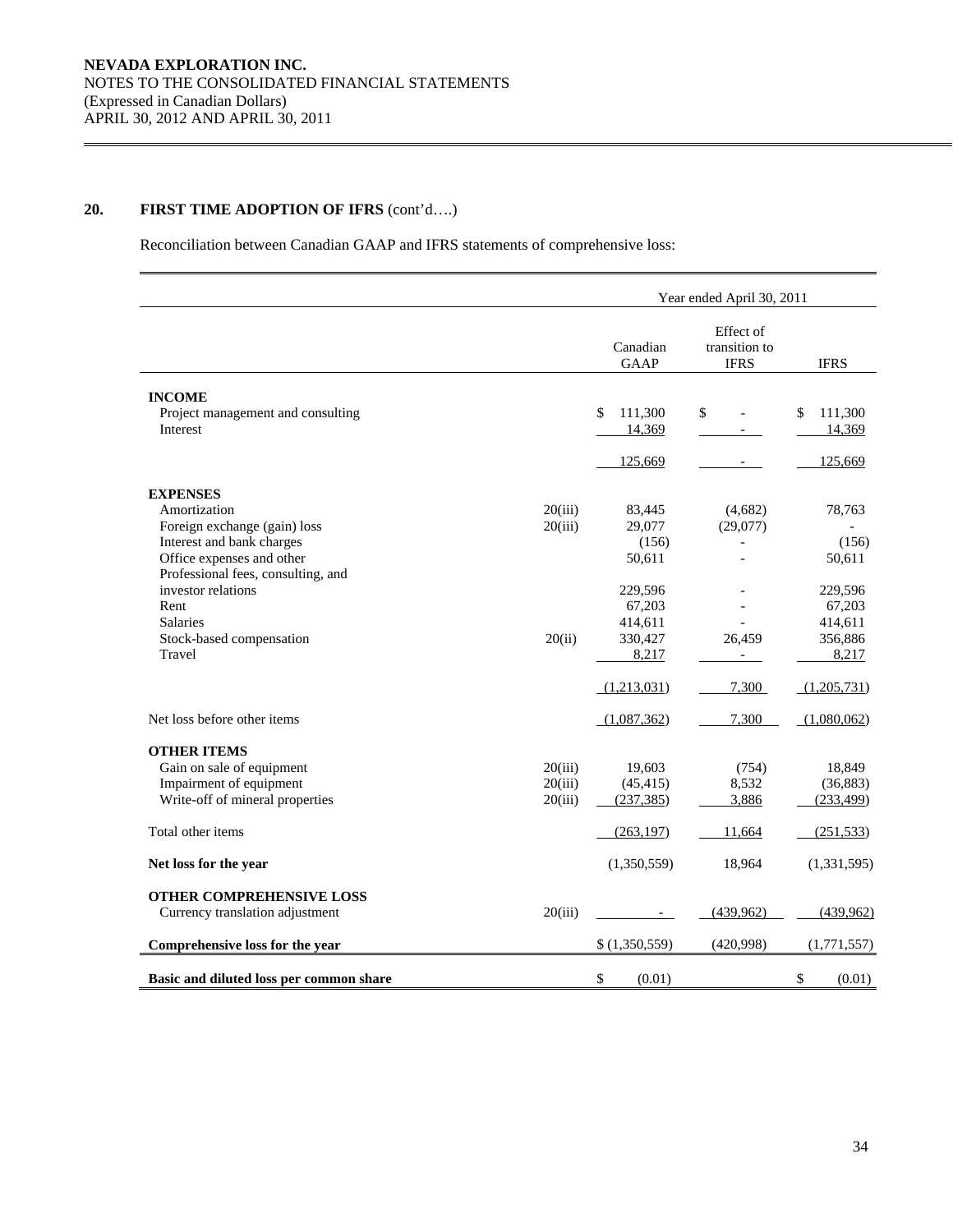Reconciliation between Canadian GAAP and IFRS statements of cash flows:

|                                            |         |                         | Year ended<br>April 30, 2011              |               |
|--------------------------------------------|---------|-------------------------|-------------------------------------------|---------------|
|                                            |         | Canadian<br><b>GAAP</b> | Effect of<br>transition to<br><b>IFRS</b> | <b>IFRS</b>   |
| <b>OPERATING ACTIVITIES</b>                |         |                         |                                           |               |
| Loss for the year                          |         | \$<br>(1,350,559)       | \$<br>18,964                              | (1,331,595)   |
| Items not affecting cash:                  |         |                         |                                           |               |
| Amortization                               | 20(iii) | 83,445                  | (4,682)                                   | 78,763        |
| Accrued interest                           |         | (5,212)                 |                                           | (5,212)       |
| Foreign exchange                           | 20(iii) | 5,819                   | (5,819)                                   |               |
| Recovery of accounts payable               |         | (14, 304)               |                                           | (14, 304)     |
| Impairment of equipment                    | 20(iii) | 45,415                  | (8,532)                                   | 36,883        |
| Gain on sale of equipment                  | 20(iii) | (19,603)                | 754                                       | (18, 849)     |
| Loans receivable paid through salary       |         | 86,375                  |                                           | 86,375        |
| Stock-based compensation                   |         |                         | 26,459                                    |               |
|                                            | 20(ii)  | 330,427                 |                                           | 356,886       |
| Write-off of mineral properties            | 20(iii) | 237,385                 | (3,886)                                   | 233,499       |
|                                            |         | (600, 812)              | 23,258                                    | (577, 554)    |
| Changes in non-cash working capital items: |         |                         |                                           |               |
| Accounts receivable                        |         | 62,438                  |                                           | 62,438        |
| Prepaid expenses                           |         | (8,264)                 |                                           | (8,264)       |
| Accounts payable and accrued liabilities   |         | 18,054                  |                                           | 18,054        |
| Net cash used in operating activities      |         | (528, 584)              | 23,258                                    | (505, 326)    |
| <b>INVESTING ACTIVITIES</b>                |         |                         |                                           |               |
| Proceeds from sale of equipment            |         | 25,102                  |                                           | 25,102        |
| Proceeds from mineral property option      |         | 88,931                  |                                           | 88,931        |
| Deposits and bonds                         |         | 32,696                  |                                           | 32,696        |
| Exploration and evaluation expenditures    |         | (457, 463)              |                                           | (457, 463)    |
|                                            |         |                         |                                           |               |
| Net cash used in investing activities      |         | (310, 734)              |                                           | (310, 734)    |
| <b>FINANCING ACTIVITIES</b>                |         |                         |                                           |               |
| Issuance of capital stock and warrants,    |         |                         |                                           |               |
| net of share issue costs                   |         | 958,552                 |                                           | 958,552       |
| Repayment of finance lease obligations     |         | (23, 342)               |                                           | (23, 342)     |
|                                            |         |                         |                                           |               |
| Net cash provided by financing activities  |         | 935,210                 |                                           | 935,210       |
|                                            |         |                         |                                           |               |
| Effect of foreign exchange                 | 20(iii) |                         | (23, 258)                                 | (23,258)      |
| Change in cash for the year                |         | 95,892                  |                                           | 95,892        |
| Cash, beginning of year                    |         | 55,253                  |                                           | 55,253        |
| Cash, end of year                          |         | 151,145<br>\$           | $\mathbb{S}$                              | \$<br>151,145 |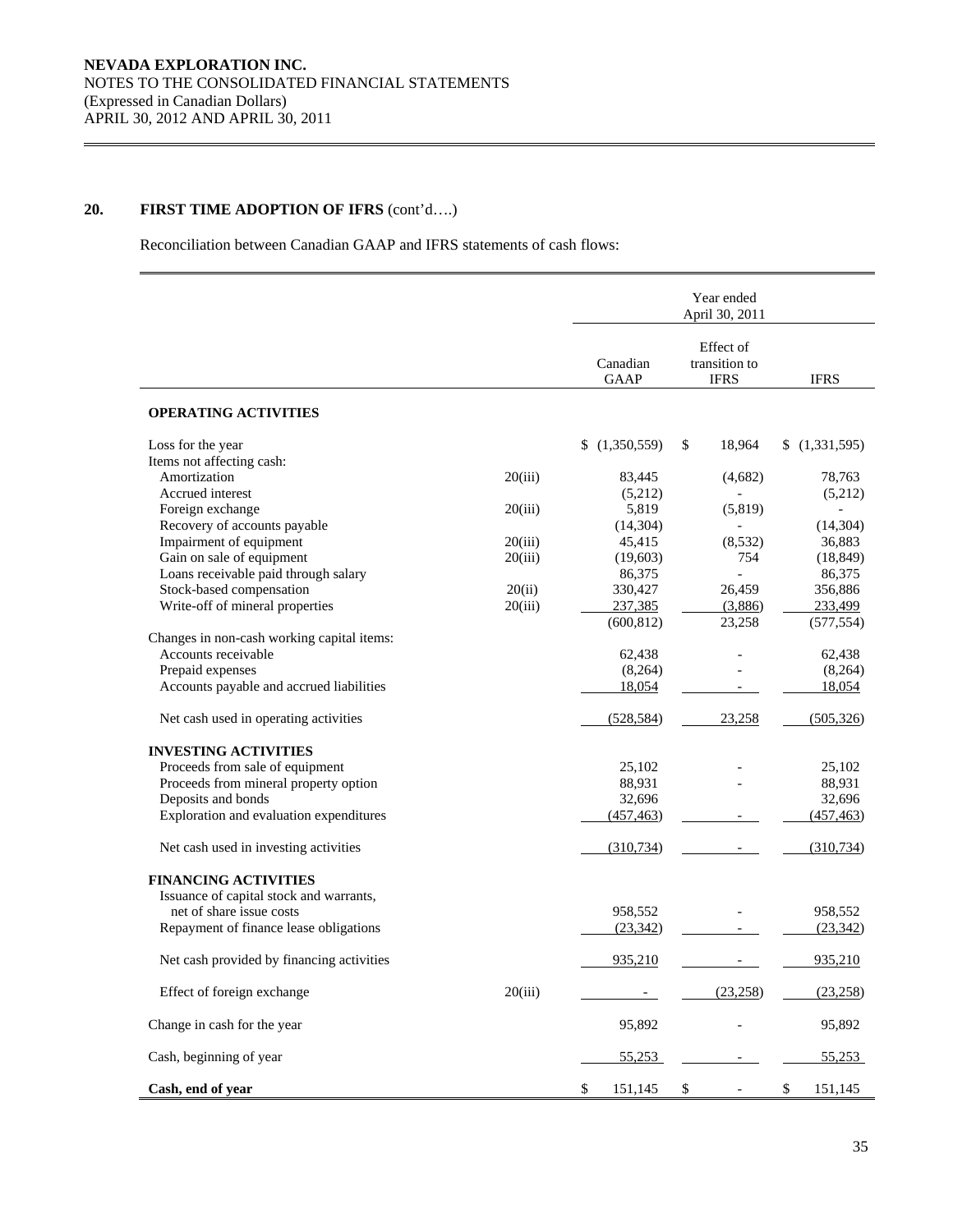The guidance for the first time adoption of IFRS are set out in IFRS 1, First-time adoption of International Financial Reporting Standards. IFRS 1 provides for certain mandatory exceptions and optional exemptions for the first time adopters of IFRS. The Company has elected to take the following IFRS 1 optional exemptions:

i) Business combinations

IFRS 1 provides the option to apply IFRS 3, Business Combinations, retrospectively or prospectively from the transition date. The retrospective basis would require restatement of all business combinations that occurred prior to the transition date. The Company elected not to retrospectively apply IFRS 3 to business combinations that occurred prior to its transition date and such business combinations have not been restated.

ii) Share-based payments

IFRS 2, Share-based Payment, encourages application of its provisions to equity instruments granted on or before November 7, 2002, but permits the application only to equity instruments granted after November 7, 2002 that had not vested by the transition date. The Company elected to take the exemption available under IFRS 1 and applied IFRS 2 for all equity instruments granted after November 7, 2002 that had not vested by the transition date.

As a result, the Company decreased options reserves by \$42,013 and deficit as at May 1, 2010 and April 30, 2011 and increased stock based compensation expense by \$26,459 for the year ended April 30, 2011 and increased deficit by the same amount.

iii) Cumulative translation differences

IFRS 1 allows a first-time adopter to not comply with the requirements of IAS 21, The effects of Changes in Foreign Exchange Rates, for cumulative translation differences that existed at the date of transition to IFRS. The Company has chosen to apply this election and has eliminated the cumulative translation differences and adjusted deficit by the same amount at the date of transition to IFRS. If, subsequent to adoption, a foreign operation is disposed of, the translation differences that arose before the date of transition to IFRS will not affect the gain or loss on disposal.

As a result, the Company eliminated cumulative translation differences ("CTA") of \$253,282 and increased deficit by the same amount as at May 1, 2010 and April 30, 2011. The translation differences include equipment of \$30,046 and, exploration and evaluation assets of \$223,236.

For the year ended April 30, 2011, translation differences include equipment of \$29,803, exploration and evaluation assets of \$618,018 and foreign exchange of \$45,423 for a total of \$693,244 adjustment to CTA

The CTA balance of \$693,244 as at April 30, 2011 less the CTA balance of \$253,282 as at May 1, 2010, which was transferred to deficit, equates to the currency translation adjustment of \$439,962 as at April 30, 2011 and for the year ended April 30, 2011.

iv) Reclassification of options and warrants reserve

The Company reclassified from equity reserves lapse of warrants that were not exercised of \$1,638,093 as at May 1, 2010 and April 30, 2011 to share capital and lapse of stock options that were not exercised of \$508,487, which decreased deficit as at May 1, 2010, and \$714,544, which decreased deficit as at April 30, 2011.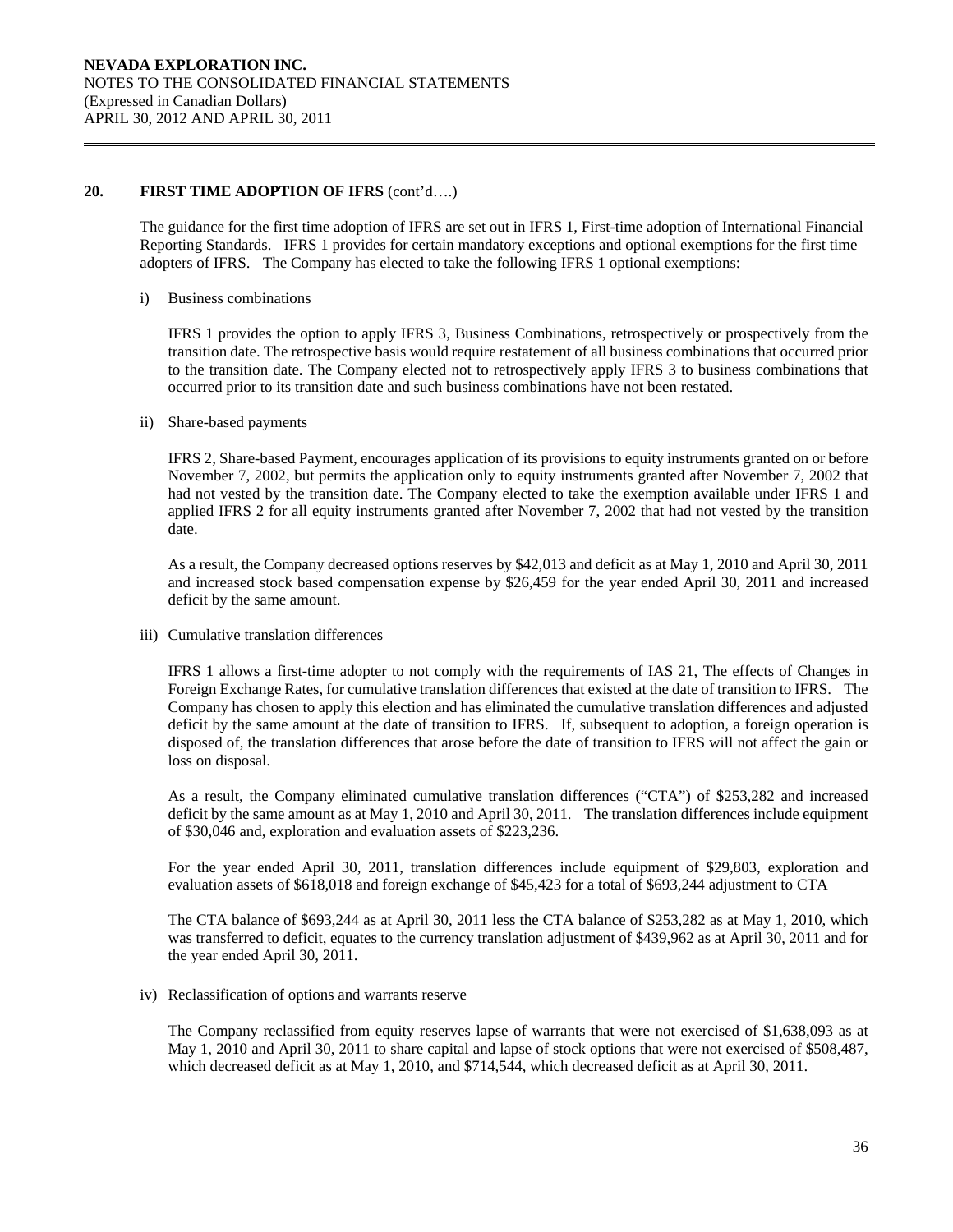v) Borrowing costs

The Company elected to apply IAS 23, Borrowing costs, prospectively from the date of transition to IFRS. Based on this election, The Company expensed the borrowing costs capitalized before May 1, 2010 under Canadian GAAP and will capitalize borrowing costs incurred on qualifying assets for which the commencement date for capitalization is subsequent to May 1, 2010.

Additionally, in accordance with IFRS 1, an entity's estimates under IFRS at the date of transition to IFRS must be consistent with estimates made for the same date under previous Canadian GAAP, unless there is objective evidence that those estimates were in error. The Company's IFRS estimates as of May 1, 2010 are consistent with its Canadian GAAP estimates for the same date.

# **21. COMPARATIVE FIGURES**

Certain comparative figures have been reclassified to conform to the presentation of the current consolidated financial statements, with no effect on loss and comprehensive loss for the comparative year.

# **22. SUBSEQUENT EVENTS**

Subsequent to the year ended April 30, 2012, the Company:

- i) issued 200,000 shares with a fair value of \$20,000 in settlement of debt owing of \$20,000 USD.
- ii) entered into a Letter of Intent ("LOI") with Spruce Ridge Resources Ltd. ("Spruce Ridge") whereby Spruce Ridge may earn a 70% interest in the Company's Fletcher Junction Gold Project in Mineral County, Nevada, by funding \$2,600,000 in qualifying expenditures and making \$300,000 in payments over 4 years. After Spruce Ridge completes the earn-in, they may earn an additional 15% for a total of 85% by completing a feasibility report.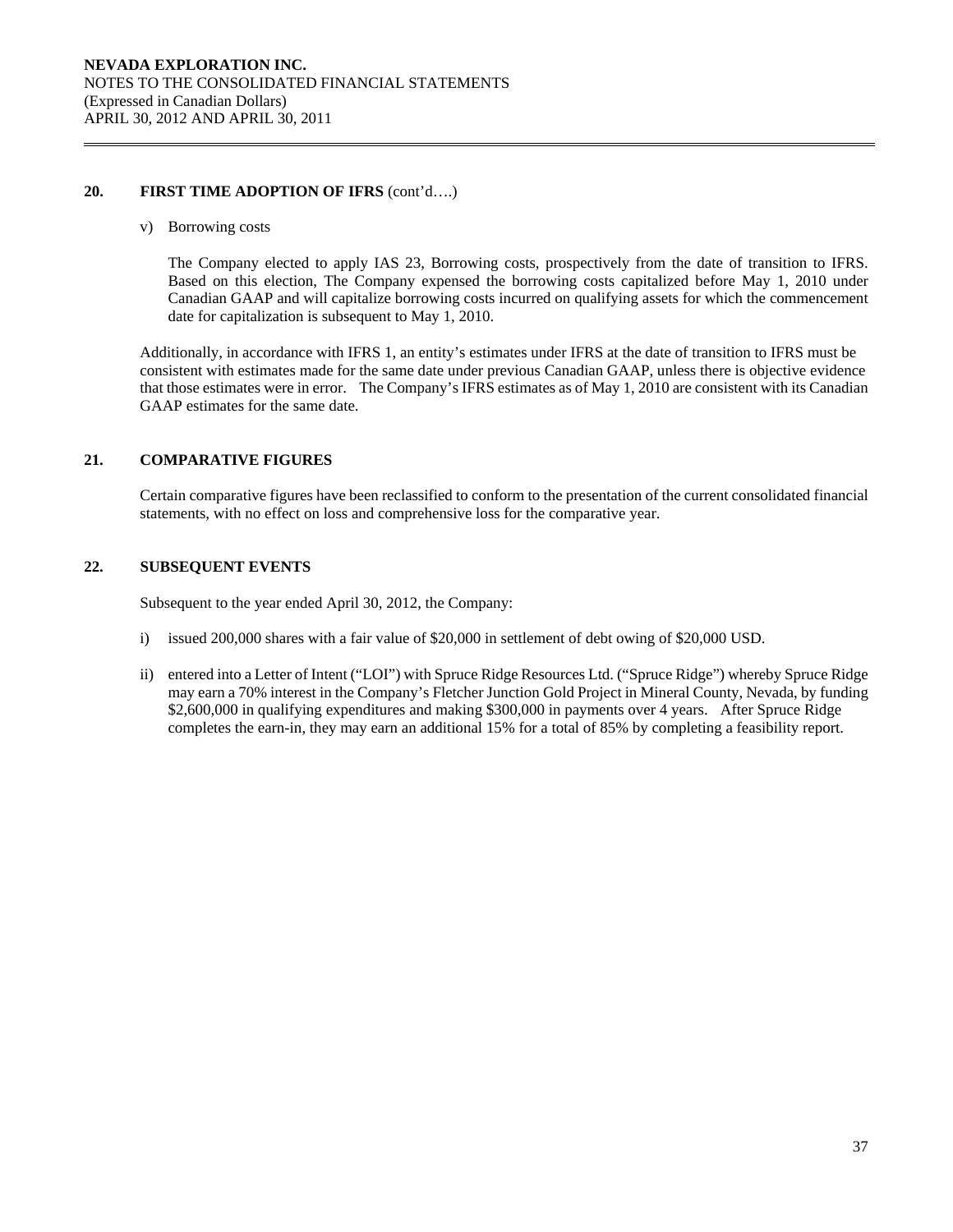The following management discussion and analysis prepared as of July 13, 2012 should be read in conjunction with the audited consolidated financial statements for the year ended April 30, 2012, and the related notes thereto. Those audited consolidated financial statements have been prepared in accordance with International Financial Reporting Standards ("IFRS"). These are the Company's first annual IFRS financial statements. In the prior year, the Company reported in accordance with Canadian Generally Accepted Accounting Principles as issued by the Accounting Standards Board of the Canadian Institute of Chartered Accountants. All comparative figures in those audited consolidated financial statements have been restated to be in accordance with IFRS. All dollar amounts included therein and in the following MD&A are expressed in Canadian dollars except where noted.

The reader should also refer to the annual audited financial statements and the Management Discussion and Analysis for the year ended April 30, 2011. Statements in this report that are not historical facts are forward-looking statements involving known and unknown risks and uncertainties, which could cause actual results to vary considerably from these statements. Readers are cautioned not to put undue reliance on forward-looking statements.

Additional information related to Nevada Exploration Inc. (the "Company" or "NGE") is available for view on SEDAR at www.sedar.com.

# **DESCRIPTION OF THE BUSINESS**

Nevada Exploration Inc. is a publicly traded junior mineral exploration company whose shares are traded on the TSX Venture Exchange ("TSX-V"). The Company is engaged in gold exploration in Nevada, USA. The Company was incorporated under the Canada Business Corporations Act on April 6, 2006. On July 14, 2010, the Company amalgamated with its subsidiary 2107189 Ontario Inc. The Company and its wholly owned subsidiary Pediment Gold LLC are referred to herein collectively as "the Company", "NGE", "our", or "we".

NGE is applying the latest in "blind deposit" exploration technology to identify, acquire, and advance new exploration properties in Nevada's highly prospective, yet underexplored covered basins. Specifically, the Company has developed proprietary hydrogeochemistry (groundwater chemistry) exploration technology to explore for gold in Nevada's covered basins where traditional exploration techniques are challenged. NGE's business model is to create shareholder value by leveraging its properties and technology through generative exploration, joint ventures, and other exploration partnerships.

# **LAND ACQUISITION AND MAINTENANCE**

On an ongoing basis, the Company evaluates the holding costs and results to date at each of its properties to ensure that the Company focuses its resources on land with the highest exploration potential.

As of July 13, 2012, NGE directly and indirectly holds 1,950 unpatented mining claims and other mineral interests in the following properties through its wholly owned US subsidiary Pediment Gold LLC: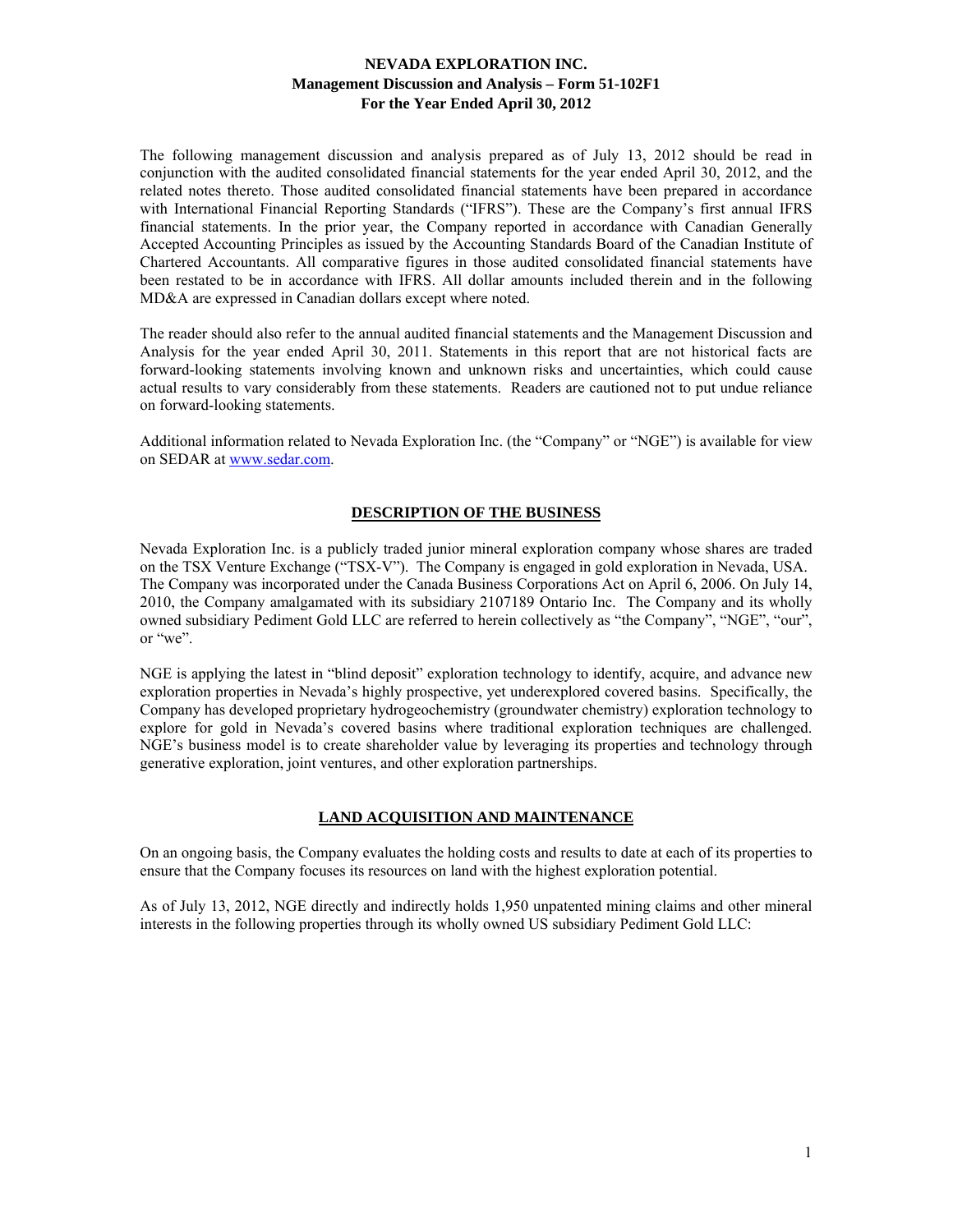| Project                |               | <b>NGE Claims</b> | OTHER*                       | <b>Total</b> |
|------------------------|---------------|-------------------|------------------------------|--------------|
|                        | <b>Claims</b> | Area $(km^2)$     | Area $(km2)$                 | Area $(km2)$ |
| Fletcher Junction (FJ) | 117           | 9.6               |                              | 9.6          |
| Hot Pot (HP)           | 6             | 0.4               | 8.8                          | 9.2          |
| Bull Creek (BU)        | 264           | 21.9              |                              | 21.9         |
| Awakening (AW)         | 432           | 35.9              |                              | 35.9         |
| Sand Pass (SP)         | 145           | 12.0              | 9.4                          | 21.4         |
| Rye Patch (RP)         | 126           | 10.0              | 0.8                          | 10.8         |
| Jungo (JU)             | 156           | 13.0              | $\qquad \qquad \blacksquare$ | 13.0         |
| Kelly Creek (KC)       | 581           | 48.5              | 20.2                         | 68.7         |
| Whiskey Flats (WF)     | 123           | 9.4               |                              | 9.4          |
| <b>TOTAL</b>           | 1,950         | 160.7             | 39.2                         | 199.9        |

\*Leased private lands and claims on BLM land leased from third parties.

# **EXPLORATION RISK MANAGEMENT STRATEGY**

NGE manages exploration risk by focusing exploration resources in specific, planned stages on each property. If the results from one stage are positive, then NGE allocates funds to the next stage. If at any stage, results are negative, NGE drops the property from further consideration. NGE's staged exploration strategy assures that properties showing positive results move aggressively through the exploration pipeline.

NGE's exploration stages include:

- − Hydrogeochemistry: NGE first uses its proprietary hydroprobe sampling technology to collect regularized hydrogeochemistry samples across areas already shown to be prospective based on samples collected from existing springs and wells. NGE uses the data to develop a computerized hydrogeochemistry model of each target.
- − Acquisition: NGE acquires the mineral rights covering prospective targets showing large areas of highly anomalous hydrogeochemistry. If a target of exploration interest is on BLM land that is open to location (available), NGE locates mineral claims. If a target lies on private land, NGE completes a title review to determine mineral title ownership, and then endeavours to negotiate an agreement with the owner.
- − Soil Geochemistry: NGE completes detailed soil sampling across areas demonstrating prospective hydrogeochemistry to detect the possible vertical migration of gold and trace-elements from the underlying bedrock into the soils above. The use of soil geochemistry allows NGE to confirm the presences of anomalous levels of gold and other trace elements in an additional medium.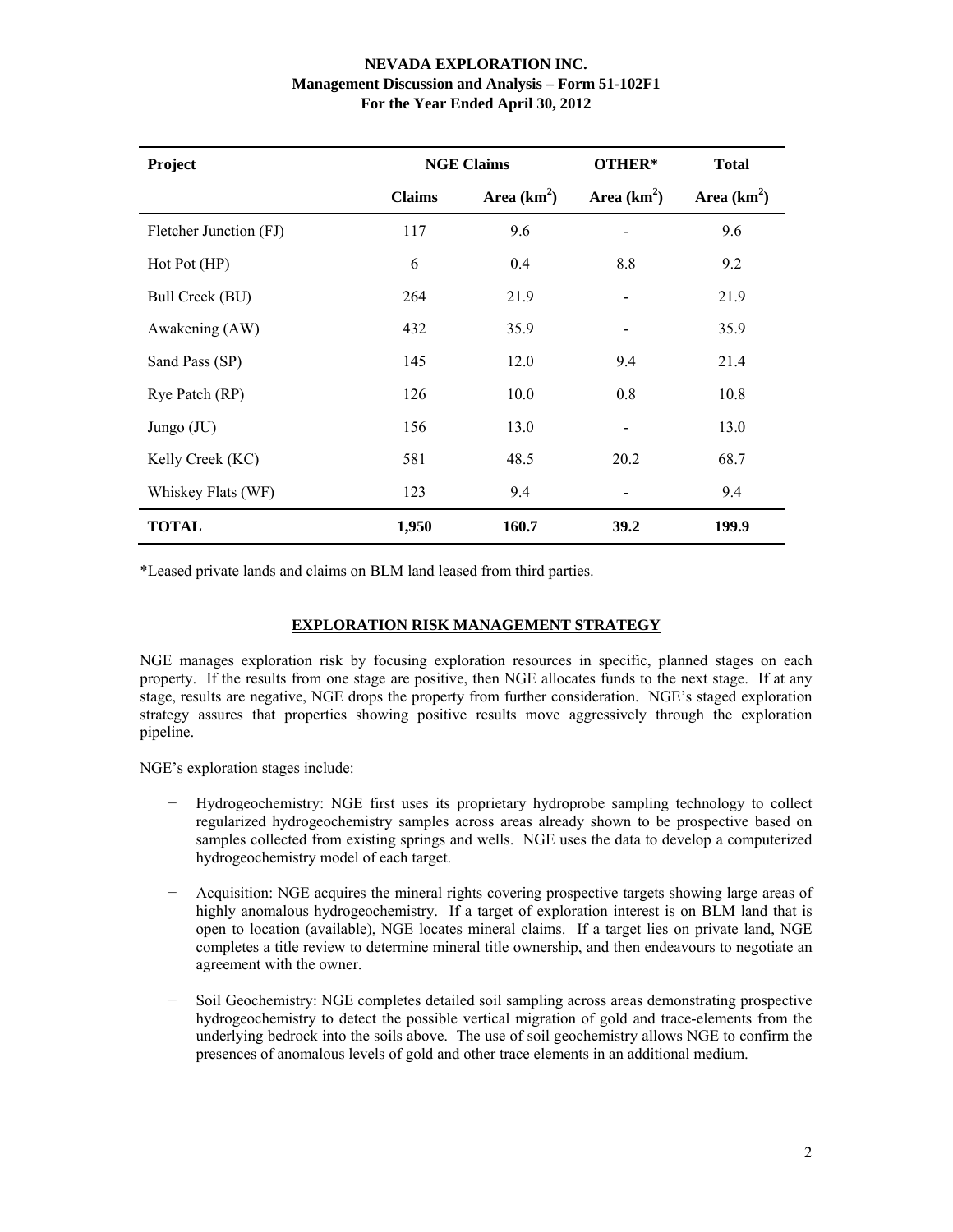- − Gravity Geophysics: NGE uses detailed gravity geophysics to provide valuable information about the depth to bedrock across a property. Gravity data can suggest areas of strong changes in the relief or composition of the underlying bedrock, which can be indicative of underlying fault zones and alteration that often control the location of gold mineralization.
- Air Magnetics: NGE uses detailed air magnetic geophysics to provide information on the locations and types of rocks, fault zones, and hydrothermal alteration that generally accompany large gold deposits.
- Seismic Geophysics: NGE uses seismic geophysics, where appropriate, to identify deep-seated, steeply-dipping fault zones that can be projected into the near surface environment. Major, highangle structures are important since they provide a potential conduit or 'plumbing' system for potential gold-bearing, hydrothermal fluids to access near-surface areas and deposit gold.
- − Drilling: where properties successfully pass through the above exploration stages, NGE uses drilling to test for: (1) shallow bedrock  $($  < 1,000ft beneath the surface); (2) structures or faults in bedrock that may source potential mineralization; (3) bedrock that has been altered by hydrothermal fluids; (4) anomalous concentrations of gold and associated trace-elements in bedrock; and (5) sufficiently sized target to reasonably contain an economic resource. NGE evaluates drilling results based on these criteria to determine whether or not to continue to maintain each property and commit further exploration expenditures towards them.

# **MINERAL EXPLORATION PROPERTIES**

### *Fletcher Junction (FJ)*

The Fletcher Junction Project is located in Mineral County, Nevada, approximately 30km southwest of Hawthorne, Nevada. The Company has a 100% interest in 117 claims (9.6km<sup>2</sup>) at the Fletcher Junction Project, subject to a 1.25% net smelter return royalty ("NSR") to Royal Gold, Inc.

On December 18, 2008, NGE announced the completion of a Phase I RC drill program at Fletcher Junction, and presented the detailed results that demonstrate how NGE used its hydrogeochemistry exploration technology to discover a new, gold-bearing hydrothermal system in an otherwise blind, covered bedrock setting. Nine wide-spaced drill holes were completed to target depth, and all nine encountered altered bedrock that contained geochemically anomalous gold and gold-associated trace elements, as well as anomalous gold and trace-element hydrogeochemistry. The bedrock, alteration, and the suite of goldassociated trace elements found at Fletcher Junction are similar to those found at the nearby Aurora mining district, noted for historic, high grade underground production.

While significant intervals of potentially ore grade mineralization were not encountered in the Phase I drilling, management believes that the results at Fletcher Junction are substantive in that they demonstrate how NGE has used its unique and proprietary hydrogeochemistry exploration technique to discover a new gold-bearing, hydrothermal system in a covered bedrock setting. The results to date at Fletcher Junction add value to NGE's other projects that were all identified using the same hydrogeochemistry exploration technology, and they establish NGE as a source of quality exploration projects for potential Joint Venture partners.

NGE believes the first phase drill results at Fletcher Junction justify a much larger, Phase II drill program specifically designed to test the vertical fault zones believed to contain ore-grade gold mineralization that source the anomalous gold in groundwater, alluvium, quartz-boulders and bedrock at Fletcher Junction. In preparation for Phase II drilling, NGE is working with the US Forest Service on a new Plan of Operations. During 2009 and early 2010, NGE's biological and archaeological consultants completed the required surveys and have submitted their reports to the US Forest Service. NGE has received verbal confirmation that the Plan of Operations has been approved.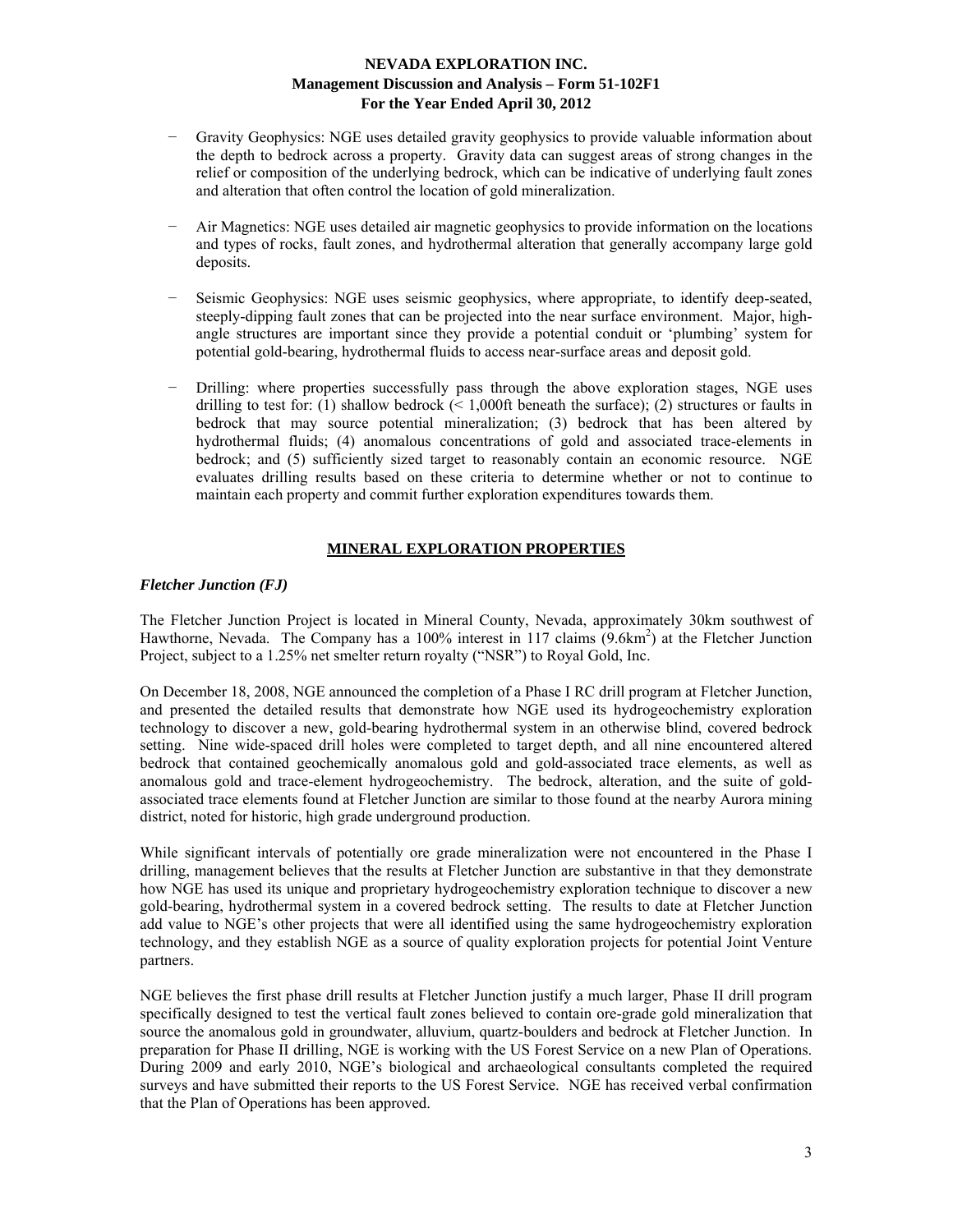On June 19, 2012, NGE announced that it has enteres into a Letter of Intent ("LOI") with Spruce Ridge Resources Ltd. ("Spruce Ridge") whereby Spruce Ridge may earn a 70% interest in Fletcher Junction by funding \$2,600,000 in qualifying expenditures and making \$300,000 in payments over 4 years. NGE and Spruce Ridge have not yet executed a definitive agreement

### *Hot Pot (HP)*

In 2004, NGE's regional reconnaissance hydrogeochemistry program identified a prospective exploration target near Hot Pot in Humboldt County, Nevada, approximately 30km northwest of Battle Mountain, Nevada. Regional gravity data suggested that the Hot Pot area is underlain by a bedrock high covered by a thin layer of sand & gravel.

On September 16, 2005, the Company entered into a 10 year Mining Lease Agreement on 8.8km<sup>2</sup> at Hot Pot Project, subject to a 3% NSR to the land owner. The Company also controls 6 claims at Hot Pot (50 hectares). The lands within the Mining Lease Agreement and the 6 claims are subject to a 1.25% NSR to Royal Gold, Inc.

In 2005, nine RC drill holes were completed at Hot Pot to depths ranging from 92m (300ft) to 190m (620ft) for a total of 1,195m (3,900ft). The widely-spaced, shallow holes confirmed bedrock to range in depth from 33m (110ft) to 112m (370ft). The bedrock was hydrothermally altered and contained anomalous gold and trace elements similar to that associated with the Lone Tree gold mine. The drilling also confirmed and enlarged the area of anomalous hydrogeochemistry.

In 2007, NGE used its hydroprobe equipment to complete a detailed hydrogeochemistry survey at Hot Pot on a 400m (1/4 mi) grid. The resulting dataset showed highly anomalous gold and trace elements chemistry and further expanded the area of exploration interest. Additionally, in 2007, NGE completed two seismic geophysical lines, which identified several deep, north-trending, steeply-dipping fault zones.

In 2008, NGE completed a detailed gravity geophysical survey, which successfully mapped the relative depth to the underlying bedrock by measuring the density contrast between 200m sampling points. The gravity survey delineated sharp changes in the slope of the bedrock that coincided with the fault zones identified by seismic geophysics.

In 2008, NGE completed 10 vertical, RC drill holes to test small segments of the steeply-dipping fault zones identified by the 2007 seismic and gravity geophysics. Three vertical holes were spaced 100m (330ft) apart on each of three lines. The holes ranged in depth from 50m (165ft) to 175m (575ft) for a total of 1,085m (3,565ft). The shallow drill holes encountered hydrothermally altered bedrock containing anomalous gold and trace elements. Deeper, angle drill holes designed to cross cut the areas where the steeply-dipping fault zones had been projected were planned, but the drilling contractor was unable to complete the program.

Also in 2008, an energy company, with business interests separate from NGE, started a deep test drill hole on the Hot Pot property. In exchange for NGE's seismic data, NGE was granted access to drill cuttings from the 1,372m (4,500ft) drill hole. Significantly, the deep drill hole encountered hydrothermally-altered, Paleozic Rocks underlying the Hot Pot Project. Hydrothermal alteration includes carbon re-mobilization, local bleaching, clay, de-calcification and secondary pyrite.

Although potentially economic quantities of gold mineralization have not yet been encountered at Hot Pot, drilling to date has been wide-spaced and could have easily missed the type of high-angle fault zones that control significant known gold mineralization elsewhere in the region. The widely-distributed, highly anomalous gold in groundwater together with the large area of hydrothermally-altered and geochemically anomalous bedrock strongly suggests that higher values for gold in bedrock than have been discovered to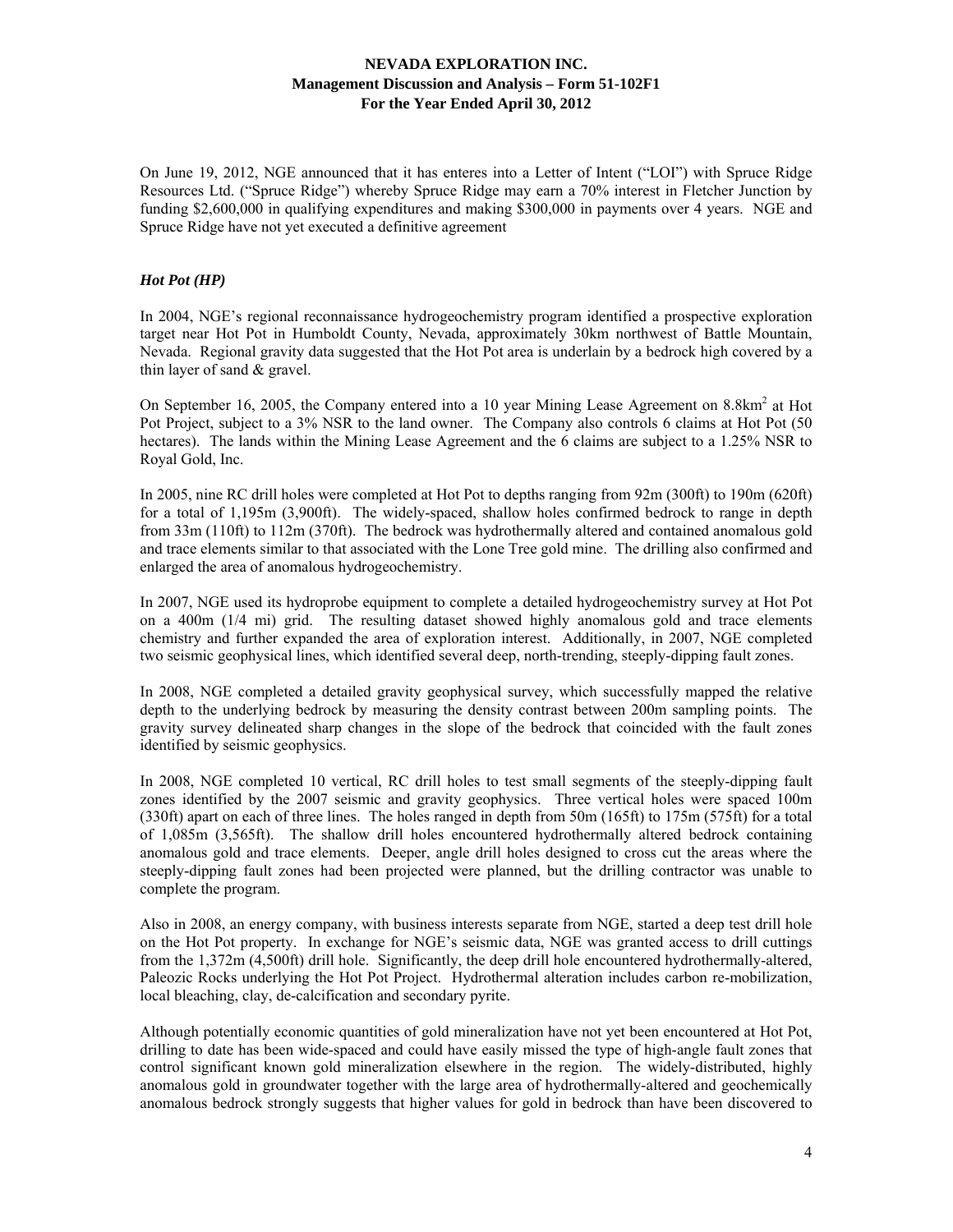date may still be located nearby. The next step is more closely-spaced, shallow, vertical drill holes and/or deeper, angle holes targeted to intersect steeply-dipping, potentially ore-bearing fault zones and favourable bedrock units.

On September 16, 2009, the Company entered into an Exploration Agreement with International Enexco Ltd. ("Enexco") whereby Enexco can earn a 51% interest in the Hot Pot Property by drilling 6,000 meters (19,600ft) over three years, with the option to earn an additional 19%, for 70% total, by drilling another 3,000 meters (9,800ft) during the fourth year. On July 2, 2009, NGE announced that Enexco had begun drilling at Hot Pot.

In 2009 and early 2010, Enexco completed an 11 hole, 3,462 metre (11,360 ft) core drilling program at Hot Pot to collect stratigraphic information and test for mineralized structures beneath the alluvial cover. Enexco's drilling successfully encountered weak, but widespread anomalous gold values in all 11 holes. Importantly, the results showed that the anomalous gold values at Hot Pot are associated with increased copper values, an association that is related to ore-grade gold mineralization within the Marigold mine complex 9 km (6 miles) to the south-southwest. In addition, the results included anomalous silver concentrations, including one 4.57 metre (15 ft) interval averaging 15.5 gpt silver, as well as several other trace element distribution patterns indicative of a large hydrothermal system. Enexco engaged Doug McGibbon, an economic geologist with over 25 years of exploration experience in the Battle Mountain area and responsible for major discoveries at the Marigold and Pinson mines, to review the drilling results and the exploration data, and to put the Hot Pot property into regional context (taken from January 25, 2010, Enexco news release):

"Mr. McGibbon's study has confirmed that the hydrothermally altered and mineralized lithologies at Hot Pot are similar if not stratigraphically equivalent to those hosting orebodies at the Marigold mine. Although gold values only ranged up to 66 parts per billion, the mineralized zones encountered were up to 149 metres in length beneath overburden cover that was between 40 to 152 metres in all but two of the holes, with the spacing between holes still leaving sufficient room to host a significant gold deposit. Drilling also identified zones of oxidation to depths of 300 metres, significant intervals of brecciated material indicative of several major fault zones and an apparent horst block with similarities to the geologic setting at the Lone Tree mine. Structural analysis is currently under way, and additional geochemical and geophysical work are being considered to focus further drilling."

On August 16, 2011, NGE reported that Enexco has withdrawn from the Exploration Agreement at Hot Pot, and that as a result, Enexco retains no interest in the project.

# *Bull Creek (BU)*

The Bull Creek Project is located in Humboldt County, Nevada, approximately 60km west-northwest of Winnemucca, Nevada. The Company has a 100% interest in 264 claims (21.9km<sup>2</sup>) at Bull Creek.

In 2008, NGE completed a detailed groundwater survey at Bull Creek to delineate the project's anomalous hydrogeochemistry, and then completed a detailed soil sampling program to both verify and model the surface geochemistry above the target. Later in 2008, to further develop the project's exploration model, NGE completed detailed gravity and airborne magnetic geophysical surveys to better understand the different rock types and possible fault zones concealed beneath the large expanse of sand and gravel covering the target. Also in 2008, as a final input to the Bull Creek exploration model, NGE completed seismic geophysics to test for deep-seated fault zones. NGE combined these data sets to develop the conceptual targets for Phase I drill testing.

In 2008, NGE completed a Phase I drilling program at Bull Creek specifically to test the concept that an undiscovered, potentially gold-bearing hydrothermal system is responsible for the anomalous gold and trace-elements discovered in the groundwater. NGE completed 18 RC drill holes at Bull Creek. The holes were spaced  $0.4 \text{km}$  ( $0.25 \text{mi}$ ) to  $1.6 \text{km}$  ( $1.0 \text{mi}$ ) apart across the  $41 \text{km}^2$  property, and the holes ranged in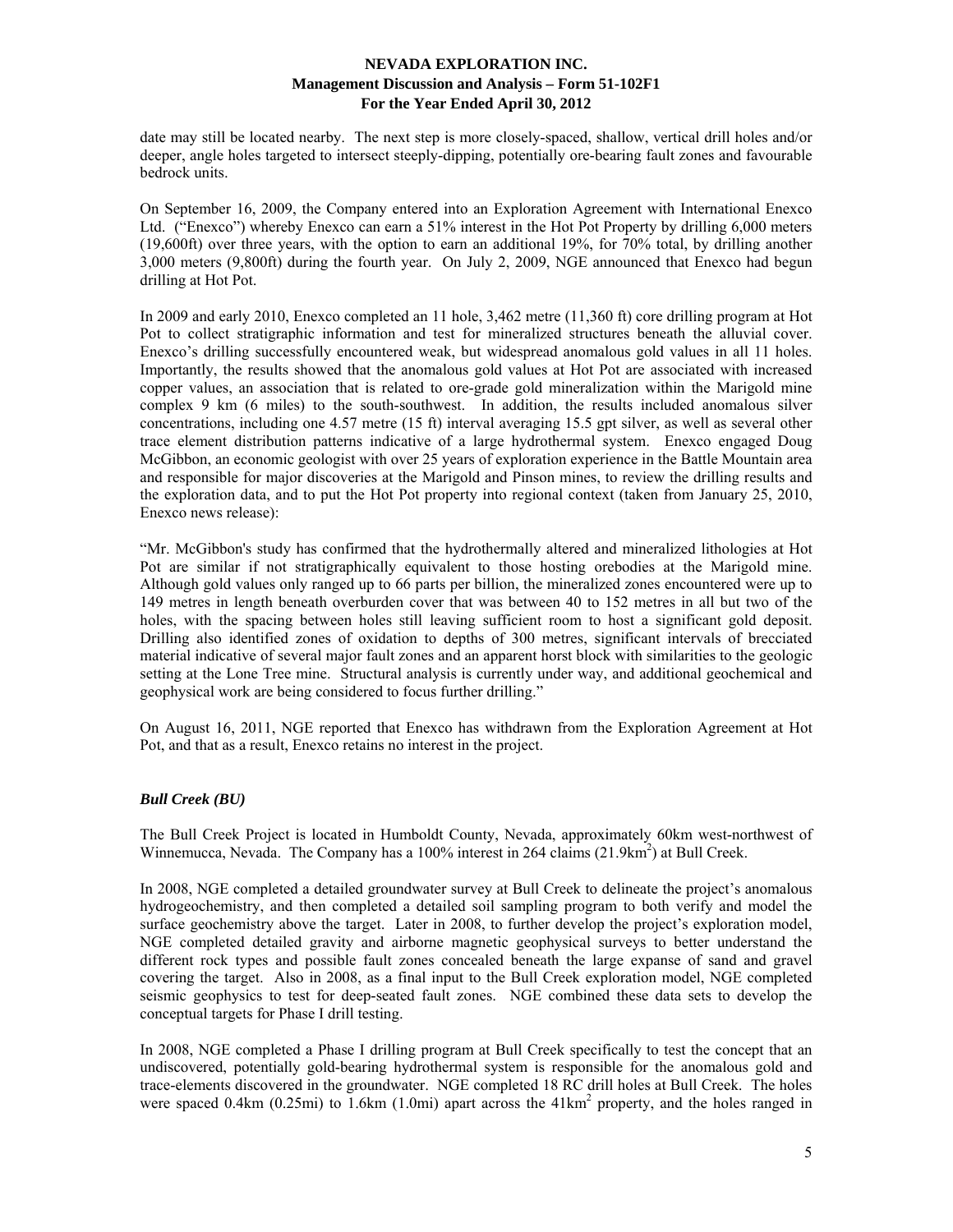depth from 100m (300ft) to 300m (1,000ft). The drilling defined shallow bedrock along the eastern margin of the property, ranging in depth from 15m (50ft) to 100m (300ft).

On February 23, 2009, NGE announced completion of data reduction for its Phase I drill program at Bull Creek. The results showed several >200m (>650ft) intervals of hydrothermally altered and geochemically anomalous volcanic rock. The increase in alteration intensity and trace-elements geochemistry seen in the wide-spaced drill holes moving from west to east across the eastern half of the property suggests NGE has discovered the edge of a significant new hydrothermal system of exploration significance. NGE believes additional drilling is warranted farther to the east, and this conclusion is also supported by the structural interpretation of the gravity and air magnetic geophysics. In 2009, NGE increased its claim position towards the east to cover the developing target.

The initial identification of anomalous hydrogeochemistry at Bull Creek has resulted in a successful concept test: the discovery of a large area of hydrothermally-altered, shallow bedrock containing geochemically anomalous gold and gold-associated trace elements. These features of exploration significance are similar to those found at the nearby Sleeper Mine, which produced 1.7M ozs of gold and 1.9M ozs of silver from 1986 to 1996. These results further demonstrate how hydrogeochemistry can efficiently and effectively reduce large, sand and gravel covered valley basins to discrete, highly prospective exploration targets deserving of more focused and intense exploration expenditures.

On June 30, 2010 NGE completed a 438 page technical report summarizing all work completed on the property. NGE believes that additional drilling is warranted at Bull Creek and has is seeking a JV partner to advance the project.

### *Awakening (AW)*

The Awakening Project is located in Humboldt County, Nevada, approximately 50km north-northwest of Winnemucca, Nevada, and directly north of the Sleeper Gold Mine. The Company has a 100% interest in 432 claims  $(35.9 \text{km}^2)$  at Awakening.

On July 1, 2008, the Company entered into a Mining Lease agreement with DIR Exploration Inc. on 15 claims  $(1.2 \text{km}^2)$  that are subject to a 3% NSR. NGE has notified DIR that it has elected to terminate the Mining Lease.

The Awakening gold property is largely covered by syn- to post-mineral volcanic units and post-mineral alluvium and as a result, has seen little historic exploration activity. Projections of favourable lithology, structure, and alteration at regional, district and property scales suggest that potentially important goldsilver mineralization may be located within economic depths beneath the cover at Awakening.

In 2007 and 2008, NGE completed a detailed hydrogeochemistry program at Awakening. The groundwater samples contained high levels of gold and other trace elements in concentrations similar to those found at the adjacent Sleeper mine. During April and June, 2008, the Company's field crews completed soil sampling programs across the property and successfully confirmed the presence of anomalous gold and gold-related trace elements.

Also in 2008, NGE acquired approximately  $85 \text{km}^2$  (33mi<sup>2</sup>) of high quality gravity geophysics data and approximately 173  $\text{km}^2$  (67 m<sup>2</sup>) of air magnetic data. The gravity geophysical survey was collected to delineate depth to metasedimentary and granitic bedrock, potential thickness of preserved rhyolitic volcanic rocks, and the location and orientation of prominent lithologic offsets that might be indicative of major fault zones. The detailed air magnetic survey was completed to be used in conjunction with the gravity data to define magnetically anomalous volcanic lithologies and zones of hydrothermal and/or structural magnetite destruction that might be indicative of major fault zones and possible hydrothermal alteration.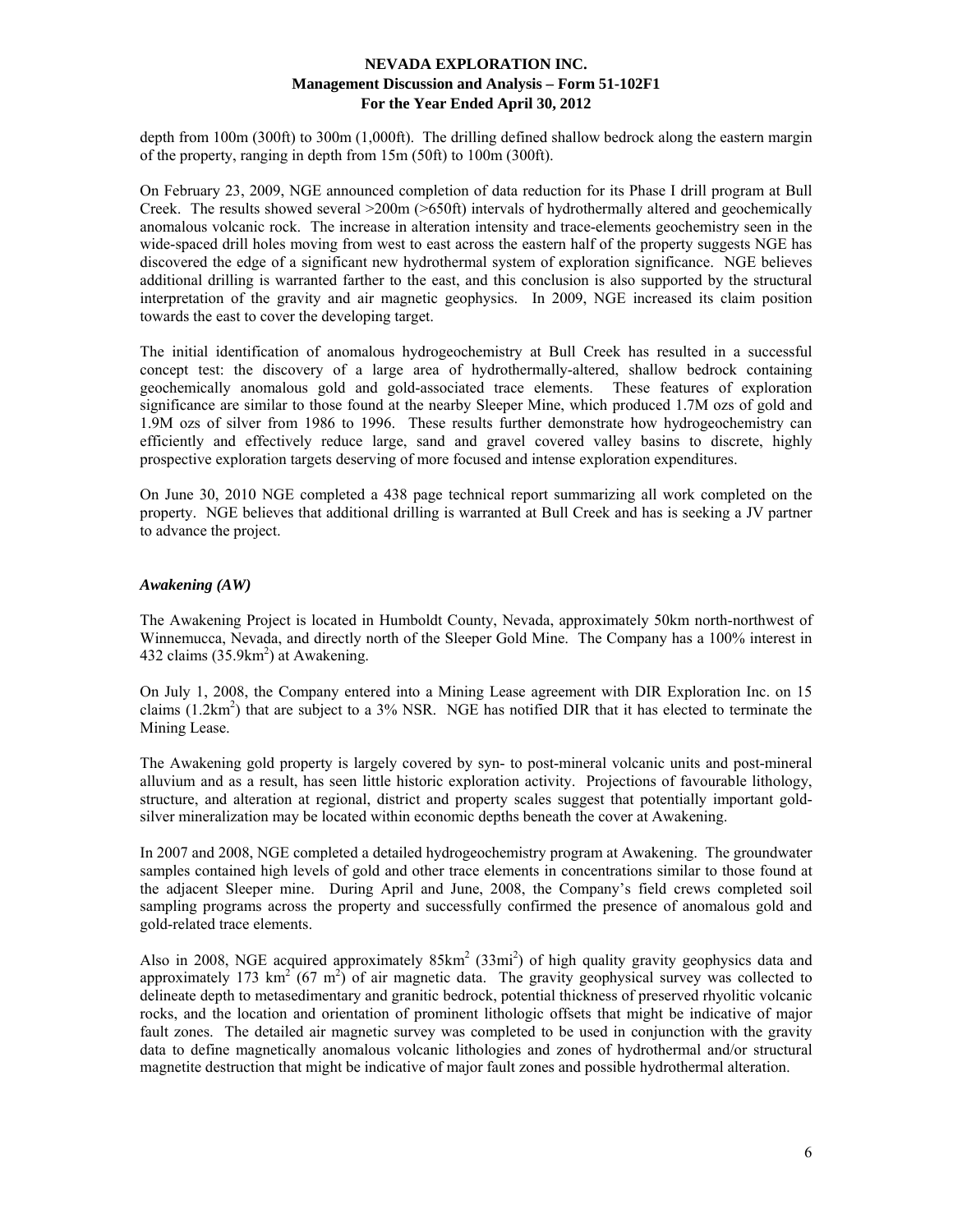The results of the geochemistry and geophysical programs combined to improve NGE's exploration model and demonstrated that Awakening is a compelling target. In 2008, NGE commenced a Phase I RC drilling program at the Awakening property but drilling was suspended due to drilling difficulties.

During 2009, NGE completed detailed geologic mapping at a scale of 1:10,000 in the northern-most Slumbering Hills along the eastern edge of Awakening.

In March, 2010, the Company completed a 258 page technical report summarizing all work completed on the property and began discussions with potential JV partners.

On June 4, 2010, Northgate Minerals Corp. ("Northgate") (TSX: NGX, NYSE Amex: NXG) and NGE announced the completion and execution of an Exploration and Option to Enter Joint Venture Agreement ("Agreement") on NGE's Awakening Gold Project ("Property"), in Humboldt County, Nevada. The Agreement granted Northgate the option to earn an initial 51% interest in the Property by spending USD\$4,100,000 in exploration and making additional cash payments totaling USD\$436,000 over five years. If Northgate completed the initial 51% earn-in, it had the option to earn an additional 14%, for a total of 65%, by completing a feasibility report on the Property.

In early 2011, NGE completed a 10 hole, 1,573 metre (5,160 feet), Phase I drilling program on the Shine Claims within the Awakening Project, north of the Sleeper Gold Mine in Humboldt County, Nevada. NGE has a mining lease and option to purchase agreement on the 15 Shine Claims from DIR Exploration, Inc. The Shine Claims lie within NGE's larger Awakening Project.

During 2011, Northgate completed a seven hole core drilling program totalling 2,194 metres (7,198 feet). In October, 2011, Northgate was acquired by AuRico Gold Inc. ("AuRico"). AuRico indicated to NGE that Northgate's drilling results at Awakening were not encouraging enough to warrant AuRico's continuation of the Agreement, and during the year ended April 30, 2012, AuRico elected to terminate the Agreement. AuRico retains no interest in the project.

NGE has received all results from the Company's drilling on the Shine claims and Northgate's drilling and is presently updating the project's exploration model with the new drilling data.

# *Sand Pass (SP)*

The Sand Pass Project is located in Humboldt County, Nevada, approximately 10km north of Winnemucca, Nevada. The Company has a 100% interest in 145 claims (12.0km<sup>2</sup>) at Sand Pass, and on July 10, 2008, the Company entered into a Mining Lease agreement for another 9.4km<sup>2</sup> with multiple parties, subject to a 2% NSR payable to the private landholders.

Similar to NGE's other properties, Sand Pass is covered by post-mineral alluvium, and as a result, the area has seen very limited historic exploration activity. Based on the projections of favourable lithology, structure and alteration present at the regional, district and property scales, NGE believes the project has the potential to contain gold-silver mineralization within economic depths beneath the cover.

During 2007 and 2008, NGE completed both hydrogeochemistry and soil geochemistry sampling programs across Sand Pass and identified geochemical indications of potential gold mineralization. Following up on the successful geochemistry programs, in 2008, NGE completed detailed, district-scale gravity and air magnetic geophysical surveys also with positive results. NGE is now preparing a detailed technical report summarizing all work completed on the property. NGE will begin discussions with potential JV partners upon the completion of the technical report.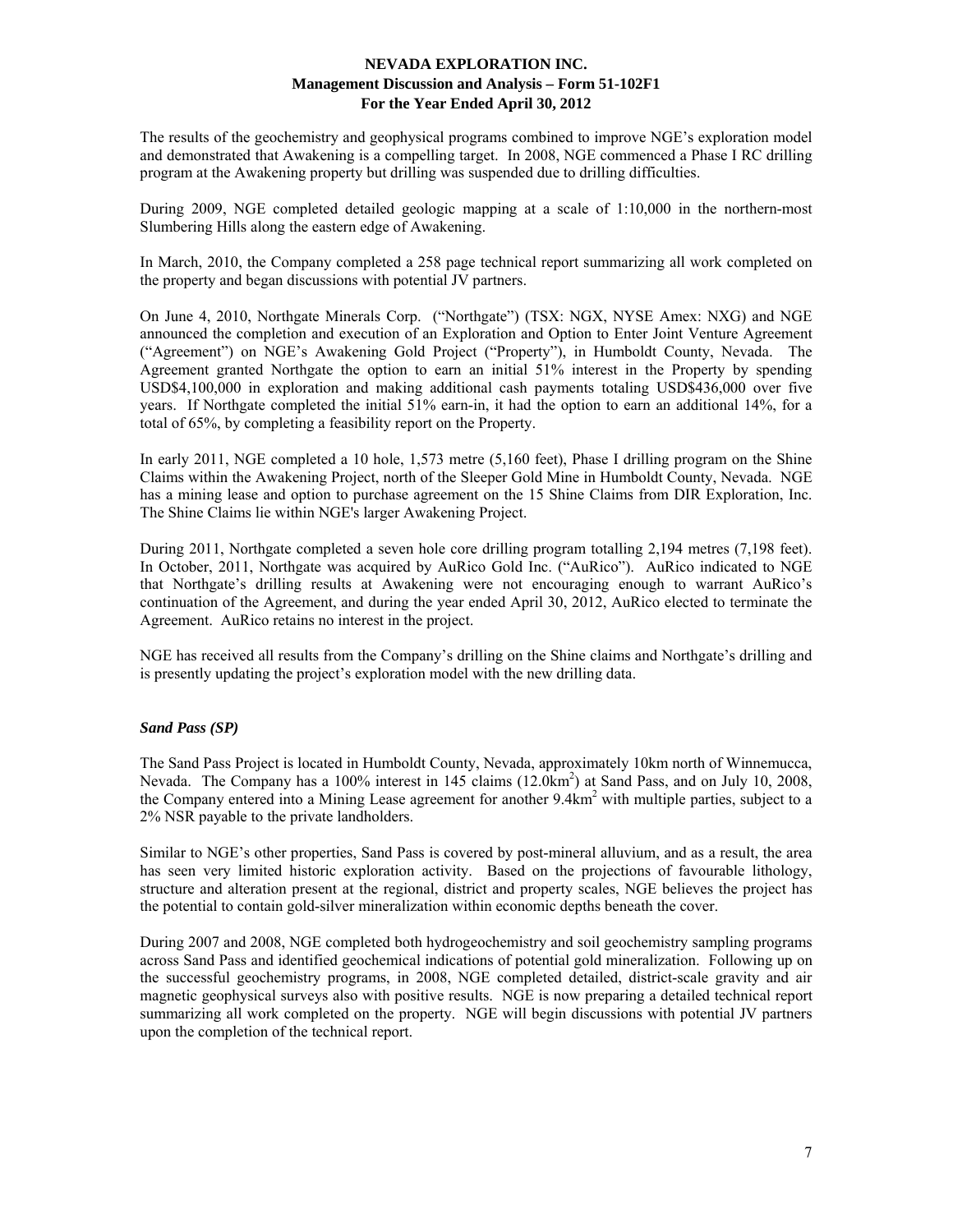### *Winnemucca Mountain (WM)*

The Winnemucca Mountain Project is located in Humboldt County, Nevada, approximately 5 km west of Winnemucca, Nevada. While the results to date at the Project have been encouraging, the Company has decided to focus its resources on its other projects. During the year ended April 30, 2011, the Company abandoned its Winnemucca Mountain Project claims, resulting in a charge to operations of \$138,245.

# *Rye Patch (RP)*

The Rye Patch Project is located in Pershing County, Nevada, approximately 30km northeast of Lovelock, Nevada. The Company has a 100% interest in 126 claims (10.0km<sup>2</sup>) at Rye Patch. On May 22, 2008, the Company entered into a Mining Lease Agreement on another 65 hectares with a private party, subject to a 2.0% NSR; and on July 21, 2008, the Company entered into a Mining Lease Agreement on an additional 16 hectares from another private party, also subject to a 2.0% NSR payable to a private landholder.

While the Rye Patch gold property is along the same West Humboldt Range structural trend responsible for both past and present producing gold mines, NGE's property has seen no historic exploration activity because it is largely covered by post-mineral alluvium. NGE's projections of favorable lithology, structure and alteration at the regional, district and property scales suggest that potentially important gold-silver mineralization may be located within economic depths beneath the cover at Rye Patch.

In 2007, NGE collected and analyzed groundwater samples across the project area and identified hydrogeochemical patterns that provided direct indications of potential gold mineralization. In 2008, NGE collected soil samples that confirmed the presence of anomalous concentrations of gold and gold-related trace elements in soils. In 2008, NGE completed a detailed, district-scale air magnetic geophysical survey, and in 2010, NGE completed a detailed gravity survey as well. NGE has systematically advanced the Rye Patch target through its staged exploration program and the combined datasets have delineated several compelling drill targets. NGE is presently preparing a detailed technical report summarizing all work completed on the property. NGE will begin discussions with potential JV partners upon the completion of the technical report.

# *Jungo (JU)*

The Jungo Project is located in both Humboldt and Pershing Counties, Nevada, approximately 60km west of Winnemucca, Nevada. The Company has a 100% interest in 156 claims (13.0km<sup>2</sup>) at Jungo. The Jungo property is largely covered by syn- to post-mineral volcanic units and post-mineral alluvium and has seen no historic exploration activity. NGE identified the Jungo target as part of its ongoing reconnaissance hydrogeochemistry sampling program. NGE has completed additional hydrogeochemistry sampling and examined the regional, district, and property scale lithology, structure and alteration, and NGE believes the results suggest favorable geology beneath the property and the potential for mineralization within economic depths.

In 2008, NGE completed detailed, district-scale gravity and air magnetic geophysical surveys. In May, 2010, NGE mapped the geology of bedrock exposures along the range front. NGE believes that the Jungo Project is deserved of Phase I drilling and has begun discussions with potential JV partners.

# *Dunphy (DU)*

The Dunphy Project is located in Eureka County, Nevada, approximately 40 km east of Battle Mountain, Nevada. While the results to date at the Project have been encouraging, the Company has decided to focus its resources on its other projects. During the year ended April 30, 2011, the Company abandoned its Dunphy Project claims, resulting in a charge to operations of \$95,254.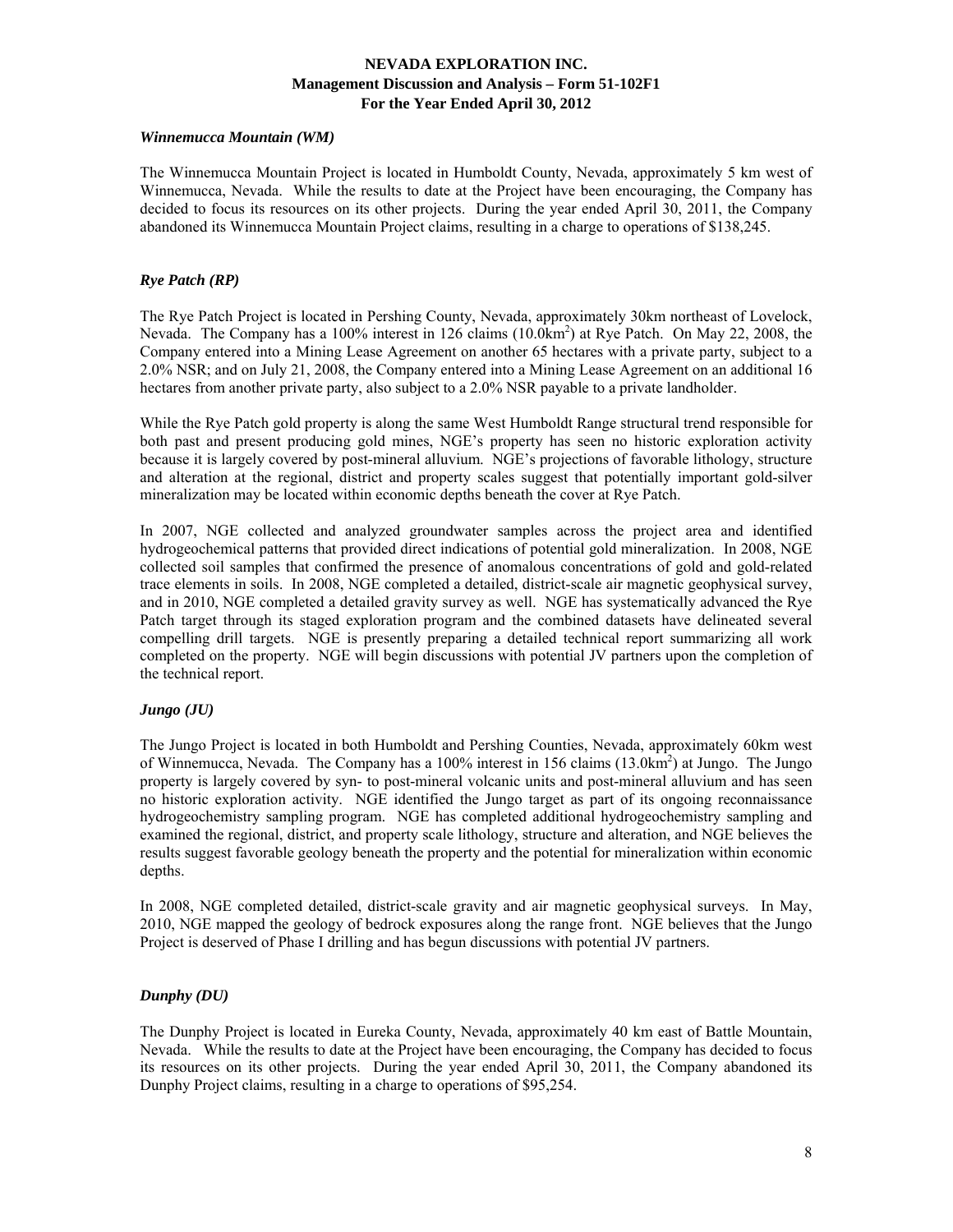# *Kelly Creek (KC)*

The Kelly Creek Project is located in Humboldt County, Nevada, approximately 40km north-northwest of Battle Mountain, Nevada. The Company has a 100% interest in 581 claims (48.5km<sup>2</sup>) at Kelly Creek. On October 1, 2009, the Company entered into a Mining Lease and Option to Purchase Agreement with Genesis Gold Corporation ("Genesis") to acquire a 100% interest of Genesis's Hot Pot Claims, which consist of 254 unpatented mineral claims  $(20.2 \text{km}^2)$ . Under the Agreement, the Company is the Operator and has the option to purchase 100% of the Genesis claims for USD\$1,500,000, subject to a 1.5% Net Smelter Return Royalty ("Royalty"). The Company also has the option to purchase one half of the royalty (0.75%) for USD\$750,000.

The Kelly Creek project area is located in the prolific Kelly Creek Basin, between multi-million ounce gold deposits on the north (Twin Creeks, Getchell, Turquoise Ridge and Pinson) and south (Lone Tree, Marigold, Converse, Trenton Canyon and Copper Canyon). With the addition of Genesis's Hot Pot claims, NGE is now one of the largest property holders in the Kelly Creek Basin, along with Newmont Mining Corporation, which controls the majority of the alternating sections. However, despite its close proximity to world class gold deposits, the Kelly Creek project area has seen very limited historic exploration activity because the Basin's bedrock is largely covered by syn- to post-mineral volcanic units and post-mineral alluvium.

During 2007 and 2008, NGE completed a large scale reconnaissance hydrogeochemistry sampling program across the Kelly Creek Basin and successfully delineated a significant area of anomalous hydrogeochemistry similar to that surrounding the adjacent gold mines. A detailed gravity geophysical survey was completed in 2010 with positive results confirming the presence of shallow bedrock over the large area.

NGE believes the hydrogeochemistry and gravity geophysics collected to date, as well as the favorable regional, district and property scale lithology, structure and alteration, indicate a strong potential for covered gold mineralization beneath the Kelly Creek project area. NGE expects the next phases of work at Kelly Creek to include detailed air magnetic geophysics, additional groundwater sampling, and seismic geophysics.

# *Whiskey Flats (WF)*

The Whiskey Flats Project is located in Mineral County, Nevada, approximately 20km south of Hawthorne, Nevada. The Company has a 100% interest in 123 claims (9.4km<sup>2</sup>) at Whiskey Flats.

The Whiskey Flat property is largely covered by and post-mineral alluvium and has seen no historic exploration activity. Projections of favorable lithology, structure and alteration at regional, district and property scales suggest that potentially important gold-silver mineralization may be located within economic depths beneath the cover. In 2008, NGE completed a preliminary hydrogeochemistry sampling program across the property and the results show anomalous concentrations of gold and other trace elements, which NGE considers to be a good indication of potential covered gold mineralization. In 2009, NGE completed a detailed, district-scale air magnetic geophysical survey, and in 2011, NGE completed a detailed gravity survey as well.

# *Summary of Project Work Completed to Date*

To date, NGE has completed: detailed hydrogeochemistry sampling on all nine (9) properties; detailed soil chemistry on five (5) properties; detailed air magnetic geophysics on six (6) properties; detailed gravity geophysics on eight (8) properties; and Phase I drilling on four (4) properties. The Company's management believes the results to date at each of the properties are encouraging and justify additional exploration expenditures. The table below summarizes the completion dates for the referenced work.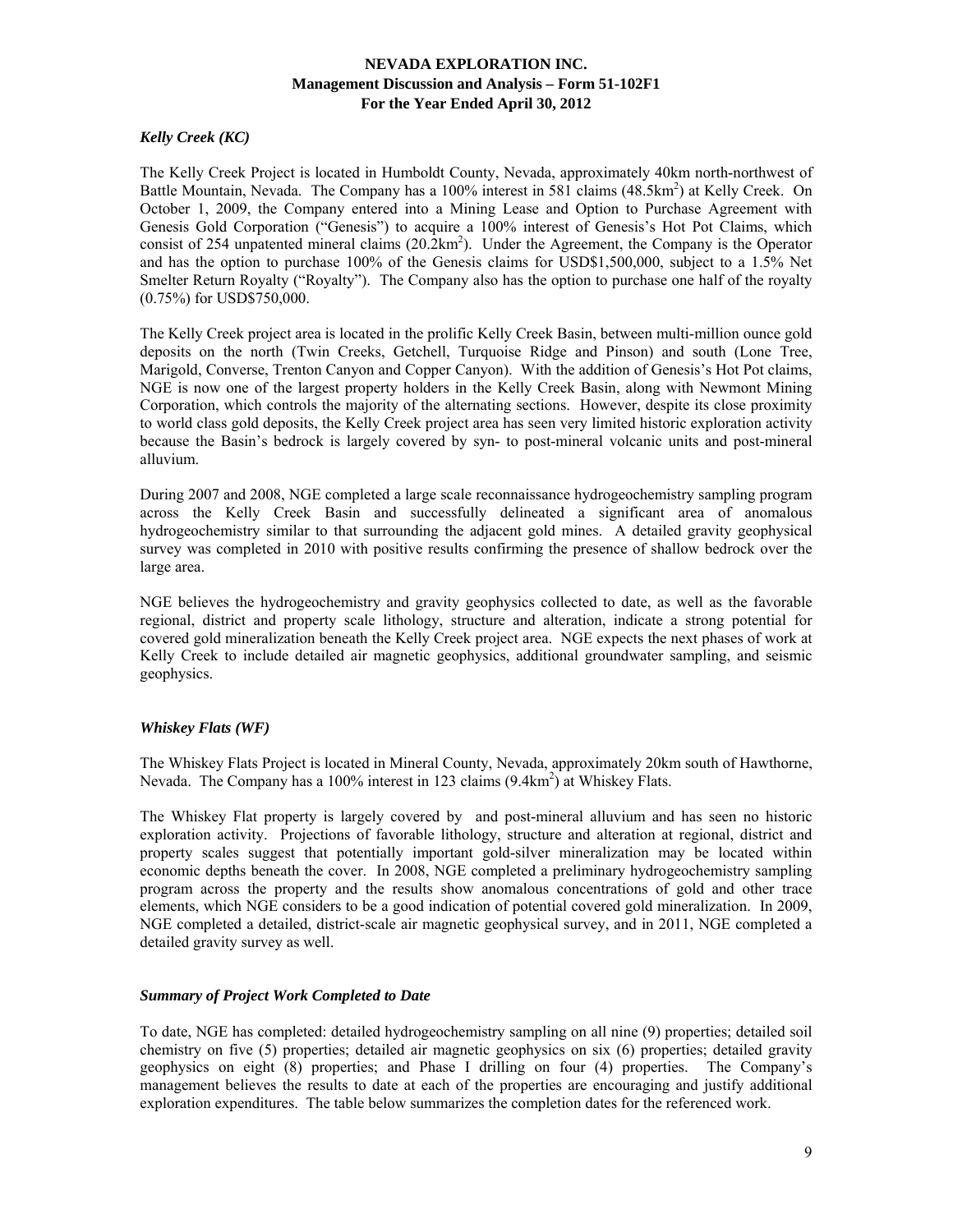| <b>PROPERTY</b>   | Water<br><b>Chemistry</b> | Soil<br><b>Chemistry</b> | Air<br><b>Magnetics</b> | Gravity | <b>Phase I</b><br><b>Drilling</b> |
|-------------------|---------------------------|--------------------------|-------------------------|---------|-----------------------------------|
| Fletcher Junction | 2005                      |                          |                         |         | 2008                              |
| Hot Pot           | 2007                      | 2007                     |                         | 2008    | 2008                              |
| <b>Bull Creek</b> | 2008                      | 2008                     | 2008                    | 2008    | 2008                              |
| Awakening         | 2008                      | 2008                     | 2008                    | 2008    | 2011                              |
| Sand Pass         | 2007                      | 2008                     | 2008                    | 2008    |                                   |
| <b>Rye Patch</b>  | 2007                      | 2008                     | 2008                    | 2010    |                                   |
| Jungo             | 2008                      |                          | 2008                    | 2008    |                                   |
| Kelly Creek       | 2007                      |                          |                         | 2010    |                                   |
| Whiskey Flats     | 2008                      |                          | 2009                    | 2011    |                                   |
| <b>TOTAL</b>      | 9                         | 5                        | 6                       | 8       | 4                                 |

For a summary of NGE's property expenditures to date, please refer to Note 8 in the associated financial statements.

# **OTHER EXPLORATION PARTNERSHIPS**

In addition to advancing its own projects, NGE is using its hydrogeochemistry expertise and equipment to work with other companies on other projects. These exploration partnerships allow NGE to leverage its significant investment in its hydrogeochemistry program to expose NGE's shareholders to the upside of more projects, as well as to provide NGE revenue to offset its operating expenses.

# *McEwen Mining Inc. at Gold Bar and Tonkin*

On June 6, 2011, NGE announced that US Gold Corporation, now McEwen Mining Inc, ("MMI") has engaged NGE to conduct a hydrogeochemistry exploration program on MMI's large land position surrounding its Gold Bar and Tonkin Properties in Nevada ("Project Area").

MMI's Gold Bar and Tonkin Properties are located on the south-central part of the prolific Eureka-Battle Mountain gold trend in north-central Nevada. MMI's land position is located approximately 16 km (10 miles) SE of Barrick's Cortez gold mine complex (39 MMOz as of September 7, 2011) and approximately 35 km (22 miles) NW of Barrick's Ruby Hill gold mine (1.1 MMOz as of December 31, 2010). The Project Area totals approximately 430  $\text{km}^2$  (165 mi<sup>2</sup>) and contains considerable areas of highly prospective but covered bedrock. MMI has chosen to work with NGE specifically because of NGE's expertise in exploring for gold mineralization in covered bedrock settings using its industry leading hydrogeochemistry exploration technology.

Under the agreement, NGE will complete a groundwater sampling and analysis program across the Project Area to identify new exploration targets, and in return, MMI will pay NGE agreed upon rates for its services, as well as grant to NGE a 0.5 to 1.0% Net Smelter Return Royalty on resources within the Project Area that are not already contained in NI 43-101 compliant resource areas referred to in reports published prior to the date of the agreement.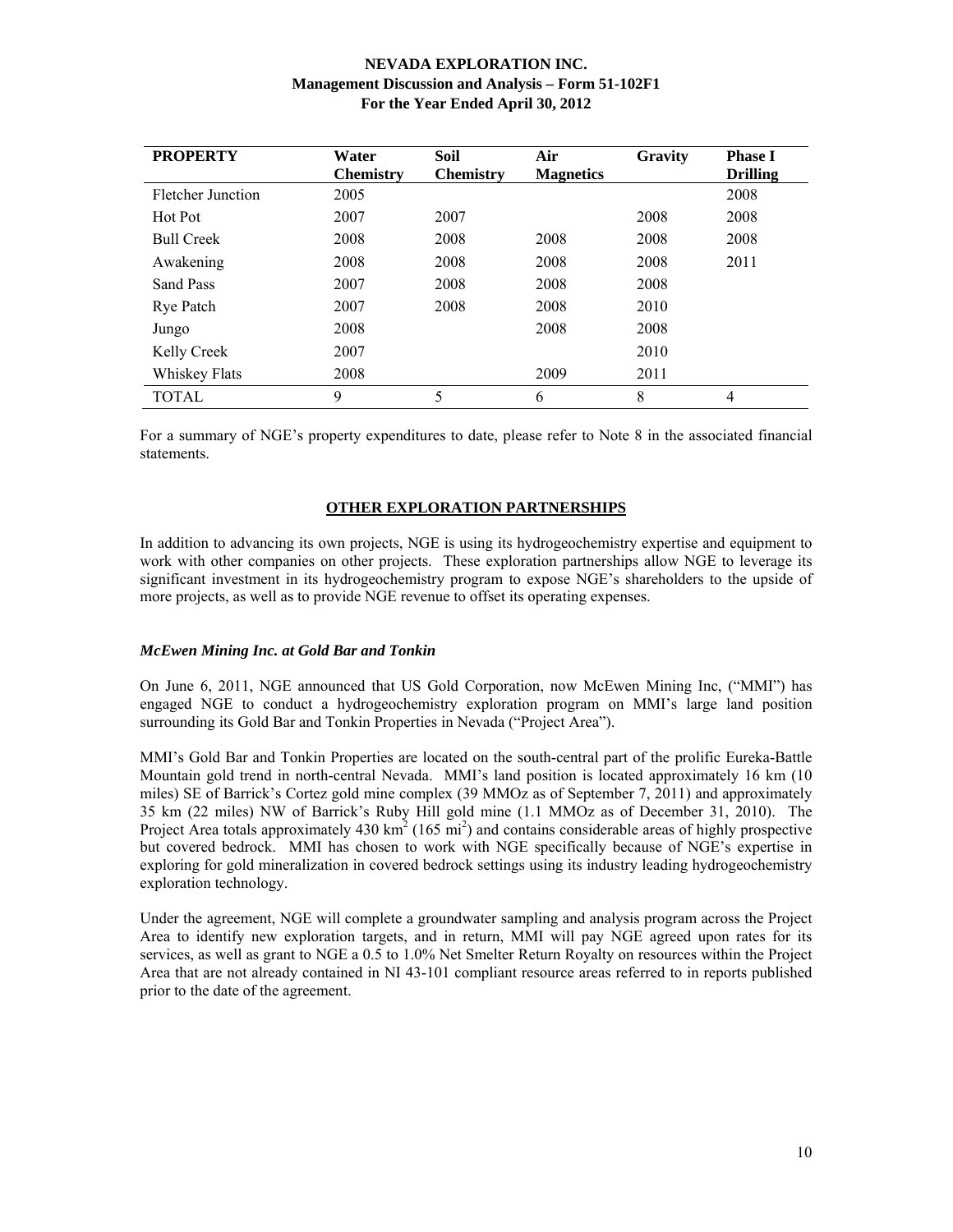### *McEwen Mining Inc. Generative Agreement*

On February 27, 2012, the Company announced the signing of second agreement with MMI, a two-year Exploration Agreement (the "Agreement") to generate new gold projects in a 25,000 hectare (95 sq mi) study area in north central Nevada (the "AOI") using NGE's hydrogeochemistry exploration technology.

Under the Agreement, MMI has engaged NGE to complete a hydrogeochemistry sampling program across the large AOI to indentify and delineate discrete new target areas in exchange for a service fee. Any projects that MMI acquires within the AOI will be deemed Designated Properties. Upon acquiring a Designated Property, MMI will pay NGE the greater of \$25,000 USD or \$100 USD per claim, and grant NGE a 30% carried interest in the Designated Property. MMI will be the manager of the Designated Properties, will have sole discretion on the nature and timing of all exploration and development activities at the Designated Properties, and will be solely responsible for payment of all costs incurred in respect of the Designated Properties. If MMI elects to continue to maintain a Designated Property, MMI will pay NGE \$100,000 USD on the first through fourth anniversaries of acquiring the Designated Property, and then \$250,000 USD on each subsequent anniversary. If MMI completes a Production Decision Report on a Designated Property that MMI deems sufficient to base a decision to commence production, the Designated Property will advance under a Joint Venture agreement.

# **RESULTS OF OPERATIONS**

### *Revenue*

NGE generated \$543,535 (2011 - \$111,300) of revenue in the year ended April 30, 2012, from project management and consulting activities. The Company continues to expend its resources searching for and advancing properties that may contain economic resources that would allow the Company to option or sell its interests, or to set up profitable mining operations.

# *Operating Expenses*

During the year ended April 30, 2012, NGE's net losses were \$854,904 compared to \$1,331,595 for the year ended April 30, 2011. The decrease in losses was due to increased revenues, decreased stock-based compensation and decreased mineral property write-off charges.

Office expenses during the year ended April 30, 2012, were \$112,686, compared to \$50,611 for the year ended April 30, 2011. The difference mainly due to a write-off of old accounts payables in the prior year ended April 30, 2011.

Professional fees, consulting, and investor relations costs during the year ended April 30, 2012, were \$264,892, compared to \$201,812 for the year ended April 30, 2011. The increase is due to increased investor relation costs, filing fees and additional professional fees for IFRS transition work.

Project management and consulting expenses during the year ended April 30, 2012, were \$242,337, compared to \$27,784 for the year ended April 30, 2011. The increase is due to increased costs associated with project management and consulting income.

Rent costs for the year ended April 30, 2012, were \$96,554, compared to \$67,203 for the year ended April 30, 2012. The increase was due to an increase in rent and the termination of a sublet.

Salaries and related expenses during the year ended April 30, 2012, were \$402,283, compared to \$414,611 for the year ended April 30, 2011. Salary expenses for the year ended April 30, 2012 include \$10,325 (US\$10,564) credit to loans payable to the Company that an officer and director of the Company elected to receive in lieu of salary in order to preserve the Company's cash.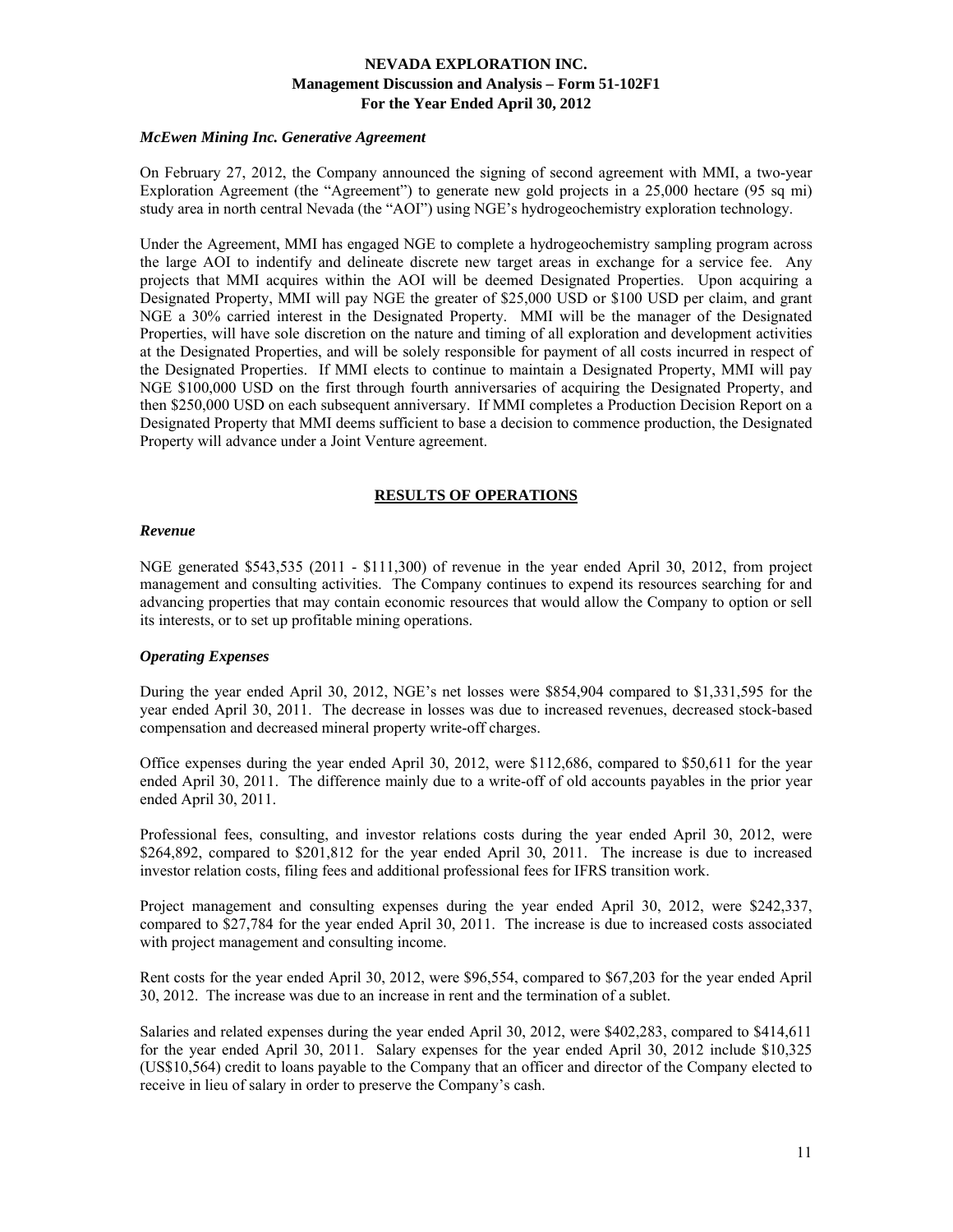The total stock-based compensation expense for the year ended April 30, 2012, was \$196,729 compared to \$356,886 for the year ended April 30, 2011. Stock-based compensation expense consists of:

- 1) Options granted during the year
- 2) Options re-priced during the year
- 3) Options granted in prior years that vested during the year.

### *Selected Annual Information*

The following table provides a brief summary of the Company's financial operations. For more detailed information, refer to the financial statements.

|                                  | Year Ended<br>April 30,<br>2012 |   | Year Ended<br>April 30,<br>2011 | Year Ended<br>April 30,<br>2010 |
|----------------------------------|---------------------------------|---|---------------------------------|---------------------------------|
| Total revenues                   | \$<br>543,971                   | S | 125,669 \$                      | 11,138                          |
| Net loss                         | (854,904)                       |   | (1,331,595)                     | (1,604,595)                     |
| Basic and diluted loss per share | (0.01)                          |   | (0.01)                          | (0.02)                          |
| Total assets                     | 7,076,791                       |   | 5,900,873                       | 6,376,880                       |
| Total long-term liabilities      |                                 |   | 6,882                           | 34,287                          |

# *Summary of Quarterly Results*

|                                                                                                                                                     |    | Three Month<br>Period Ended<br>April 30,<br>2012                                 |    | Three Month<br>Period Ended<br>January 31,<br>2012                                   |    | Three Month<br>Period Ended<br>October 31,<br>2011                              |               | Three Month<br>Period Ended<br>July 31,<br>2011                                  |
|-----------------------------------------------------------------------------------------------------------------------------------------------------|----|----------------------------------------------------------------------------------|----|--------------------------------------------------------------------------------------|----|---------------------------------------------------------------------------------|---------------|----------------------------------------------------------------------------------|
| Total assets<br>Exploration and evaluation assets<br>Working capital (deficiency)<br>Shareholders' equity<br>Revenues<br>Net loss<br>Loss per share | S. | 7,076,791<br>6,002,903<br>577,500<br>6,835,944<br>20,426<br>(221, 371)<br>(0.00) | S. | 6,520,059<br>6,081,083<br>(123, 361)<br>6,174,414<br>221,693<br>(165, 372)<br>(0.00) | S. | 6,536,335<br>6,041,726<br>41.549<br>6,294,026<br>81,923<br>(423, 485)<br>(0.01) | <sup>\$</sup> | 6,423,175<br>5,474,320<br>479,031<br>6,152,115<br>219,929<br>(44, 676)<br>(0.00) |

|                                                      |   | Three Month<br>Period Ended<br>April 30. |          | Three Month<br>Period Ended<br>January 31, | Three Month<br>Period Ended<br>October 31, |                      |     | Three Month<br>Period Ended<br>July $31$ , |
|------------------------------------------------------|---|------------------------------------------|----------|--------------------------------------------|--------------------------------------------|----------------------|-----|--------------------------------------------|
|                                                      |   | 2011                                     |          | 2011                                       |                                            | 2010                 |     | 2010                                       |
| Total assets                                         | S | 5,900,873                                | <b>S</b> | 6,317,830                                  | \$                                         | 6,492,512            | \$. | 6,158,325                                  |
| Exploration and evaluation assets<br>Working capital |   | 5,487,184<br>36,108                      |          | 5,770,365<br>36,964                        |                                            | 5,818,989<br>152,102 |     | 5,552,692<br>38,806                        |
| Shareholders' equity                                 |   | 5,743,484                                |          | 6,078,956                                  |                                            | 6,265,922            |     | 5,939,955                                  |
| Revenues                                             |   | 37,222                                   |          | 30,811                                     |                                            | 12,508               |     | 45,128                                     |
| Net loss                                             |   | (250,066)                                |          | (475, 425)                                 |                                            | (260, 953)           |     | (345, 151)                                 |
| Loss per share                                       |   | (0.00)                                   |          | (0.01)                                     |                                            | (0.00)               |     | (0.00)                                     |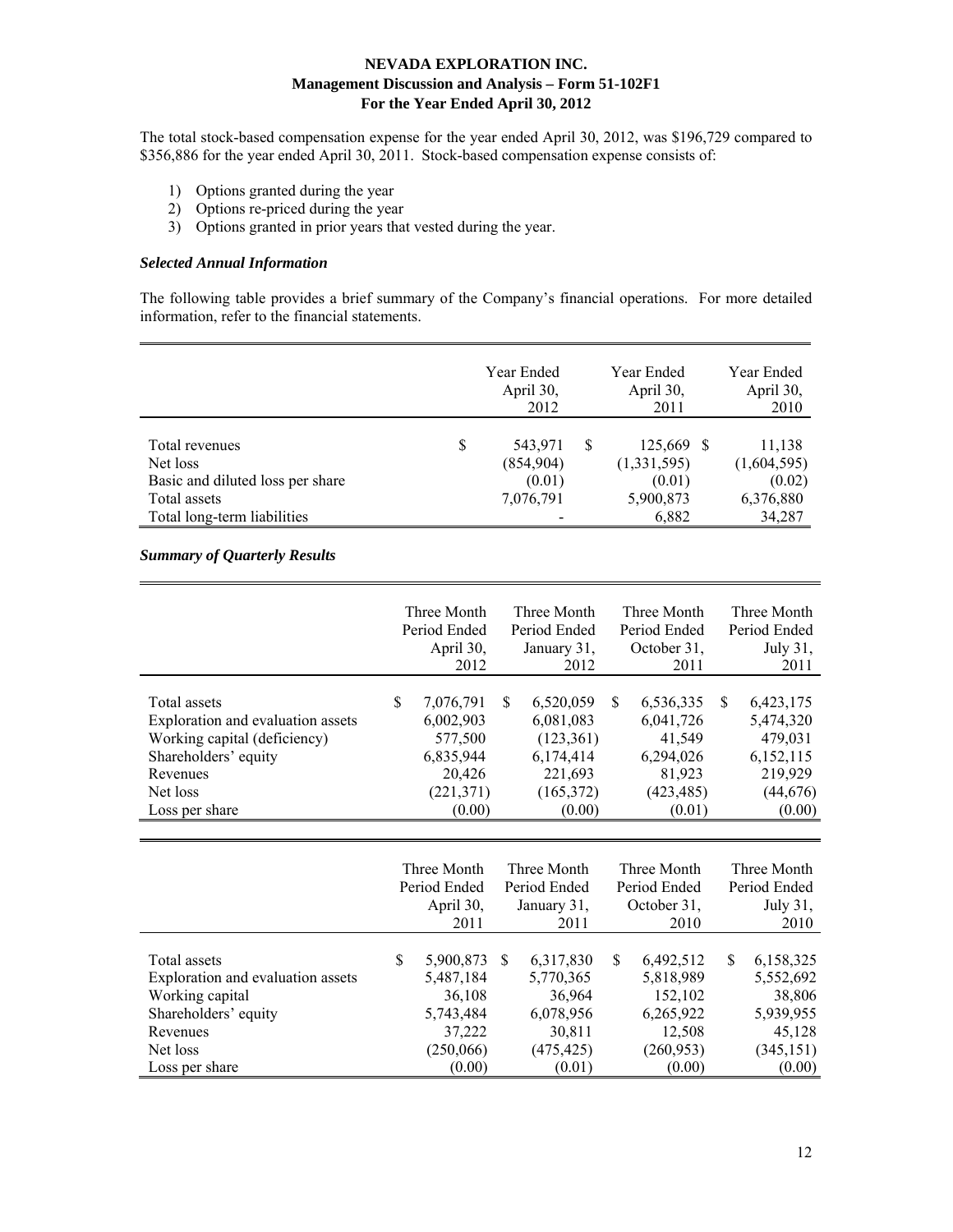# **ASSETS & LIABILITIES**

The Company's long term debt as at April 30, 2012, is \$Nil compared to \$6,882 at April 30, 2011.

Deposits for land reclamation also add to the Company's asset base. Deposits as at April 30, 2012 are \$81,601. These deposits (bonds) are required by the U.S Bureau of Land Management (BLM) and US Forest Service (USFS) to ensure that reclamation and clean-up work on NGE's properties will be completed to the satisfaction of the BLM and the USFS. NGE has completed all required BLM reclamation work to date, including dirt-work and seeding, and has to wait for vegetation to regrow before 100% of the bonds will be released.

# **LIQUIDITY AND CAPITAL RESOURCES**

### *Liquidity*

The Company has financed its operations primarily through the issuance of common shares. The Company continues to seek capital through various means including the issuance of equity and/or debt.

The financial statements have been prepared on a going concern basis which assumes that the Company will be able to realize its assets and discharge its liabilities in the normal course of business for the foreseeable future. The continuing operations of the Company are dependent upon its ability to continue to raise adequate financing.

Net cash used by operating activities for the year ended April 30, 2012 was \$543,449 compared to \$505,326 used during the year ended April 30, 2011 and consists primarily of the operating loss, stockbased compensation, write-off of mineral properties and changes in non-cash working capital items.

Net cash used by investing activities for the year ended April 30, 2012 was \$312,714 compared to \$310,734 used during the year ended April 30, 2011. The difference is due to decreased mineral property expenditures, purchase of equipment and increased bonds required by U.S. Bureau of Land Management during the year ended April 30, 2012.

Net cash provided by financing activities for the year ended April 30, 2012 was \$1,482,206 compared to \$935,210 provided during the year ended April 30, 2011. The difference is attributable to increased financings during the year ended April 30, 2012.

# *Capital Resources*

During the year ended April 30, 2012 the Company:

- i) completed a non-brokered private placement by issuing 7,000,000 Units at a price of \$0.08 per Unit for total gross proceeds of \$560,000. Each unit consists of one common share and one-half of one non-transferable common share purchase warrant. Each whole warrant entitles the holder to purchase one common share at a price of \$0.12 for a period of one year. Fair value allocated in connection to these warrants was \$51,907. In connection with the private placement, the Company:
	- a. paid cash share issuance costs of \$28,570; and
	- b. issued 288,200 agent warrants with a fair value of \$4,718, where each agent warrant entitles the holder to purchase one common share at a price of \$0.12 for a period of one year.
- ii) completed a non-brokered private placement by issuing 9,100,000 Units at a price of \$0.10 per Unit for total gross proceeds of \$910,000. Each unit consists of one common share and one-half of one non-transferable common share purchase warrant. Each whole warrant entitles the holder to purchase one common share at a price of \$0.14 for a period of 24 months. Fair value allocated in connection to these warrants was \$132,735. In connection with the private placement the Company: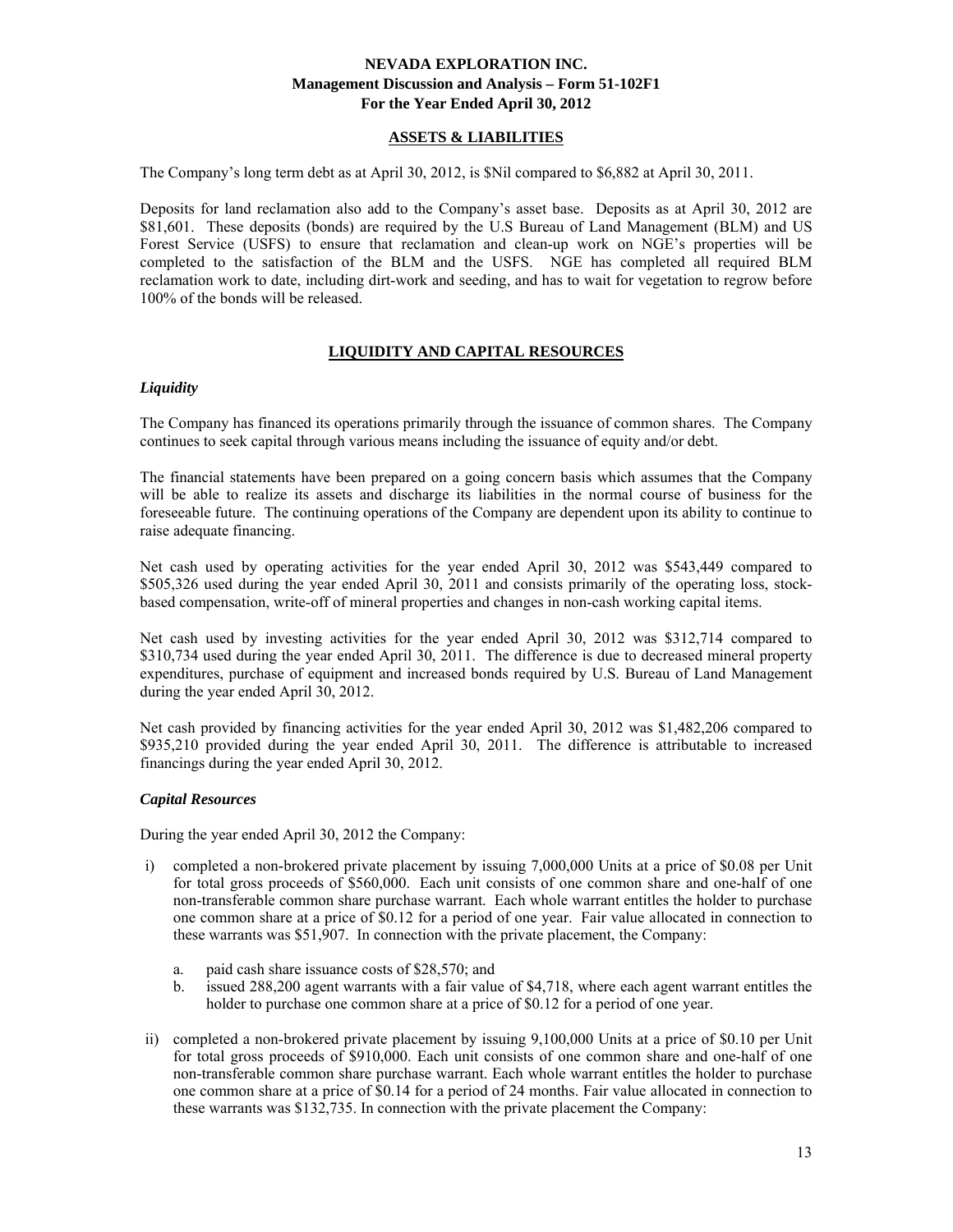- a. Paid cash share issue costs of \$76,423; and
- b. Issued 728,000 agent warrants with a fair value of \$9,806, where each agent warrant entitles the holder to purchase one common share at a price of \$0.14 for a period of two years.
- iii) issued 1,183,000 common shares due to the exercise of warrants for gross proceeds of \$141,960.

### *Off Balance Sheet Arrangements*

As at April 30, 2012, NGE had no off balance sheet arrangements such as guaranteed contracts, contingent interests in assets transferred to an entity, derivative instrument obligations or any instruments that could trigger financing, market or credit risk to NGE.

# **RELATED PARTY TRANSACTIONS**

During the year ended April 30, 2012, the Company paid or accrued \$84,502 (2011 - \$54,129) in professional fees to a firm in which the Chief Financial Officer of the company is a partner

The amounts due from (to) related parties are as follows:

|                                                                                                                                                                                                                                                    | <b>Notes</b>                          |   | April 30.<br>2012                          | April 30,<br>2011                          | May $1$ ,<br>2010                         |
|----------------------------------------------------------------------------------------------------------------------------------------------------------------------------------------------------------------------------------------------------|---------------------------------------|---|--------------------------------------------|--------------------------------------------|-------------------------------------------|
| Loans receivable from the Chief Executive Officer<br>Loans receivable from the Chief Operating Officer<br>A firm of which the Chief Financial Officer is a partner<br>Due to the Chief Operating Officer<br>Due to the VP of Corporate Development | $\ast$<br>*<br>$**$<br>$* *$<br>$* *$ | S | S<br>$\overline{\phantom{a}}$<br>(32, 136) | 10.101<br>(15,000)<br>(37,794)<br>(49,770) | 82,927<br>13,150<br>(28, 860)<br>(20,261) |
|                                                                                                                                                                                                                                                    |                                       |   | 32.<br>136)                                | (92,463)                                   | 49.956                                    |

Loan receivable is guaranteed by Nil (April 30, 2011 – 1,350,000; May 1, 2011 – 2,100,000) common shares of the Company. Since issuance of the loans receivable, the Company has accrued interest of approximately \$30,300 (April 30, 2011 - \$30,300; May 1, 2011 - \$25,500), \$Nil of which was accrued during the year ended April 30, 2012.

Included in accounts payable.

# **KEY MANAGEMENT COMPENSATION**

Key management personnel is defined as those persons having authority and responsibility for planning, directing and controlling activities of the Company, directly or indirectly including any director (whether executive or otherwise) of the Company. Company's key management personnel include Chief Executive Officer, Chief Operating Officers, Vice President of Corporate Development. Remuneration of key management of the Company was as follows:

|                                                 | 2012                     |     | 2011               |
|-------------------------------------------------|--------------------------|-----|--------------------|
| Salaries and benefits<br>Share-based payments * | \$<br>341,074<br>121,424 | S S | 346,461<br>332,815 |
|                                                 | 462,498                  |     | 679,276            |

\* Stock-based compensation is the fair value of options granted and vested to key management personnel.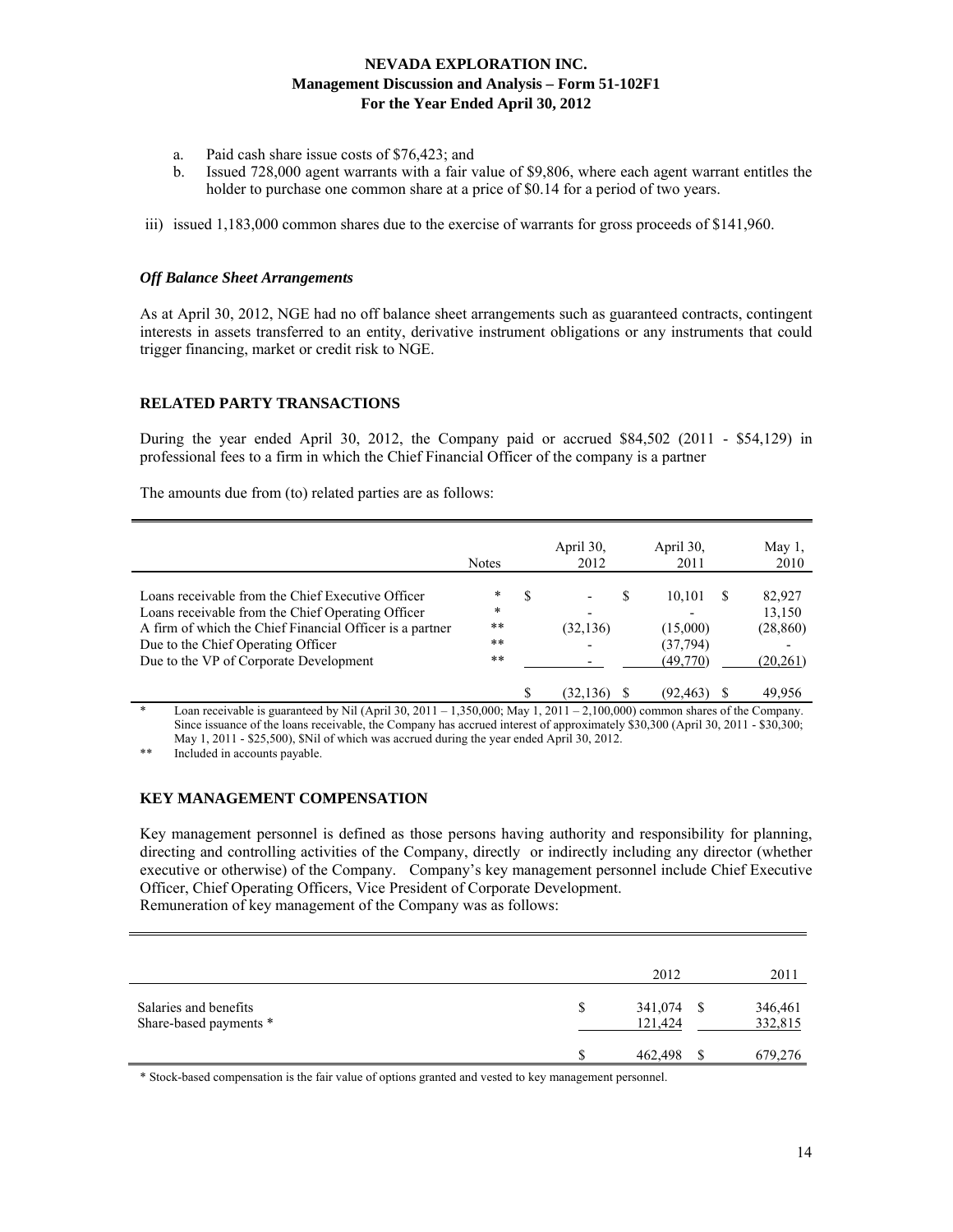### **DISCLOSURE OF OUTSTANDING SHARE DATA**

As at July 13, 2012, the Company has 117,815,851 common shares issued and outstanding and has the following stock options and warrants outstanding:

|                 | Number<br>of Options | Exercise<br>Price | <b>Expiry Date</b> |  |
|-----------------|----------------------|-------------------|--------------------|--|
|                 |                      |                   |                    |  |
| <b>Stock</b>    | 550,000              | 0.10              | March 4, 2013      |  |
| options         |                      |                   |                    |  |
|                 | 200,000              | 0.15              | June 10, 2013      |  |
|                 | 250,000              | 0.16              | September 30, 2014 |  |
|                 | 900,000              | 0.10              | September 30, 2014 |  |
|                 | 600,000              | 0.10              | November 17, 2014  |  |
|                 | 3,100,000            | 0.10              | December 31, 2015  |  |
|                 | 2,500,000            | 0.10              | August 9, 2016     |  |
|                 | 8,100,000            |                   |                    |  |
|                 |                      |                   |                    |  |
| <b>Warrants</b> | 2,516,000            | 0.12              | July 30, 2012      |  |
|                 | 1,272,200            | 0.12              | August 4, 2012     |  |
|                 | 5,278,000            | 0.14              | April 16, 2014     |  |
|                 | 9,066,200            |                   |                    |  |

### **FINANCIAL INSTRUMENTS AND OTHER INSTRUMENTS**

#### *Risk Management Policies*

The Company is exposed to risk due to the nature of its financial instruments. Risk management is the responsibility of management and the Company did not use derivative instruments.

#### *Fair Value*

Financial instruments measured at fair value are classified into one of three levels in the fair value hierarchy according to the relative reliability of the inputs used to estimate the fair values. The three levels of the fair value hierarchy are:

Level 1 – Unadjusted quoted prices in active markets for identical assets or liabilities;

- Level 2 Inputs other than quoted prices that are observable for the asset or liability either directly or indirectly; and
- Level 3 Inputs that are not based on observable market data.

The carrying value of cash, amounts receivable (excluding HST receivable), loans receivable, deposits and bonds, obligations under capital lease and accounts payable and accrued liabilities approximated their fair value because of the short-term nature of these instruments.

### **Financial risk factors**

The Company's risk exposures and the impact on the Company's financial instruments are summarized below: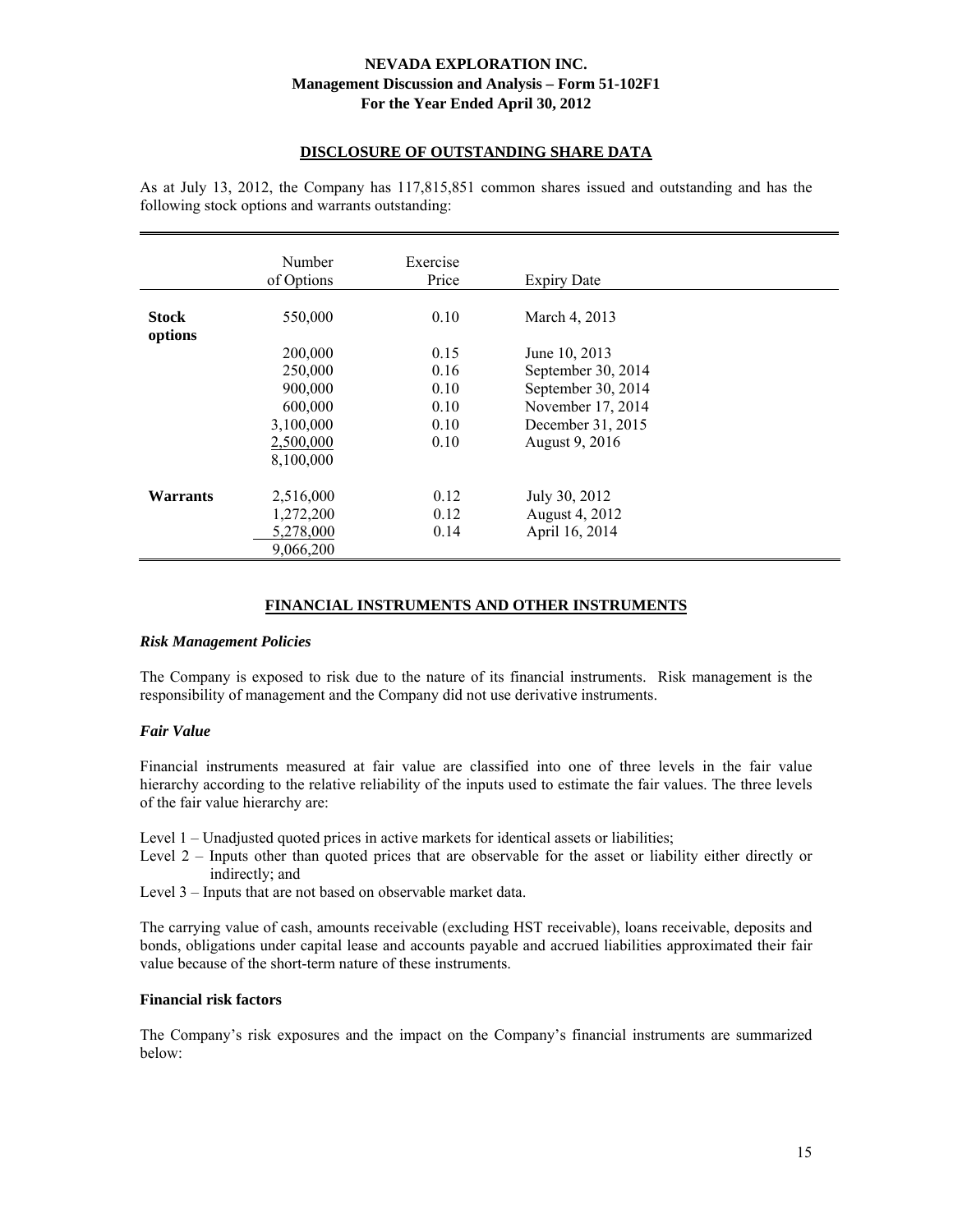### *Credit risk*

Credit risk is the risk of loss associated with a counterparty's inability to fulfill its payment obligations. The Company's credit risk is primarily attributable to cash. Management believes that the credit risk concentration with respect to cash is remote as it maintains accounts with highly-rated financial institutions.

### *Liquidity risk*

Liquidity risk is the risk that the Company will not be able to meet its financial obligations as they fall due. The Company manages liquidity risk through the management of its capital structure and financial leverage, as outlined in below ("Capital Disclosures"). It also manages liquidity risk by continuously monitoring actual and projected cash flows. The Board of Directors reviews and approves the Company's operating and capital budgets, as well as any material transactions out of the normal course of business.

As at April 30, 2012, the Company had a cash balance of \$777,826 (2011 - \$151,145; May 1, 2010 - \$55,253) to settle current liabilities of \$240,847 (2011 - \$150,507; May 1, 2010 - \$173,590). As a result, at April 30, 2012 the Company is not exposed to liquidity risk.

#### *Foreign country risk*

Country risk is the risk associated with changes in the business environment that could affect the profits or the value of the assets in a specific country. The Company's exploration activities are located in the United States, and while it does not foresee country risk as being problematic, the country risk is out of the control of the Company.

#### *Market risk*

Market risk is the risk of loss that may arise from changes in market factors such as interest rates, foreign exchange rates, and commodity and equity prices.

(a) Interest rate risk

 The Company is exposed to interest rate risk to the extent that the cash maintained at the financial institutions is subject to floating rate of interest. The interest rate risks on cash and on the Company's obligations are not considered significant.

(b) Foreign currency risk

 The Company is exposed to financial risk arising from fluctuations in foreign exchange rates and the degree of volatility of these rates. A significant portion of the Company's expenses is denominated in US dollars. Consequently, certain assets, liabilities and operating expenses are exposed to currency fluctuations. The Company does not use derivative instruments to reduce its exposure to foreign currency risk.

|                                                             | <b>CDN</b>                             | US |                                   |  |
|-------------------------------------------------------------|----------------------------------------|----|-----------------------------------|--|
| Current assets<br>Non-current assets<br>Current liabilities | \$<br>95,213<br>6,246,944<br>(140,062) |    | 96,379<br>6,323,458<br>(141, 777) |  |
|                                                             | 6,202,095                              |    | 6,278,060                         |  |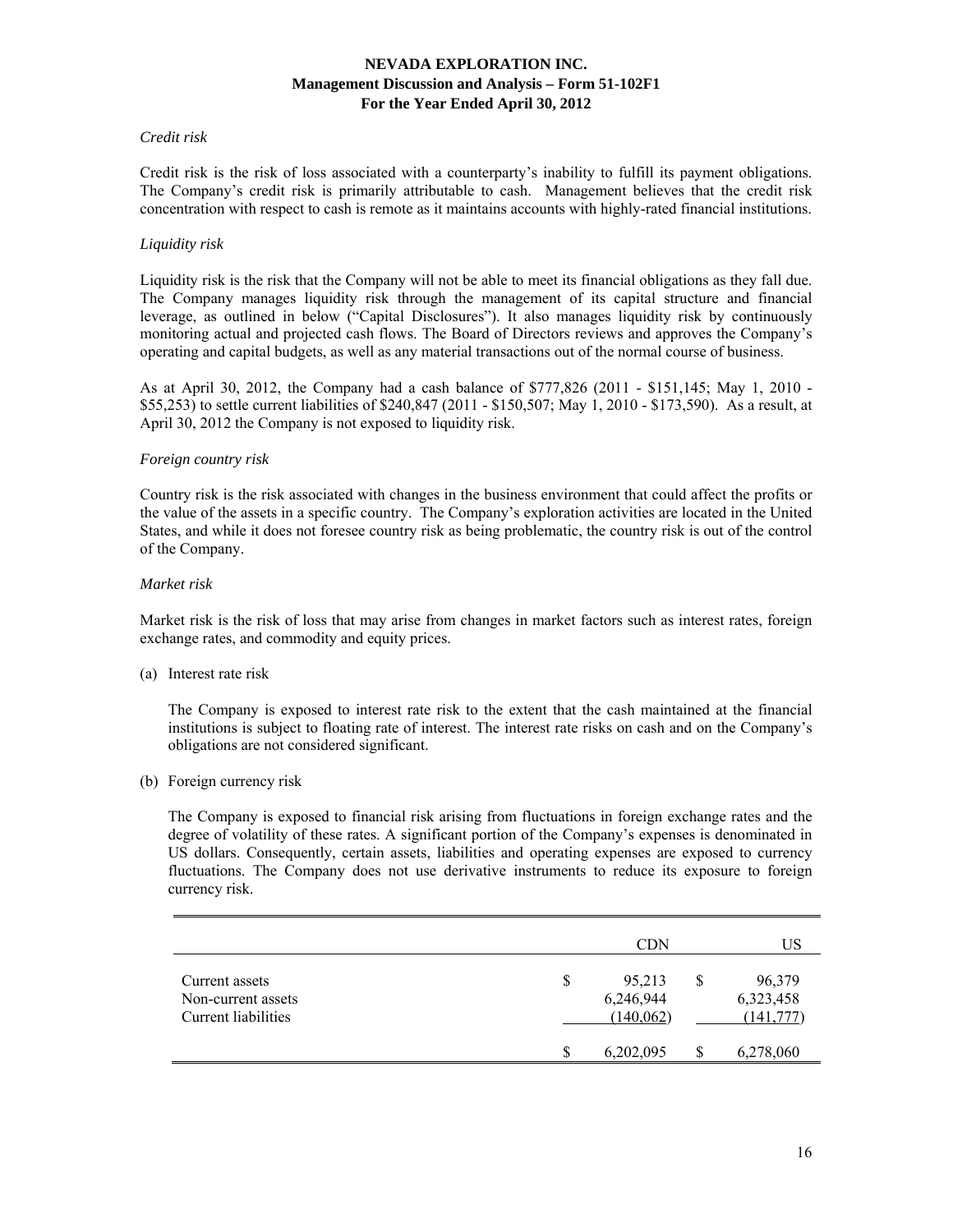#### *Net exposure*

Based on the above net exposures as at April 30, 2012, and assuming all other variables remain constant, a 1% change in the value of the US dollar against the Canadian dollar would result in an increase/decrease of \$62,021 in profit or loss.

# **CAPITAL DISCLOSURES**

In order to maintain its capital structure, the Company, is dependent on equity funding and when necessary, raises capital through the issuance of equity instruments, primarily comprised of common shares and incentive stock options. In the management of capital, the Company includes the components of shareholders' equity as well as cash.

The Company prepares annual estimates of exploration expenditures and monitors actual expenditures compared to the estimates to ensure that there is sufficient capital on hand to meet ongoing obligations. The Company's investment policy is to invest any excess cash in highly liquid short-term deposits with terms of one year or less and which can be liquidated after thirty days without interest penalty. The Company currently has insufficient capital to fund its exploration programs and is reliant on completing equity financings to fund further exploration. The Company is not subject to any externally imposed capital requirements.

There were no changes in the Company's approach to capital management during the year ended April 30, 2012

### *Financial liabilities*

Accounts payable and accrued liabilities, and finance lease obligations are classified as financial liabilities and are measured at face value. Management has determined that the face value of financial liabilities approximates fair value due to the expected short-term maturity of the debts.

The Company's financial liabilities primarily constitute trade payables owing to both arms' length and related parties. These are unsecured and, excepting normal trade credit terms, are due on demand.

The Company believes the fair value of its financial liabilities approximate their carrying values primarily due to their short-term nature. There are no quoted market prices from active markets for any of the financial liabilities held by the Company and thus fair values were assessed using valuation techniques consistent with International Financial Reporting Standards. The Company intends to reduce its financial liabilities by re-financing through additional share issuances.

# **RISKS AND UNCERTAINTIES**

In conducting its business of mineral exploration, NGE is subject wide variety of known and unknown risks, uncertainties and other factors which may affect the results, performance or achievement of the Company. Such risks and factors include, among others: risks related to the actual results of current and future exploration activities; future prices for gold, silver, and other commodities; environmental risks and hazards; the Company's lack of substantial revenue; the Company's ongoing need to raise money through equity financings; increases to operating, labour, and supply costs; and changes to government regulation, taxes, and fees. Although the Company attempts to identify and plan for these important factors that could affect results materially, the Company cautions the reader that the above list of risk factors is not exhaustive there may be other factors that cause results to differ from anticipated, estimated, or intended results.

Ultimately, there can be no guarantee that the Company will be successful in making an economic mineral discovery.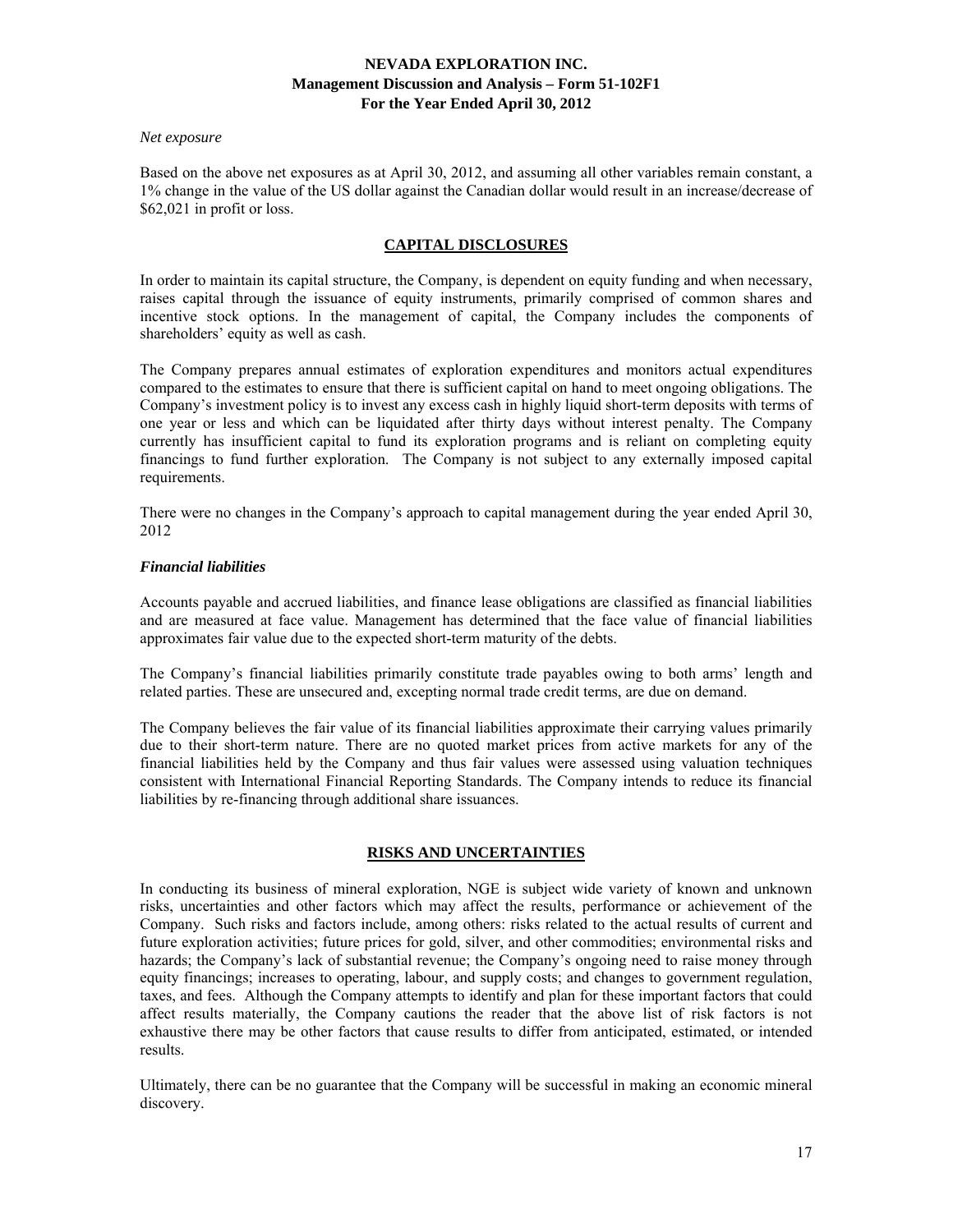### **LIST OF DIRECTORS AND OFFICERS**

Wade A. Hodges, President, CEO and Director Cyrus Driver, CFO and Director Kenneth Tullar, COO and Director Jennifer Boyle, Director John Ryan, Director James Buskard, Vice President Corporate Development and Corporate Secretary

# **CHANGE IN ACCOUNTING FRAMEWORK**

The Company previously prepared its financial statements in accordance with Canadian Generally Accepted Accounting Principles ("GAAP") as set in the Handbook of the Canadian Institute of Chartered Accountant ("CICA Handbook"). In 2010, the CICA Handbook was revised to incorporate IFRS and requires publicly accountable enterprises to apply such standards effective for fiscal years beginning on or after January 1, 2011. Accordingly, the Company has commenced reporting on this basis in these consolidated financial statements.

The year ended April 30, 2012 represent the Company's first annual IFRS consolidated financial statements. Previously the Company prepared its consolidated annual and interim financial statements in accordance with Canadian GAAP. These annual consolidated financial statements have been prepared in accordance with IFRS as issued by the International Accounting Standards Board ("IASB") and interpretations of the International Financial Reporting Interpretations Committee ("IFRIC").

# **GOING CONCERN OF OPERATIONS**

These consolidated financial statements have been prepared in accordance with International Financial Reporting Standards ("IFRS") on a going concern basis that presumes the realization of assets and discharge of liabilities in the normal course of business. There are material uncertainties related to adverse conditions and events that cast significant doubt on the Company's ability to continue as a going concern.

During the year ended April 30, 2012, the Company incurred a loss of \$854,904 (2011 - 1,331,595) and as at that date, the Company had accumulated deficit of \$9,560,393 (April 30, 2011 – \$9,419,477; May 1, 2010 - \$8,293,939), a working capital surplus of \$577,500 (April 30, 2011 - \$36,108; May 1, 2010 –  $$59,704$ ) and negative cash flows from operations of  $$543,449$  (2011 –  $$505,326$ ). These factors create material uncertainties that may cast significant doubt upon the Company's ability to continue as a going concern.

As is common with junior mining companies, the Company continues to seek capital through various means including the issuance of equity and/or debt to finance its on-going and planned exploration activities and to cover administrative costs.

In order to continue as a going concern and to meet its corporate objectives, the Company will require additional financing through debt or equity issuances or other available means. Although the Company has been successful in the past in obtaining financing, there is no assurance that it will be able to obtain adequate financing in the future or that such financing will be on terms advantageous to the Company.

Recovery of the carrying value of the mining claims and related deferred exploration expenditures are dependent upon the discovery of economically recoverable resources, the ability of the Company to develop necessary financing to continue exploration and development, the ability of the Company to secure and maintain title and beneficial interest in the properties, entering into agreements with others to explore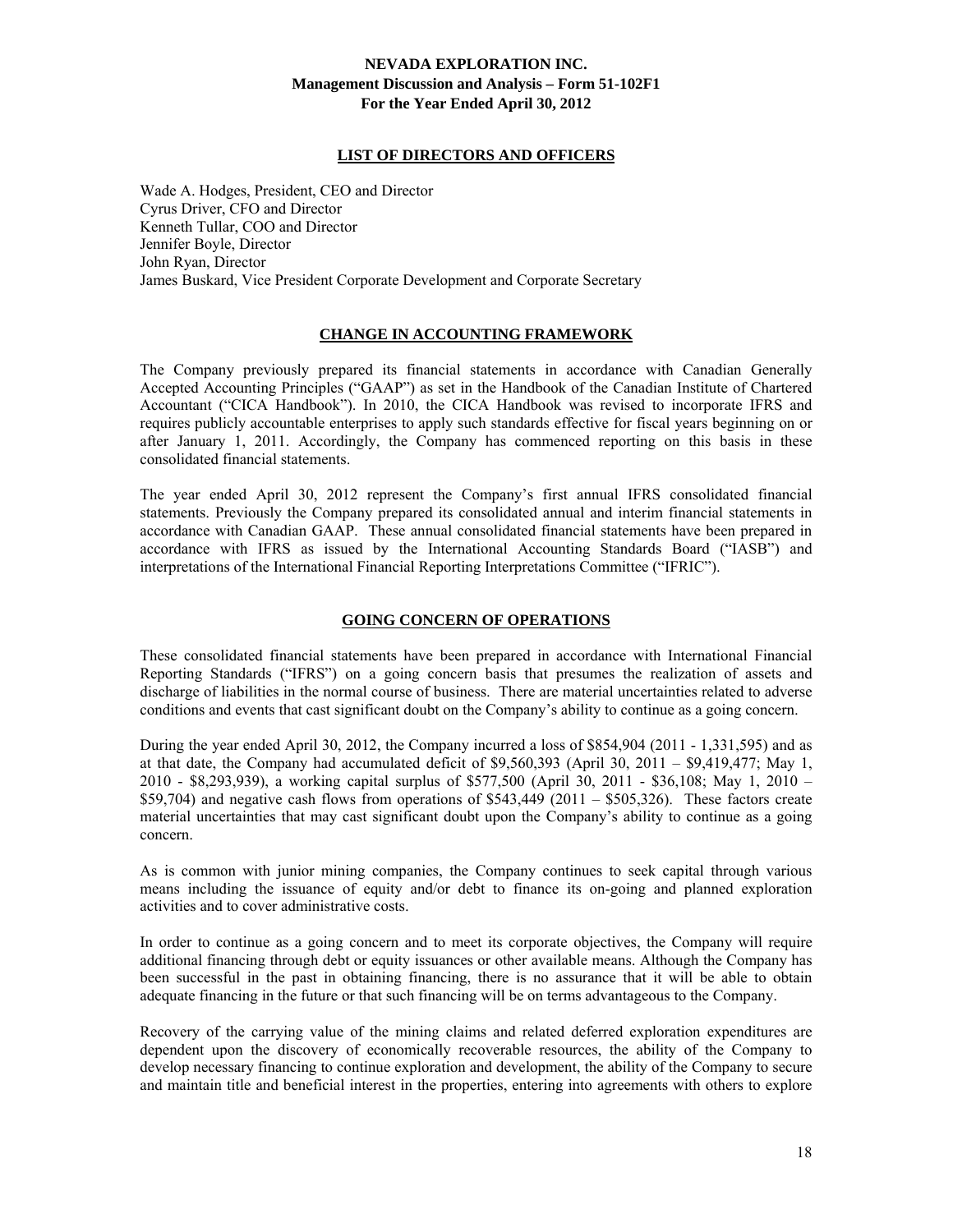and develop the properties and upon future profitable production or proceeds from disposition of such properties.

These consolidated financial statements do not include any adjustments to the amounts and classification of assets and liabilities that might be necessary should the Company be unable to continue operations. Such adjustments would be material.

### *New standards not yet adopted*

IFRS 7, *Financial Instruments Disclosures*, IFRS 7 was amended by the IASB in October 2010 and provides guidance on identifying transfers of financial assets and continuing involvement in transferred assets for disclosure purposes. The amendments introduce new disclosure requirements for transfers of financial assets including disclosures for financial assets that are not derecognized in their entirety, and for financial assets that are derecognized in their entirety but for which continuing involvement is retained. The amendments to IFRS 7 are effective for annual periods beginning on or after July 1, 2011.

Effective for accounting periods beginning on or after January 1, 2013 unless specified:

IFRS 9, *Financial Instruments*, which covers the classification and measurement of financial assets as part of its project to replace IAS 39, "Financial Instruments: Recognition and Measurement." In October 2010, the requirements for classifying and measuring financial liabilities were added to IFRS 9. Under this guidance, entities have the option to recognize financial liabilities at fair value through earnings. If this option is elected, entitles would be required to reverse the portion of the fair value change due to own credit risk out of earnings and recognize the change in other comprehensive income. This standard is effective for accounting periods beginning on or after January 1, 2015

IFRS 10, *Consolidated Financial Statements*, replaces the guidance on control and consolidation in IAS 27, *Consolidated and Separate Financial statements*, and SIC-12, *Consolidation – Special Purpose Entities*. IFRS 10 changes the definition of control under IFRS so that the same criteria are applied to all entities to determine control.

IFRS 11, *Joint arrangements***,** divides joint arrangements into two types, joint operations and joint ventures, each with their own accounting model. All joint arrangements are required to be reassessed upon transition to IFRS 11 to determine their type to apply the appropriate accounting.

IFRS 12, *Disclosure of Interests in Other Entities*, effective for the Company`s annual reporting period beginning May 1, 2013. This new standard provides the disclosure requirements for all forms of interests in other entities, including subsidiaries, joint arrangements, associates and consolidated structured entities.

IFRS 13, *Fair Value Measurement*, effective for the Company`s annual reporting period beginning May 1, 2013. This standard defines fair value and sets out in a single IFRS a framework for measuring fair value and requires disclosures about fair value measurements. The standard does not determine when an asset, a liability or an entity's own equity instrument is measured at fair value. Rather, the measurement and disclosure requirements of IFRS 13 apply when another IFRS requires or permits the item to be measured at fair value (with limited exceptions).

IAS 1, *Presentation of Financial Statements*, requires an entity to group items presented in statement of other comprehensive income on the basis of whether they may be reclassified to profit or loss subsequent to initial recognition. For items presented before tax, the amendments also require that the tax related to the two separate groups to be presented separately. This standard is effective for accounting periods beginning on or after July 1, 2012.

The Company is currently assessing the impact that these standards will have on the Company`s consolidated financial statements.